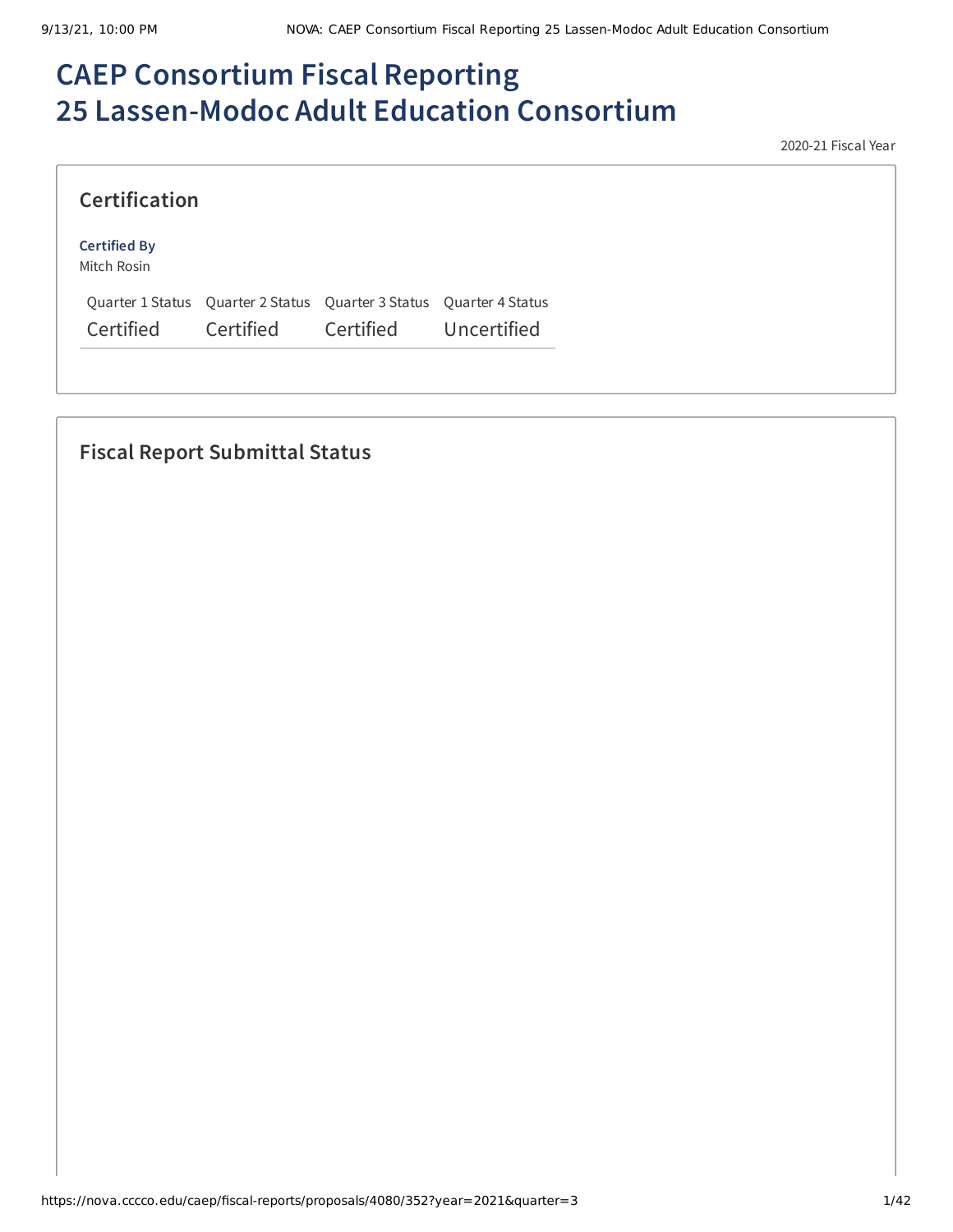| Member<br>Agency                           | Quarter 1 | Quarter 2 | Quarter 3 | Quarter 4     |
|--------------------------------------------|-----------|-----------|-----------|---------------|
| <b>Big Valley</b><br>Joint<br>Unified      | Submitted | Submitted | Submitted | Not Submitted |
| Fort Sage<br>Unified                       | Submitted | Submitted | Submitted | Submitted     |
| Lassen CCD                                 | Submitted | Submitted | Submitted | Not Submitted |
| Lassen Co.<br>Office of<br>Education       | Submitted | Submitted | Submitted | Not Submitted |
| Lassen<br><b>Union High</b>                | Submitted | Submitted | Submitted | Not Submitted |
| Modoc Co.<br>Office of<br>Education        | Submitted | Submitted | Submitted | Submitted     |
| Modoc<br>Joint<br>Unified                  | Submitted | Submitted | Submitted | Submitted     |
| <b>Shaffer</b><br>Union<br>Elementary      | Submitted | Submitted | Submitted | Submitted     |
| Surprise<br><b>Valley Joint</b><br>Unified | Submitted | Submitted | Submitted | Submitted     |
| Westwood<br>Unified                        | Submitted | Submitted | Submitted | Submitted     |

## **Big Valley Joint Unified**

**Big Valley Joint Unified Q1 Report (7/1 - 9/30)**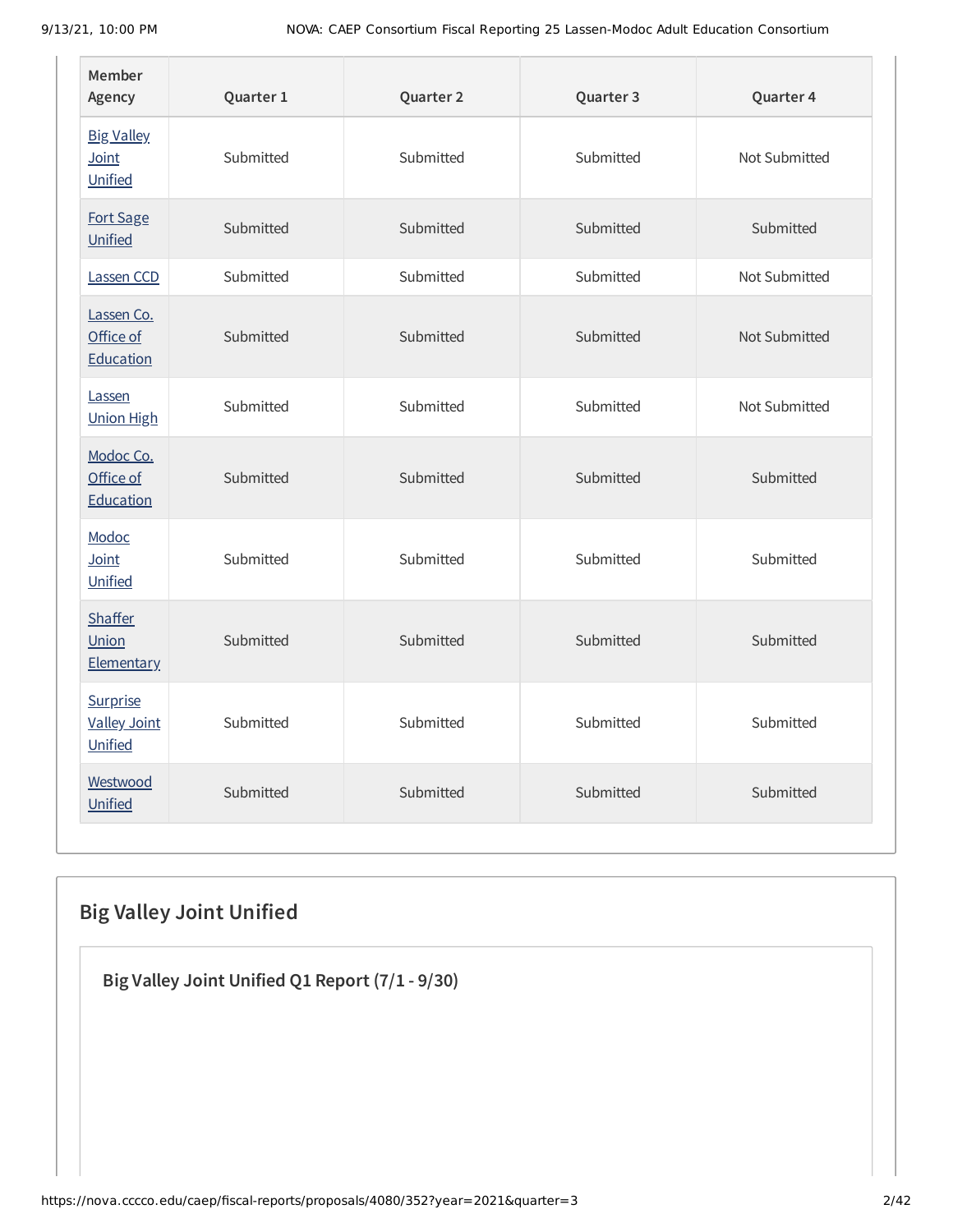| <b>Object Code</b>                                     | Year to<br>Date (YTD)<br>Expenditure | <b>YTD</b><br>Forecast | $\frac{0}{0}$<br>Expended<br>of YTD<br>Forecast | Project<br><b>Budget</b> | $\frac{0}{0}$<br><b>Expended</b><br>of Overall<br><b>Budget</b> | <b>Budget</b><br>Remaining |
|--------------------------------------------------------|--------------------------------------|------------------------|-------------------------------------------------|--------------------------|-----------------------------------------------------------------|----------------------------|
| 1000 - Instructional Salaries                          | \$1,039                              | \$923                  | 112.57%                                         | \$7,100                  | 14.63%                                                          | \$6,061                    |
| 2000 - Non-Instructional<br><b>Salaries</b>            | \$0                                  | \$52                   | $0\%$                                           | \$400                    | $0\%$                                                           | \$400                      |
| 3000 - Employee Benefits                               | \$218                                | \$234                  | 93.16%                                          | \$1,800                  | 12.11%                                                          | \$1,582                    |
| 4000 - Supplies and Materials                          | \$0                                  | \$0                    | 100%                                            | \$5,023                  | $0\%$                                                           | \$5,023                    |
| 5000 - Other Operating<br><b>Expenses and Services</b> | \$0                                  | \$0                    | 100%                                            | \$11,679                 | $0\%$                                                           | \$11,679                   |
| 6000 - Capital Outlay                                  | \$0                                  | \$0                    | 100%                                            | \$0                      | 100%                                                            | \$0                        |
| 7000 - Other Outgo                                     | \$0                                  | \$0                    | 100%                                            | \$0                      | 100%                                                            | \$0                        |
| <b>Indirect Costs</b>                                  | \$0                                  | \$0                    | 100%                                            | \$900                    | $0\%$                                                           | \$900                      |
| <b>Totals</b>                                          | \$1,257                              | \$1,209                | 103.97%                                         | \$26,902                 | 4.67%                                                           | \$25,645                   |

With Distance Learning happening for part of the quarter, expenditures are lower at this time.

### **Summary of Activities:**

Adult Education quarterly Stipend and benefit expenditures.

**Status** Submitted

## **Big Valley Joint Unified Q2 Report (10/1 - 12/31)**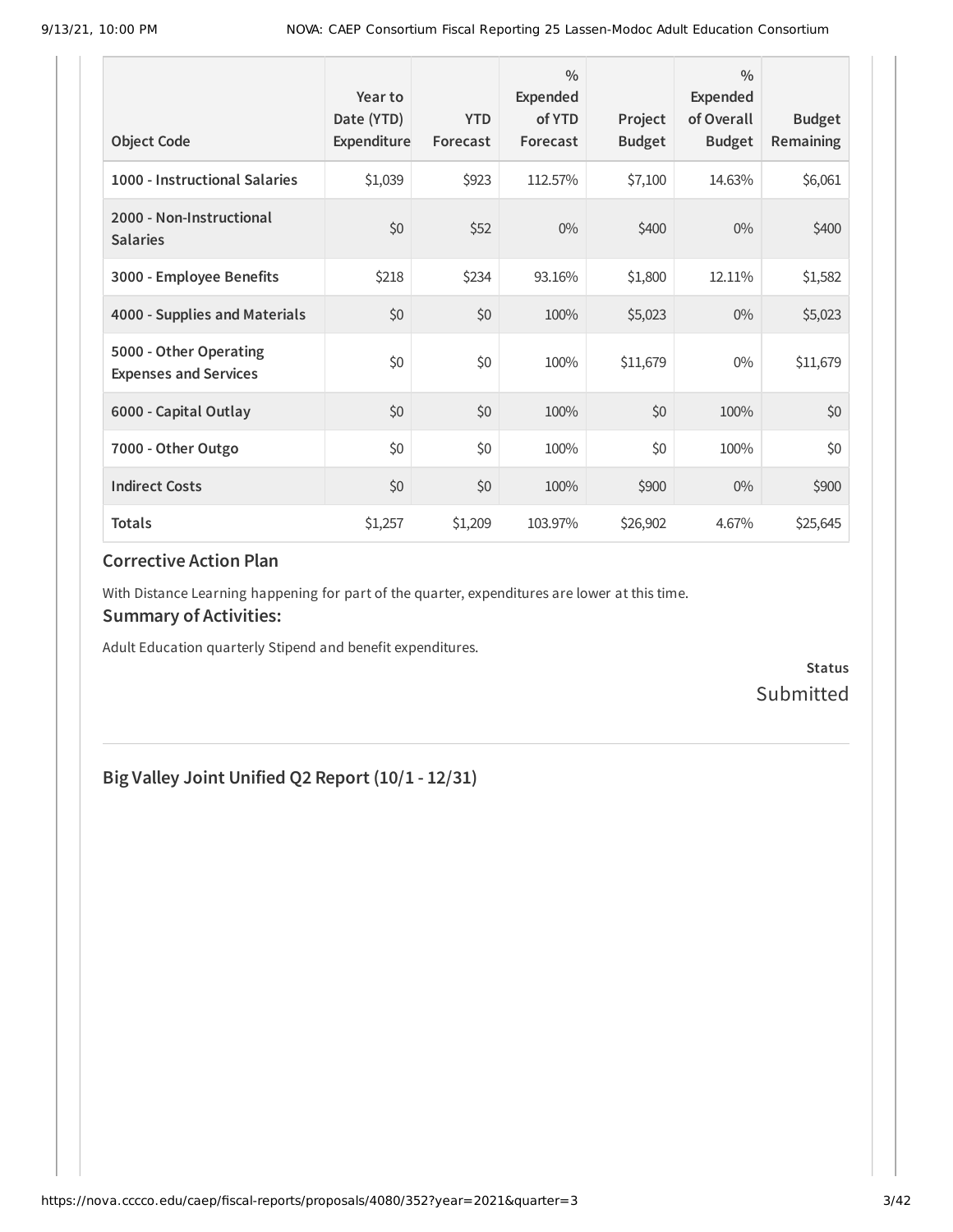| <b>Object Code</b>                                     | Year to<br>Date (YTD)<br>Expenditure | <b>YTD</b><br>Forecast | $\frac{0}{0}$<br>Expended<br>of YTD<br>Forecast | Project<br><b>Budget</b> | $\frac{0}{0}$<br>Expended<br>of Overall<br><b>Budget</b> | <b>Budget</b><br>Remaining |
|--------------------------------------------------------|--------------------------------------|------------------------|-------------------------------------------------|--------------------------|----------------------------------------------------------|----------------------------|
| 1000 - Instructional Salaries                          | \$2,038                              | \$1,846                | 110.4%                                          | \$7,100                  | 28.7%                                                    | \$5,062                    |
| 2000 - Non-Instructional<br><b>Salaries</b>            | \$0                                  | \$104                  | $0\%$                                           | \$400                    | $0\%$                                                    | \$400                      |
| 3000 - Employee Benefits                               | \$430                                | \$468                  | 91.88%                                          | \$1,800                  | 23.89%                                                   | \$1,370                    |
| 4000 - Supplies and Materials                          | \$0                                  | \$1,256                | $0\%$                                           | \$5,023                  | $0\%$                                                    | \$5,023                    |
| 5000 - Other Operating<br><b>Expenses and Services</b> | \$0                                  | \$11,679               | $0\%$                                           | \$11,679                 | $0\%$                                                    | \$11,679                   |
| 6000 - Capital Outlay                                  | \$0                                  | \$0                    | 100%                                            | \$0                      | 100%                                                     | \$0                        |
| 7000 - Other Outgo                                     | \$0                                  | \$0                    | 100%                                            | \$0                      | 100%                                                     | \$0                        |
| <b>Indirect Costs</b>                                  | \$0                                  | \$0                    | 100%                                            | \$900                    | $0\%$                                                    | \$900                      |
| <b>Totals</b>                                          | \$2,468                              | \$15,353               | 16.08%                                          | \$26,902                 | 9.17%                                                    | \$24,434                   |

With going in and out of Regular session and Distance Learning, Expenditures have been lower than anticipated. **Summary of Activities:**

Quarterly Adult Ed Stipend and fixed costs.

**Status** Submitted

## **Allocation Year Closeout: 2018-19**

I have reviewed the financial reports for my agency and confirm that all funds for this allocation year have been spent.

#### **2018-19 Reverted Funds:**

\$0

#### **2018-19 Status**

Closed

#### **Submitting Authority**

Paula Silva, Superintendent/Principal Dianne Parady, Chief Business Official

## **Big Valley Joint Unified Q3 Report (1/1 - 3/31)**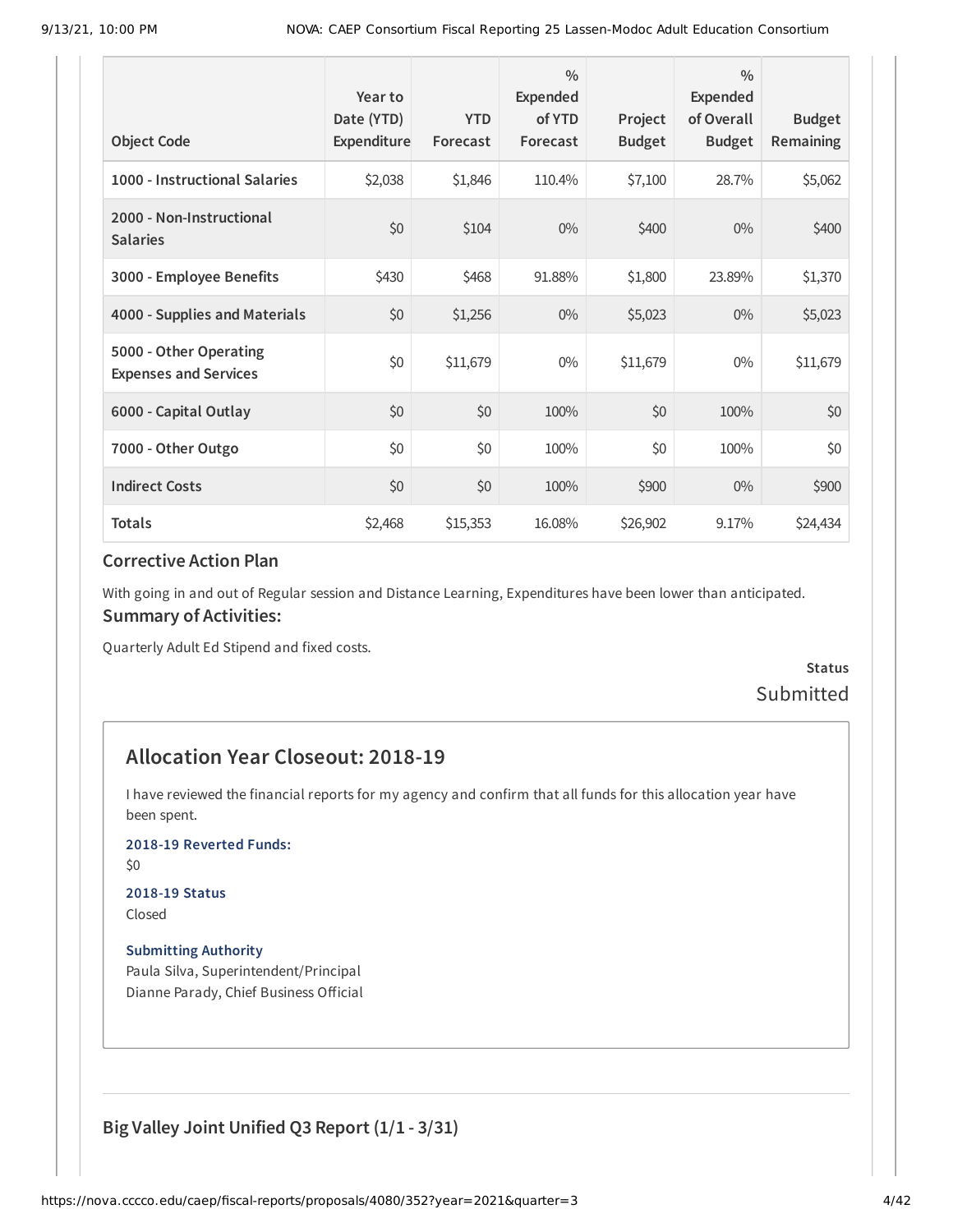| <b>Object Code</b>                                     | Year to<br>Date (YTD)<br>Expenditure | <b>YTD</b><br>Forecast | $\frac{0}{0}$<br>Expended<br>of YTD<br>Forecast | Project<br><b>Budget</b> | $\frac{0}{0}$<br><b>Expended</b><br>of Overall<br><b>Budget</b> | <b>Budget</b><br>Remaining |
|--------------------------------------------------------|--------------------------------------|------------------------|-------------------------------------------------|--------------------------|-----------------------------------------------------------------|----------------------------|
| 1000 - Instructional Salaries                          | \$3,038                              | \$2,769                | 109.71%                                         | \$7,100                  | 42.79%                                                          | \$4,062                    |
| 2000 - Non-Instructional<br><b>Salaries</b>            | \$0                                  | \$156                  | $0\%$                                           | \$400                    | $0\%$                                                           | \$400                      |
| 3000 - Employee Benefits                               | \$640                                | \$702                  | 91.17%                                          | \$1,800                  | 35.56%                                                          | \$1,160                    |
| 4000 - Supplies and Materials                          | \$2,000                              | \$2,512                | 79.63%                                          | \$5,023                  | 39.82%                                                          | \$3,023                    |
| 5000 - Other Operating<br><b>Expenses and Services</b> | \$0                                  | \$11,679               | $0\%$                                           | \$11,679                 | $0\%$                                                           | \$11,679                   |
| 6000 - Capital Outlay                                  | \$0                                  | \$0                    | 100%                                            | \$0                      | 100%                                                            | \$0                        |
| 7000 - Other Outgo                                     | \$0                                  | \$0                    | 100%                                            | \$0                      | 100%                                                            | \$0                        |
| <b>Indirect Costs</b>                                  | \$0                                  | \$0                    | 100%                                            | \$900                    | $0\%$                                                           | \$900                      |
| <b>Totals</b>                                          | \$5,678                              | \$17,818               | 31.87%                                          | \$26,902                 | 21.11%                                                          | \$21,224                   |

With going in and out of Regular session and Distance Learning, Expenditures have been lower than anticipated. **Summary of Activities:**

Quarterly Adult Ed Stipend and fixed costs and Adult Ed Supplies.

**Status** Submitted

## **Big Valley Joint Unified Q4 Report (4/1 - 6/30)**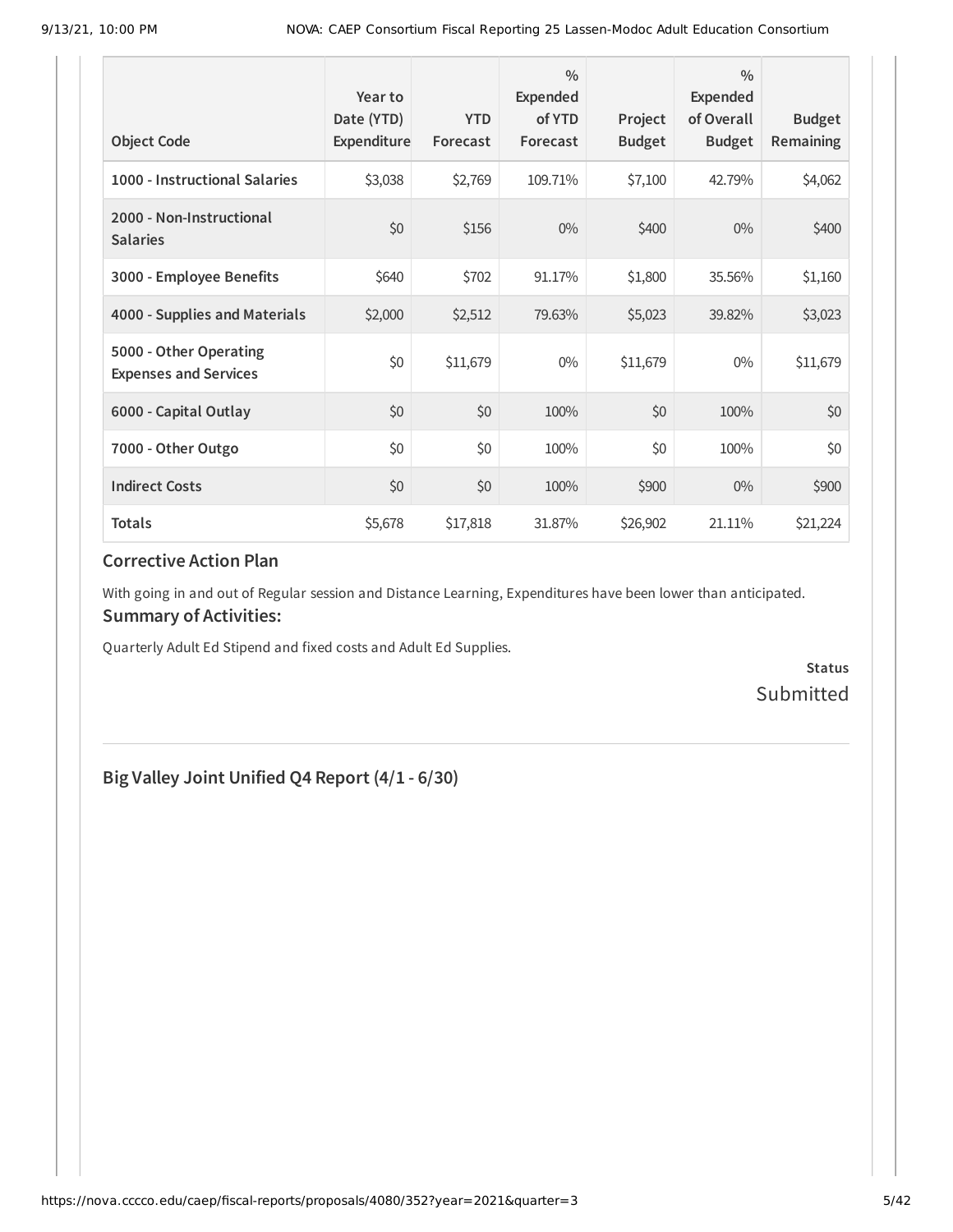| <b>Object Code</b>                                     | Year to<br>Date (YTD)<br>Expenditure | <b>YTD</b><br>Forecast | $\frac{0}{0}$<br>Expended<br>of YTD<br>Forecast | Project<br><b>Budget</b> | $\frac{0}{0}$<br><b>Expended</b><br>of Overall<br><b>Budget</b> | <b>Budget</b><br><b>Remaining</b> |
|--------------------------------------------------------|--------------------------------------|------------------------|-------------------------------------------------|--------------------------|-----------------------------------------------------------------|-----------------------------------|
| 1000 - Instructional Salaries                          | \$4,039                              | \$7,100                | 56.89%                                          | \$7,100                  | 56.89%                                                          | \$3,061                           |
| 2000 - Non-Instructional<br><b>Salaries</b>            | \$400                                | \$400                  | 100%                                            | \$400                    | 100%                                                            | \$0                               |
| 3000 - Employee Benefits                               | \$976                                | \$1,800                | 54.22%                                          | \$1,800                  | 54.22%                                                          | \$824                             |
| 4000 - Supplies and Materials                          | \$5,000                              | \$5,023                | 99.54%                                          | \$5,023                  | 99.54%                                                          | \$23                              |
| 5000 - Other Operating<br><b>Expenses and Services</b> | \$11,679                             | \$11,679               | 100%                                            | \$11,679                 | 100%                                                            | \$0                               |
| 6000 - Capital Outlay                                  | \$0                                  | \$0                    | 100%                                            | \$0                      | 100%                                                            | \$0                               |
| 7000 - Other Outgo                                     | \$0                                  | \$0                    | 100%                                            | \$0                      | 100%                                                            | \$0                               |
| <b>Indirect Costs</b>                                  | \$600                                | \$0                    | 100%                                            | \$900                    | 66.67%                                                          | \$300                             |
| <b>Totals</b>                                          | \$22,694                             | \$26,002               | 87.28%                                          | \$26,902                 | 84.36%                                                          | \$4,208                           |

Quarterly Adult Ed Stipend & fixed costs, Data Entry Stipend & fixed costs and Adult Ed Supplies and applied Indirect Costs.

> **Status** Unsubmitted

## **Fort Sage Unified**

**Fort Sage Unified Q1 Report (7/1 - 9/30)**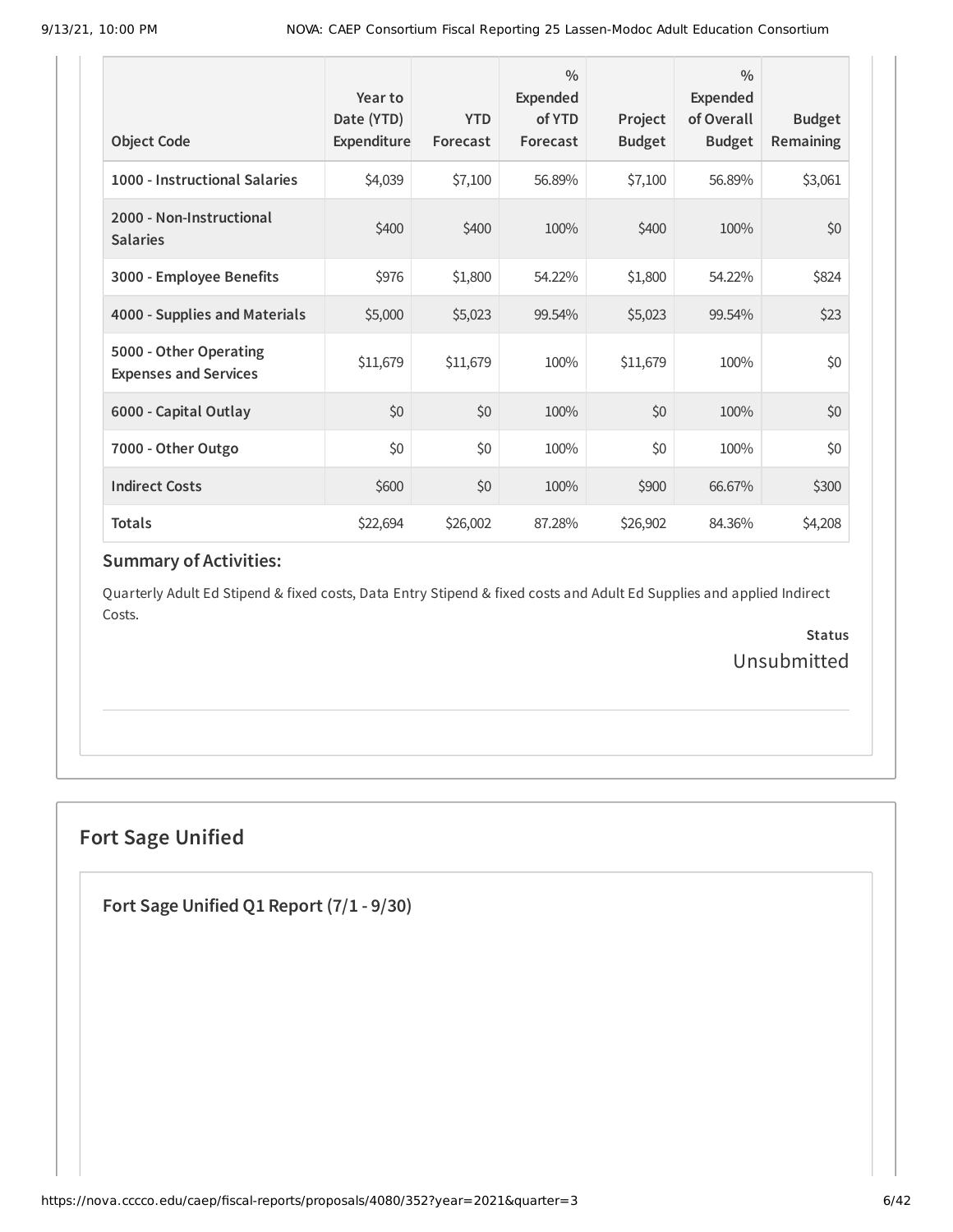| <b>Object Code</b>                                     | Year to<br>Date (YTD)<br>Expenditure | <b>YTD</b><br>Forecast | $\frac{0}{0}$<br>Expended<br>of YTD<br>Forecast | Project<br><b>Budget</b> | $\frac{0}{0}$<br>Expended<br>of Overall<br><b>Budget</b> | <b>Budget</b><br><b>Remaining</b> |
|--------------------------------------------------------|--------------------------------------|------------------------|-------------------------------------------------|--------------------------|----------------------------------------------------------|-----------------------------------|
| 1000 - Instructional Salaries                          | \$2,000                              | \$2,000                | 100%                                            | \$20,000                 | 10%                                                      | \$18,000                          |
| 2000 - Non-Instructional<br><b>Salaries</b>            | \$0                                  | \$0                    | 100%                                            | \$0                      | 100%                                                     | \$0                               |
| 3000 - Employee Benefits                               | \$417                                | \$688                  | 60.6%                                           | \$6,881                  | 6.06%                                                    | \$6,464                           |
| 4000 - Supplies and Materials                          | \$3,672                              | \$700                  | 524.57%                                         | \$7,000                  | 52.46%                                                   | \$3,328                           |
| 5000 - Other Operating<br><b>Expenses and Services</b> | \$0                                  | \$0                    | 100%                                            | \$1,532                  | $0\%$                                                    | \$1,532                           |
| 6000 - Capital Outlay                                  | \$0                                  | \$1,450                | $0\%$                                           | \$14,500                 | $0\%$                                                    | \$14,500                          |
| 7000 - Other Outgo                                     | \$0                                  | \$154                  | $0\%$                                           | \$1,543                  | $0\%$                                                    | \$1,543                           |
| <b>Indirect Costs</b>                                  | \$0                                  | \$0                    | 100%                                            | \$0                      | 100%                                                     | \$0                               |
| <b>Totals</b>                                          | \$6,089                              | \$4,992                | 121.97%                                         | \$51,456                 | 11.83%                                                   | \$45,367                          |

School was in session beginning August 31, so this report reflects only one month of activity.

#### **Summary of Activities:**

1000: Instructor Salary Stipend at \$2,000/month for September. 3000: Benefits (fixed costs) for instructor stipend. 4000: AllData annual subscription for Auto Shop repairs; Welding helmets.

> **Status** Submitted

**Fort Sage Unified Q2 Report (10/1 - 12/31)**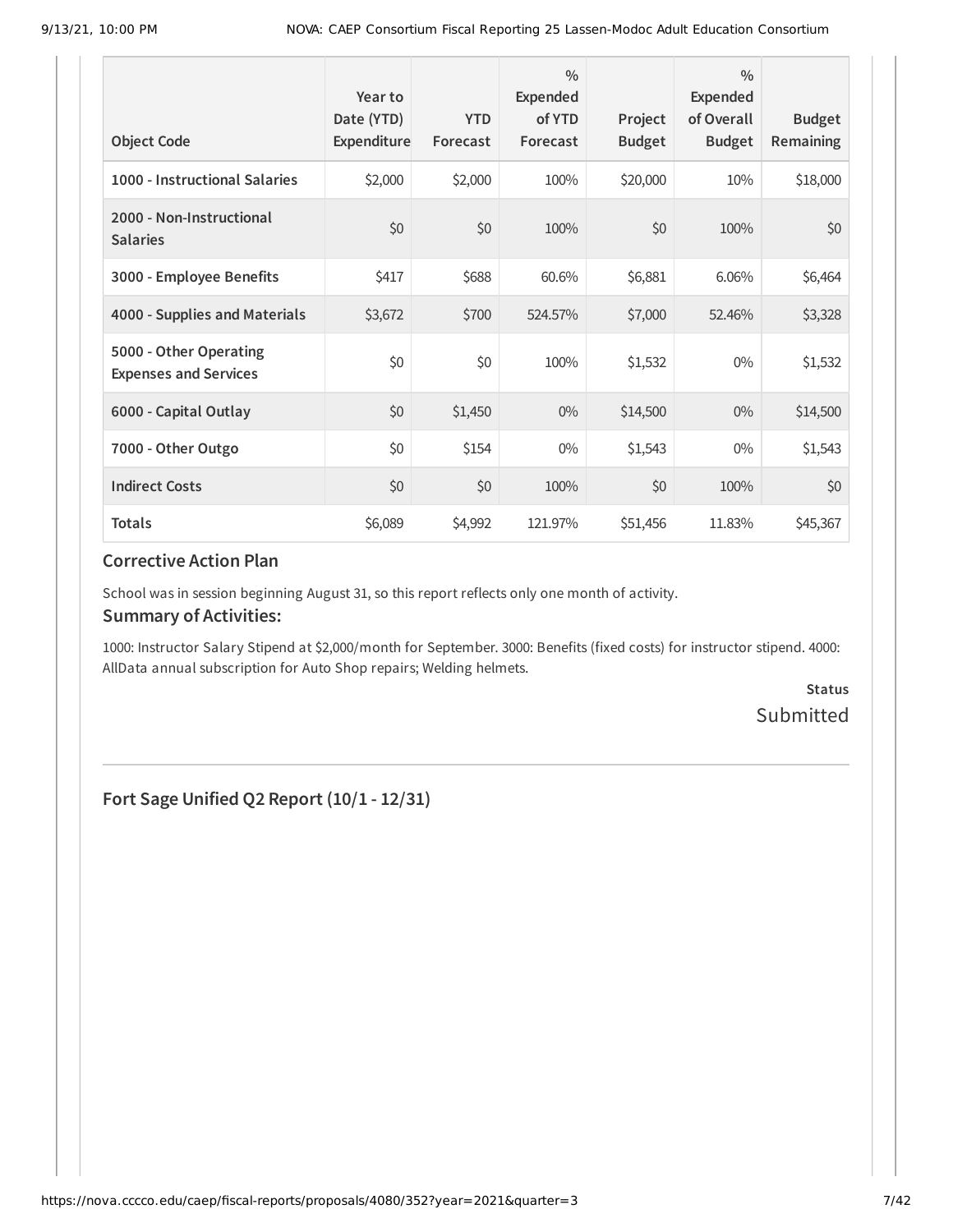| <b>Object Code</b>                                     | Year to<br>Date (YTD)<br>Expenditure | <b>YTD</b><br>Forecast | $\frac{0}{0}$<br>Expended<br>of YTD<br>Forecast | Project<br><b>Budget</b> | $\frac{0}{0}$<br><b>Expended</b><br>of Overall<br><b>Budget</b> | <b>Budget</b><br>Remaining |
|--------------------------------------------------------|--------------------------------------|------------------------|-------------------------------------------------|--------------------------|-----------------------------------------------------------------|----------------------------|
| 1000 - Instructional Salaries                          | \$12,000                             | \$6,000                | 200%                                            | \$20,000                 | 60%                                                             | \$8,000                    |
| 2000 - Non-Instructional<br><b>Salaries</b>            | \$0                                  | \$0                    | 100%                                            | \$0                      | 100%                                                            | \$0                        |
| 3000 - Employee Benefits                               | \$2,502                              | \$2,064                | 121.2%                                          | \$6,881                  | 36.36%                                                          | \$4,379                    |
| 4000 - Supplies and Materials                          | \$4,181                              | \$1,750                | 238.91%                                         | \$7,000                  | 59.73%                                                          | \$2,819                    |
| 5000 - Other Operating<br><b>Expenses and Services</b> | \$0                                  | \$506                  | $0\%$                                           | \$1,532                  | $0\%$                                                           | \$1,532                    |
| 6000 - Capital Outlay                                  | \$6,762                              | \$4,350                | 155.45%                                         | \$14,500                 | 46.63%                                                          | \$7,738                    |
| 7000 - Other Outgo                                     | \$0                                  | \$463                  | $0\%$                                           | \$1,543                  | $0\%$                                                           | \$1,543                    |
| <b>Indirect Costs</b>                                  | \$0                                  | \$0                    | 100%                                            | \$0                      | 100%                                                            | \$0                        |
| <b>Totals</b>                                          | \$25,445                             | \$15,133               | 168.15%                                         | \$51,456                 | 49.45%                                                          | \$26,011                   |

1000: \$2,000 per month salary stipend for Adult Ed. instructor and 3000: Fixed costs for stipend. 4000: Cyberweld welding supplies: Guage, Clamp, Grinding Wheels. 6000: Atlas Copco Air Compressor for Auto Shop.

## **Status** Submitted

## **Allocation Year Closeout: 2018-19**

I have reviewed the financial reports for my agency and confirm that all funds for this allocation year have been spent.

**2018-19 Reverted Funds:**

\$0

**2018-19 Status**

Closed

**Submitting Authority**

Heather Von Ins, Chief Business Officer Dr. Keith Tomes, Superintendent

**Fort Sage Unified Q3 Report (1/1 - 3/31)**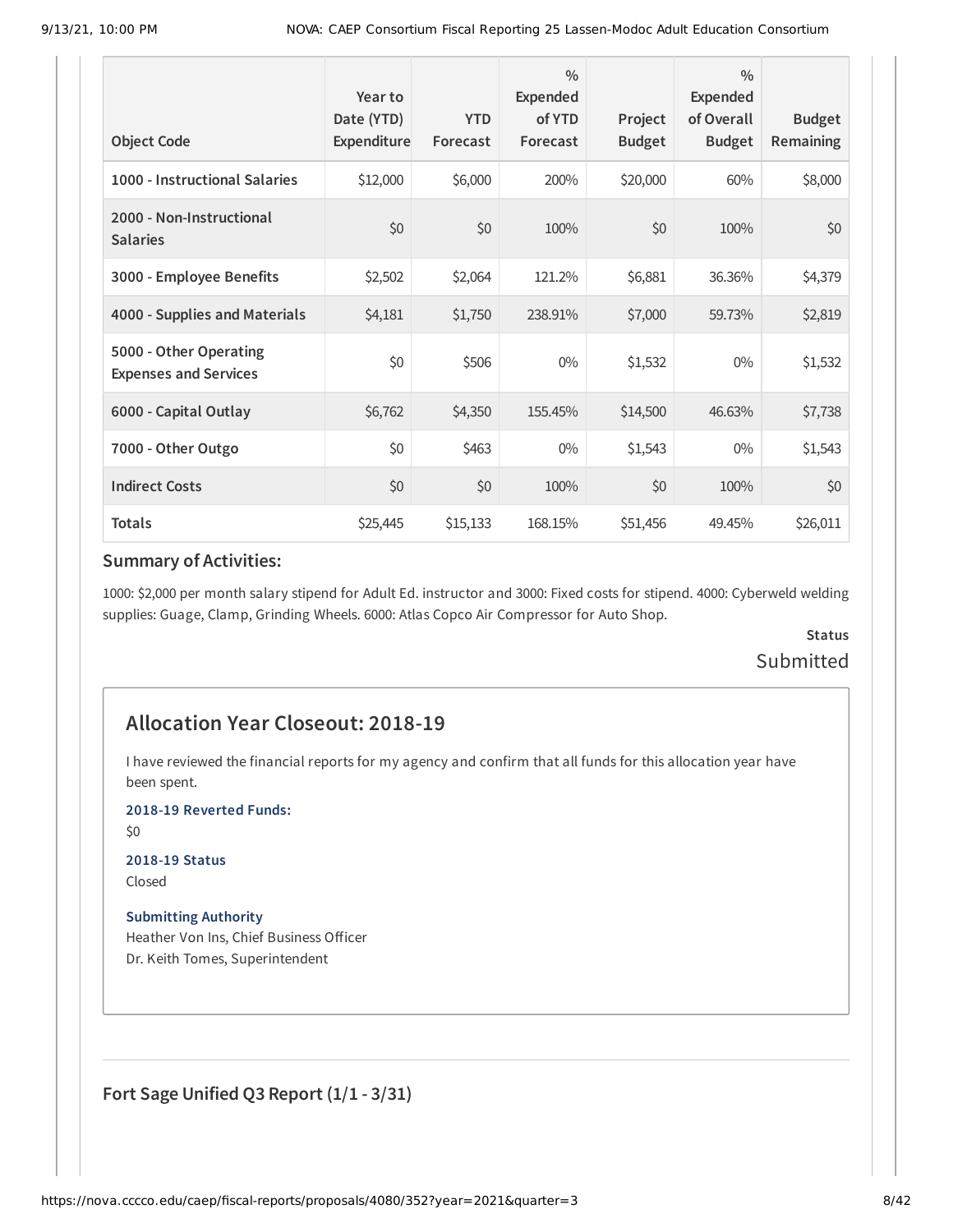| <b>Object Code</b>                                     | Year to<br>Date (YTD)<br>Expenditure | <b>YTD</b><br>Forecast | $\frac{0}{0}$<br>Expended<br>of YTD<br>Forecast | Project<br><b>Budget</b> | $\frac{0}{0}$<br>Expended<br>of Overall<br><b>Budget</b> | <b>Budget</b><br><b>Remaining</b> |
|--------------------------------------------------------|--------------------------------------|------------------------|-------------------------------------------------|--------------------------|----------------------------------------------------------|-----------------------------------|
| 1000 - Instructional Salaries                          | \$14,000                             | \$6,000                | 233.33%                                         | \$20,000                 | 70%                                                      | \$6,000                           |
| 2000 - Non-Instructional<br><b>Salaries</b>            | \$0                                  | \$0                    | 100%                                            | \$0                      | 100%                                                     | \$0                               |
| 3000 - Employee Benefits                               | \$2,919                              | \$2,064                | 141.4%                                          | \$6,881                  | 42.42%                                                   | \$3,962                           |
| 4000 - Supplies and Materials                          | \$4,181                              | \$1,750                | 238.91%                                         | \$7,000                  | 59.73%                                                   | \$2,819                           |
| 5000 - Other Operating<br><b>Expenses and Services</b> | \$0                                  | \$506                  | $0\%$                                           | \$1,532                  | $0\%$                                                    | \$1,532                           |
| 6000 - Capital Outlay                                  | \$6,762                              | \$4,350                | 155.45%                                         | \$14,500                 | 46.63%                                                   | \$7,738                           |
| 7000 - Other Outgo                                     | \$0                                  | \$463                  | $0\%$                                           | \$1,543                  | $0\%$                                                    | \$1,543                           |
| <b>Indirect Costs</b>                                  | \$0                                  | \$0                    | 100%                                            | \$0                      | 100%                                                     | \$0                               |
| <b>Totals</b>                                          | \$27,862                             | \$15,133               | 184.12%                                         | \$51,456                 | 54.15%                                                   | \$23,594                          |

## **Status** Submitted

**Fort Sage Unified Q4 Report (4/1 - 6/30)**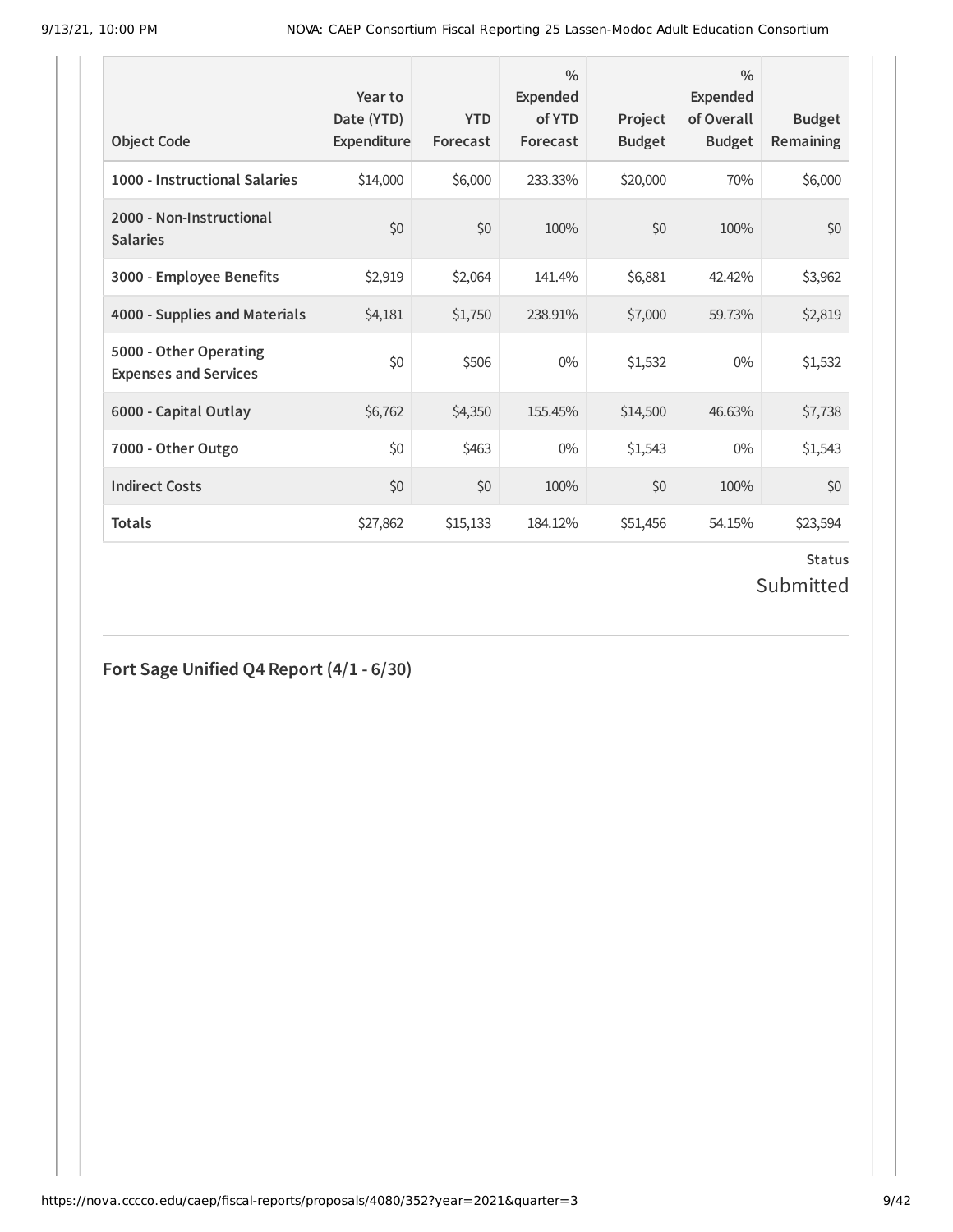| <b>Object Code</b>                                     | Year to<br>Date (YTD)<br>Expenditure | <b>YTD</b><br>Forecast | $\frac{0}{0}$<br><b>Expended</b><br>of YTD<br>Forecast | Project<br><b>Budget</b> | $\frac{0}{0}$<br><b>Expended</b><br>of Overall<br><b>Budget</b> | <b>Budget</b><br><b>Remaining</b> |
|--------------------------------------------------------|--------------------------------------|------------------------|--------------------------------------------------------|--------------------------|-----------------------------------------------------------------|-----------------------------------|
| 1000 - Instructional Salaries                          | \$20,000                             | \$6,000                | 333.33%                                                | \$20,000                 | 100%                                                            | \$0                               |
| 2000 - Non-Instructional<br><b>Salaries</b>            | \$0                                  | \$0                    | 100%                                                   | \$0                      | 100%                                                            | \$0                               |
| 3000 - Employee Benefits                               | \$4,170                              | \$2,064                | 202.01%                                                | \$6,881                  | 60.6%                                                           | \$2,711                           |
| 4000 - Supplies and Materials                          | \$4,181                              | \$1,750                | 238.91%                                                | \$7,000                  | 59.73%                                                          | \$2,819                           |
| 5000 - Other Operating<br><b>Expenses and Services</b> | \$0                                  | \$506                  | $0\%$                                                  | \$1,532                  | $0\%$                                                           | \$1,532                           |
| 6000 - Capital Outlay                                  | \$10,860                             | \$4,350                | 249.66%                                                | \$14,500                 | 74.9%                                                           | \$3,640                           |
| 7000 - Other Outgo                                     | \$0                                  | \$463                  | $0\%$                                                  | \$1,543                  | $0\%$                                                           | \$1,543                           |
| <b>Indirect Costs</b>                                  | \$0                                  | \$0                    | 100%                                                   | \$0                      | 100%                                                            | \$0                               |
| <b>Totals</b>                                          | \$39,211                             | \$15,133               | 259.11%                                                | \$51,456                 | 76.2%                                                           | \$12,245                          |

I certify that our agency did not exceed the allowed indirect rate as directed in the Adult Education Program **Guidance:** Yes

## **Summary of Activities:**

Instructor salary and benefits were paid; refill gases were purchased for Auto Shop equipment; and welding vents were replaced. 1000: Salary for Adult Ed. Instructor \$2,000 per month x 3 months=\$6,000. 2000: None 3000: Fixed Costs (SUI, WC, MC, STRS) for Adult Ed. instructor stipend. 4000: Matheson Tri-Gas for Auto Shop (oxygen, accetaline refills). \$181.69 5000: None 6000: All Season Heating: Welding vents replacement. \$4,097.94. 7000: None

> **Status Submitted**

## **Lassen CCD**

**Lassen CCD Q1 Report (7/1 - 9/30)**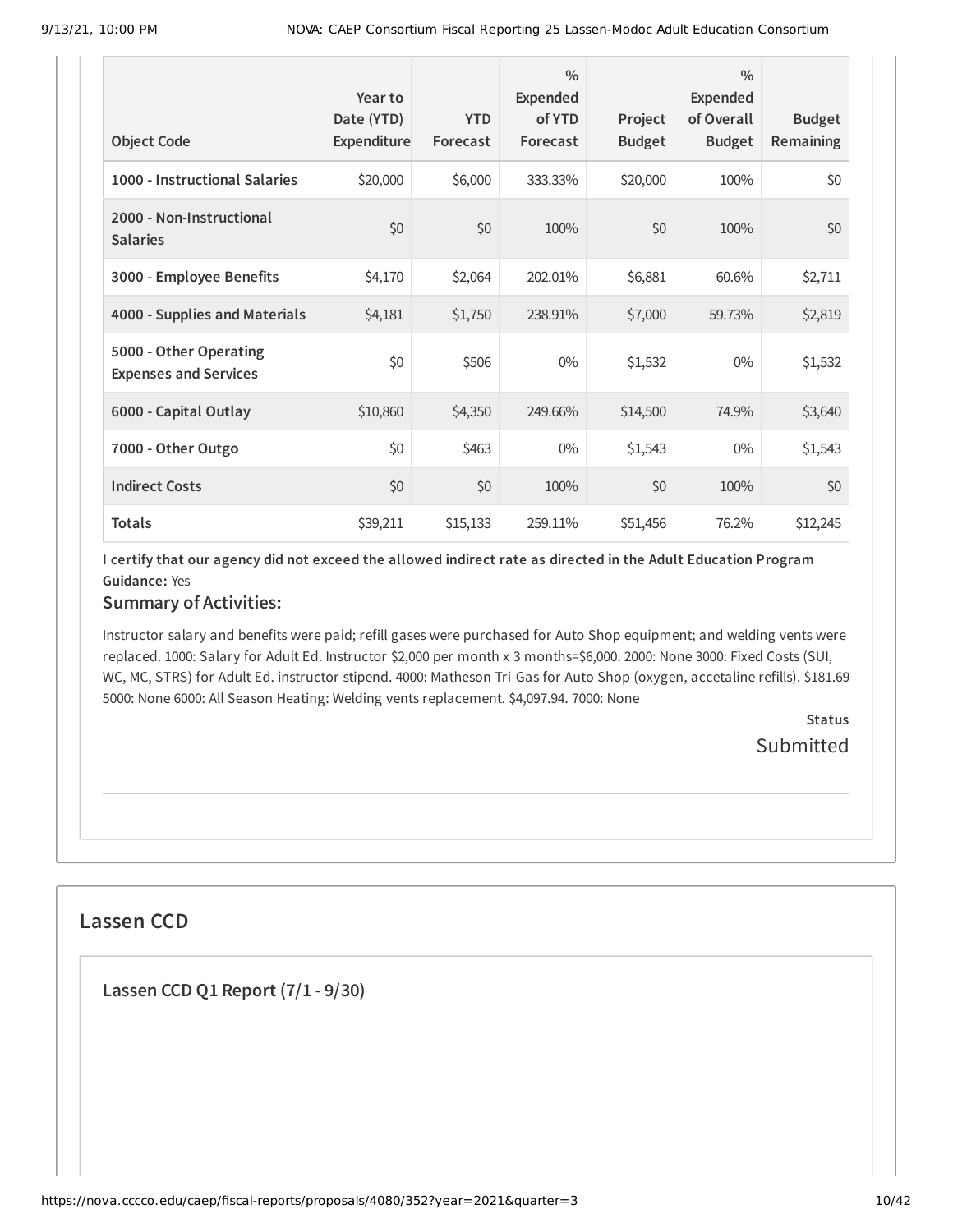| <b>Object Code</b>                                     | Year to<br>Date (YTD)<br>Expenditure | <b>YTD</b><br>Forecast | $\frac{0}{0}$<br>Expended<br>of YTD<br>Forecast | Project<br><b>Budget</b> | $\frac{0}{0}$<br>Expended<br>of Overall<br><b>Budget</b> | <b>Budget</b><br>Remaining |
|--------------------------------------------------------|--------------------------------------|------------------------|-------------------------------------------------|--------------------------|----------------------------------------------------------|----------------------------|
| 1000 - Instructional Salaries                          | \$0                                  | \$0                    | 100%                                            | \$80,000                 | $0\%$                                                    | \$80,000                   |
| 2000 - Non-Instructional<br><b>Salaries</b>            | \$38,927                             | \$50,000               | 77.85%                                          | \$250,000                | 15.57%                                                   | \$211,073                  |
| 3000 - Employee Benefits                               | \$22,574                             | \$22,500               | 100.33%                                         | \$140,000                | 16.12%                                                   | \$117,426                  |
| 4000 - Supplies and Materials                          | \$0                                  | \$10,201               | $0\%$                                           | \$68,006                 | $0\%$                                                    | \$68,006                   |
| 5000 - Other Operating<br><b>Expenses and Services</b> | \$27,669                             | \$22,167               | 124.82%                                         | \$108,666                | 25.46%                                                   | \$80,997                   |
| 6000 - Capital Outlay                                  | \$0                                  | \$3,750                | $0\%$                                           | \$50,000                 | $0\%$                                                    | \$50,000                   |
| 7000 - Other Outgo                                     | \$0                                  | \$0                    | 100%                                            | \$0                      | 100%                                                     | \$0                        |
| <b>Indirect Costs</b>                                  | \$0                                  | \$0                    | 100%                                            | \$17,084                 | $0\%$                                                    | \$17,084                   |
| <b>Totals</b>                                          | \$89,170                             | \$108,617              | 82.1%                                           | \$713,756                | 12.49%                                                   | \$624,586                  |

As we continue to navigate through distance learning and campus closure due to COVID-19, we will move forward with expenditures to meet our goals. We are also writing new non-credit courses that will assist us in meeting our goals. **Summary of Activities:**

HiSET classes ongoing, Transition Counselor meeting with students and Consortium Coordinator working with members.

> **Status** Submitted

**Lassen CCD Q2 Report (10/1 - 12/31)**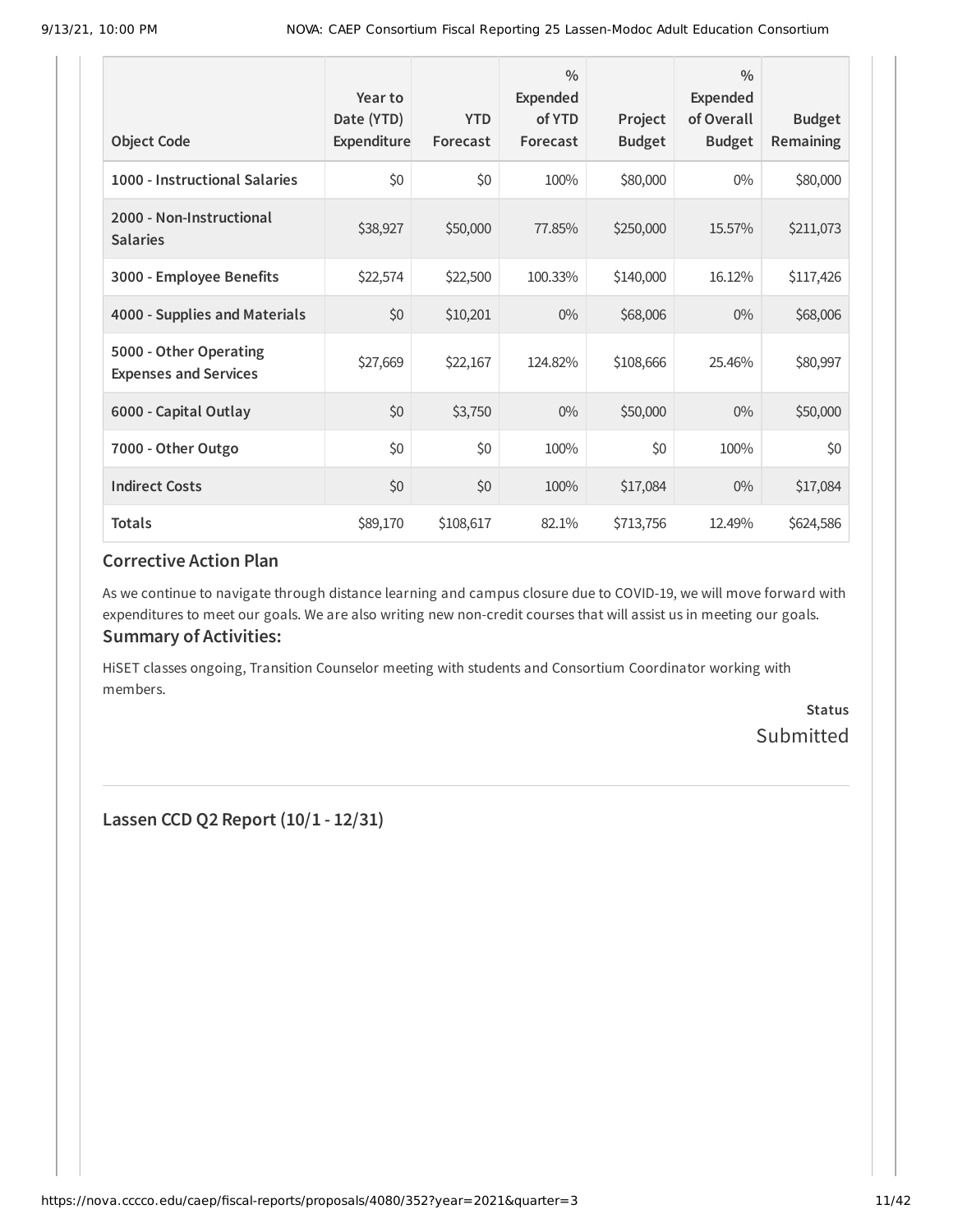| <b>Object Code</b>                                     | Year to<br>Date (YTD)<br>Expenditure | <b>YTD</b><br>Forecast | $\frac{0}{0}$<br><b>Expended</b><br>of YTD<br>Forecast | Project<br><b>Budget</b> | $\frac{0}{0}$<br><b>Expended</b><br>of Overall<br><b>Budget</b> | <b>Budget</b><br>Remaining |
|--------------------------------------------------------|--------------------------------------|------------------------|--------------------------------------------------------|--------------------------|-----------------------------------------------------------------|----------------------------|
| 1000 - Instructional Salaries                          | \$0                                  | \$0                    | 100%                                                   | \$80,000                 | $0\%$                                                           | \$80,000                   |
| 2000 - Non-Instructional<br><b>Salaries</b>            | \$95,936                             | \$112,500              | 85.28%                                                 | \$250,000                | 38.37%                                                          | \$154,064                  |
| 3000 - Employee Benefits                               | \$39,121                             | \$57,500               | 68.04%                                                 | \$140,000                | 27.94%                                                          | \$100,879                  |
| 4000 - Supplies and Materials                          | \$951                                | \$20,402               | 4.66%                                                  | \$68,006                 | 1.4%                                                            | \$67,055                   |
| 5000 - Other Operating<br><b>Expenses and Services</b> | \$53,013                             | \$36,833               | 143.93%                                                | \$108,666                | 48.79%                                                          | \$55,653                   |
| 6000 - Capital Outlay                                  | \$0                                  | \$7,500                | 0%                                                     | \$50,000                 | $0\%$                                                           | \$50,000                   |
| 7000 - Other Outgo                                     | \$0                                  | \$0                    | 100%                                                   | \$0                      | 100%                                                            | \$0                        |
| <b>Indirect Costs</b>                                  | \$0                                  | \$0                    | 100%                                                   | \$17,084                 | $0\%$                                                           | \$17,084                   |
| <b>Totals</b>                                          | \$189,021                            | \$234,735              | 80.53%                                                 | \$713,756                | 26.48%                                                          | \$524,735                  |

We are continuing to work on expending our funds to meet our goals. The Chancellor's office just approved the curriculum for a noncredit/CTE IT Specialist 5 course series to be offered starting in March. We are also researching a new position for Director of Noncredit to increase our noncredit offerings.

#### **Summary of Activities:**

HiSET courses ongoing, payroll for transition counselor, consortium coordinator.

### **Status** Submitted

## **Allocation Year Closeout: 2018-19**

I have reviewed the financial reports for my agency and confirm that all funds for this allocation year have been spent.

#### **2018-19 Reverted Funds:**

\$0

#### **2018-19 Status** Closed

#### **Submitting Authority** Susan Rentfrow, Accountant III Carol Growdon Roxanna Haynes, Dean of Instruction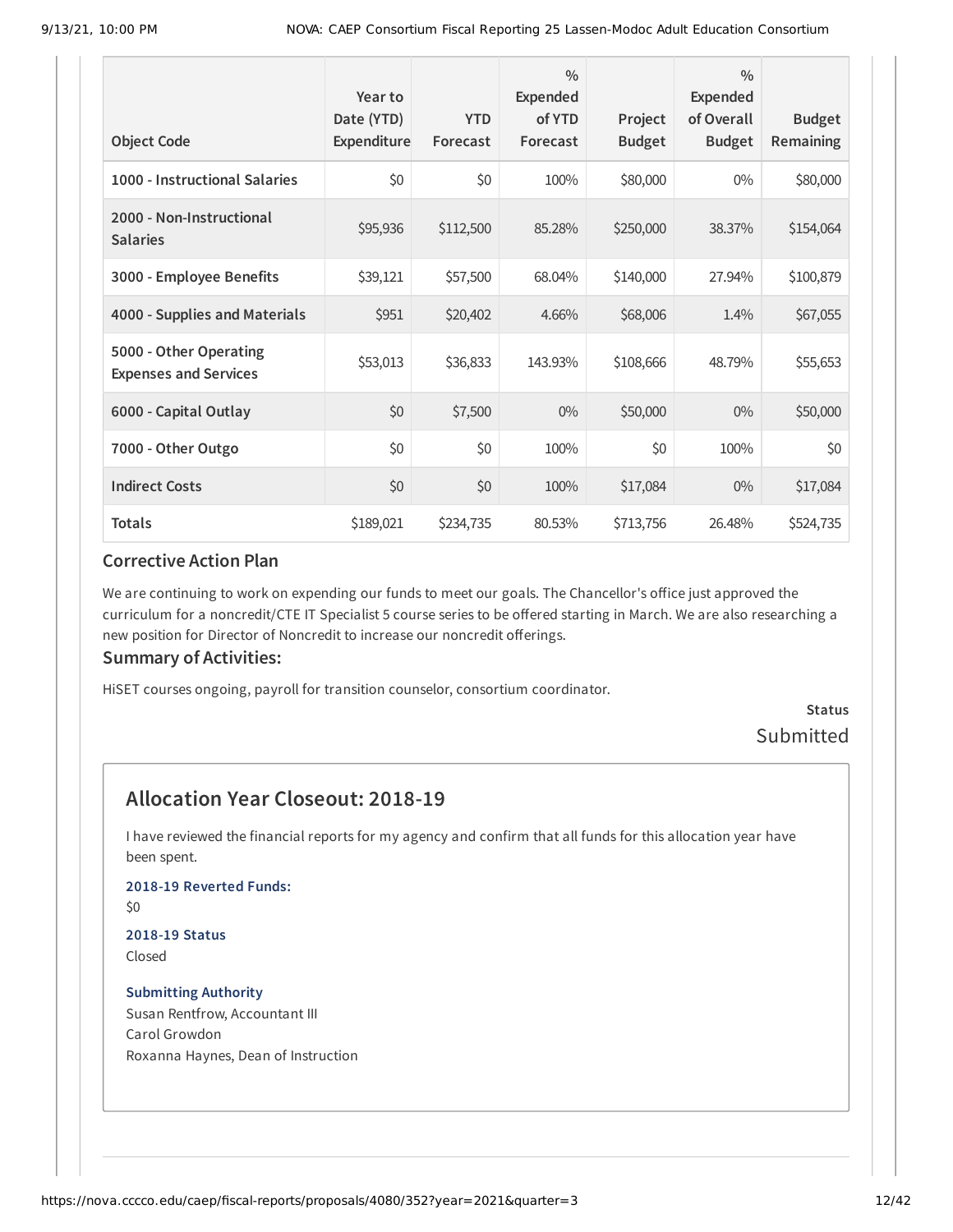#### **Lassen CCD Q3 Report (1/1 - 3/31)**

| <b>Object Code</b>                                     | Year to<br>Date (YTD)<br>Expenditure | <b>YTD</b><br>Forecast | $\frac{0}{0}$<br>Expended<br>of YTD<br>Forecast | Project<br><b>Budget</b> | $\frac{0}{0}$<br>Expended<br>of Overall<br><b>Budget</b> | <b>Budget</b><br>Remaining |
|--------------------------------------------------------|--------------------------------------|------------------------|-------------------------------------------------|--------------------------|----------------------------------------------------------|----------------------------|
| 1000 - Instructional Salaries                          | \$692                                | \$20,000               | 3.46%                                           | \$80,000                 | 0.87%                                                    | \$79,308                   |
| 2000 - Non-Instructional<br><b>Salaries</b>            | \$144,701                            | \$172,500              | 83.88%                                          | \$250,000                | 57.88%                                                   | \$105,299                  |
| 3000 - Employee Benefits                               | \$64,116                             | \$90,000               | 71.24%                                          | \$140,000                | 45.8%                                                    | \$75,884                   |
| 4000 - Supplies and Materials                          | \$951                                | \$30,603               | 3.11%                                           | \$68,006                 | 1.4%                                                     | \$67,055                   |
| 5000 - Other Operating<br><b>Expenses and Services</b> | \$57,813                             | \$66,500               | 86.94%                                          | \$108,666                | 53.2%                                                    | \$50,853                   |
| 6000 - Capital Outlay                                  | \$0                                  | \$22,500               | $0\%$                                           | \$50,000                 | $0\%$                                                    | \$50,000                   |
| 7000 - Other Outgo                                     | \$0                                  | \$0                    | 100%                                            | \$0                      | 100%                                                     | \$0                        |
| <b>Indirect Costs</b>                                  | \$0                                  | \$0                    | 100%                                            | \$17,084                 | $0\%$                                                    | \$17,084                   |
| <b>Totals</b>                                          | \$268,273                            | \$402,102              | 66.72%                                          | \$713,756                | 37.59%                                                   | \$445,483                  |

#### **Corrective Action Plan**

LCCD is continuing to add non-credit courses, and is planning on hiring a non-credit coordinator to work on increasing non-credit classes and programs.

#### **Summary of Activities:**

LCCD created a new IT Professional Certificate non-credit online course series. First cohort started in March with 35 students, this is a 5 class series that ends in June. HiSET courses continue and has 15 students enrolled. CARS classes in the jail has 10 students enrolled. LMAEC Transitions Counselor received approval to resume site visits to member schools and visited the LC Jail and the TEACH program in Alturas. The LMAEC Lead continues to work with the consortium.

> **Status Submitted**

**Lassen CCD Q4 Report (4/1 - 6/30)**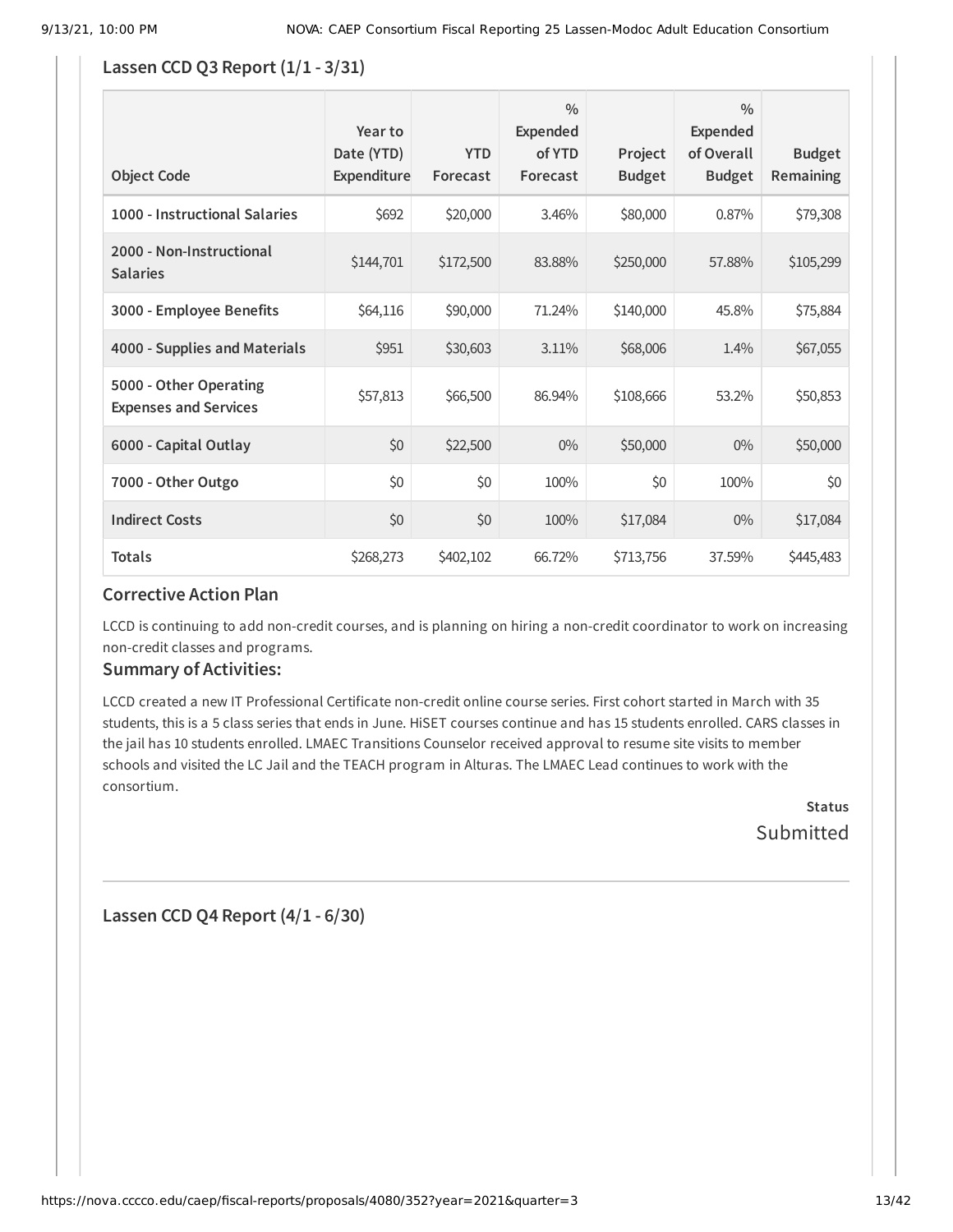| <b>Object Code</b>                                     | Year to<br>Date (YTD)<br>Expenditure | <b>YTD</b><br>Forecast | $\frac{0}{0}$<br><b>Expended</b><br>of YTD<br>Forecast | Project<br><b>Budget</b> | $\frac{0}{0}$<br><b>Expended</b><br>of Overall<br><b>Budget</b> | <b>Budget</b><br>Remaining |
|--------------------------------------------------------|--------------------------------------|------------------------|--------------------------------------------------------|--------------------------|-----------------------------------------------------------------|----------------------------|
| 1000 - Instructional Salaries                          | \$11,757                             | \$32,000               | 36.74%                                                 | \$80,000                 | 14.7%                                                           | \$68,243                   |
| 2000 - Non-Instructional<br><b>Salaries</b>            | \$189,054                            | \$230,000              | 82.2%                                                  | \$250,000                | 75.62%                                                          | \$60,946                   |
| 3000 - Employee Benefits                               | \$90,242                             | \$120,000              | 75.2%                                                  | \$140,000                | 64.46%                                                          | \$49,758                   |
| 4000 - Supplies and Materials                          | \$952                                | \$40,804               | 2.33%                                                  | \$68,006                 | 1.4%                                                            | \$67,054                   |
| 5000 - Other Operating<br><b>Expenses and Services</b> | \$62,554                             | \$88,666               | 70.55%                                                 | \$108,666                | 57.57%                                                          | \$46,112                   |
| 6000 - Capital Outlay                                  | \$0                                  | \$30,000               | $0\%$                                                  | \$50,000                 | $0\%$                                                           | \$50,000                   |
| 7000 - Other Outgo                                     | \$0                                  | \$0                    | 100%                                                   | \$0                      | 100%                                                            | \$0                        |
| <b>Indirect Costs</b>                                  | \$17,084                             | \$17,084               | 100%                                                   | \$17,084                 | 100%                                                            | \$0                        |
| <b>Totals</b>                                          | \$371,643                            | \$558,554              | 66.54%                                                 | \$713,756                | 52.07%                                                          | \$342,113                  |

LCCD is hiring a Director of Continuing Education to focus on facilitating new non-credit curriculum and increasing non-credit courses. Purchase equipment to assist with distance learning.

#### **Summary of Activities:**

During Quarter 4 LCCD continued with the two cohorts for the IT Professional Certificate non-credit online course series. Basic Skills classes and CARS classes were also ongoing.

> **Status** Unsubmitted

## **Lassen Co. Office of Education**

**Lassen Co.Office of Education Q1 Report (7/1 - 9/30)**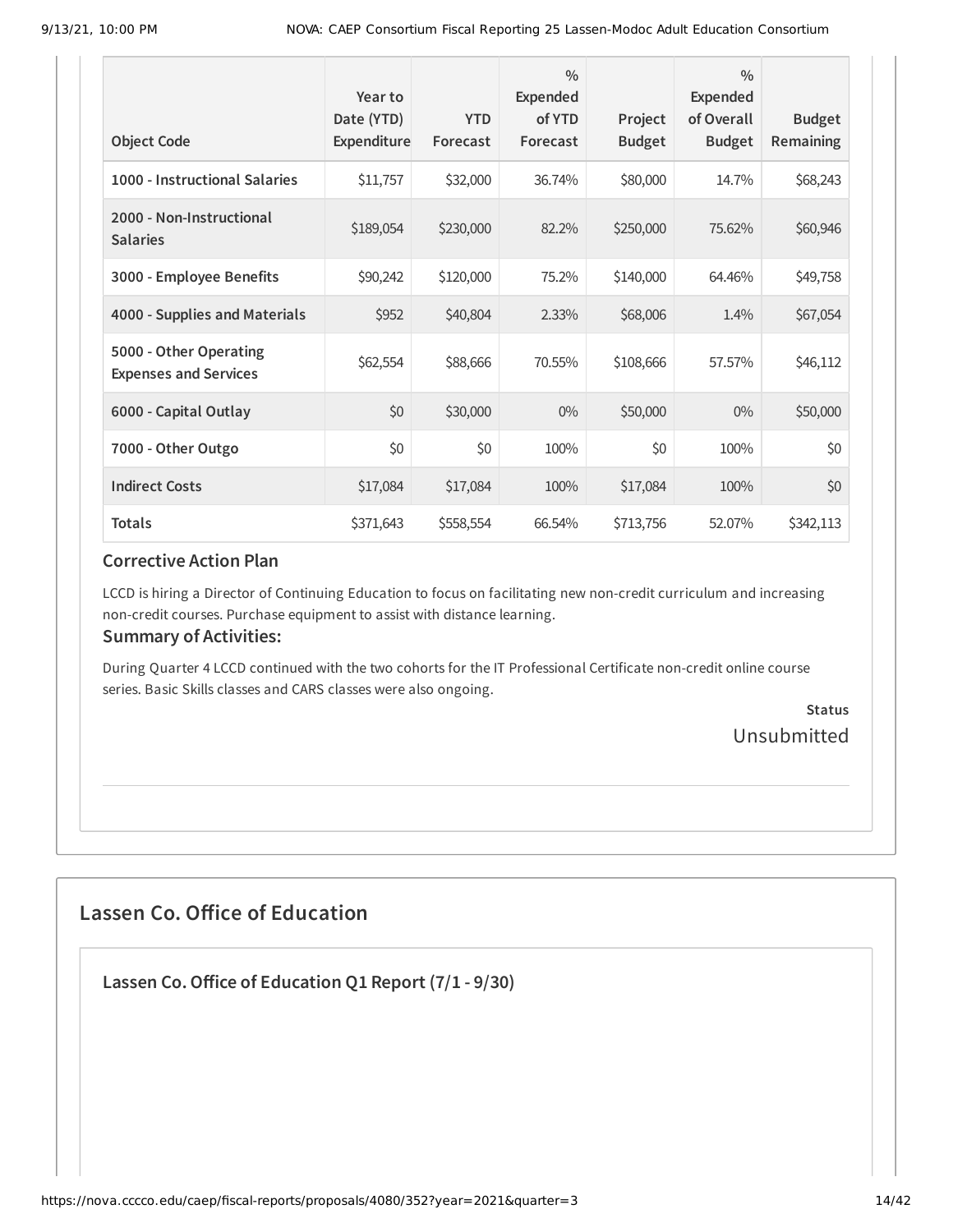| <b>Object Code</b>                                     | Year to<br>Date (YTD)<br>Expenditure | <b>YTD</b><br>Forecast | $\frac{0}{0}$<br>Expended<br>of YTD<br>Forecast | Project<br><b>Budget</b> | $\frac{0}{0}$<br><b>Expended</b><br>of Overall<br><b>Budget</b> | <b>Budget</b><br><b>Remaining</b> |
|--------------------------------------------------------|--------------------------------------|------------------------|-------------------------------------------------|--------------------------|-----------------------------------------------------------------|-----------------------------------|
| 1000 - Instructional Salaries                          | \$9,307                              | \$9,143                | 101.79%                                         | \$53,785                 | 17.3%                                                           | \$44,478                          |
| 2000 - Non-Instructional<br><b>Salaries</b>            | \$0                                  | \$0                    | 100%                                            | \$0                      | 100%                                                            | \$0                               |
| 3000 - Employee Benefits                               | \$1,921                              | \$1,898                | 101.21%                                         | \$11,165                 | 17.21%                                                          | \$9,244                           |
| 4000 - Supplies and Materials                          | \$0                                  | \$3,234                | $0\%$                                           | \$19,023                 | $0\%$                                                           | \$19,023                          |
| 5000 - Other Operating<br><b>Expenses and Services</b> | \$10,000                             | \$11,109               | 90.02%                                          | \$65,346                 | 15.3%                                                           | \$55,346                          |
| 6000 - Capital Outlay                                  | \$0                                  | \$505                  | $0\%$                                           | \$2,973                  | $0\%$                                                           | \$2,973                           |
| 7000 - Other Outgo                                     | \$0                                  | \$0                    | 100%                                            | \$0                      | 100%                                                            | \$0                               |
| <b>Indirect Costs</b>                                  | \$0                                  | \$1,089                | $0\%$                                           | \$6,406                  | $0\%$                                                           | \$6,406                           |
| <b>Totals</b>                                          | \$21,228                             | \$26,979               | 78.68%                                          | \$158,698                | 13.38%                                                          | \$137,470                         |

Direct instruction, assessment and coordination of programs to support High School Diploma completion, computer literacy instruction, vocational culinary skills program, GED, Anger management, parenting, and job skills.

> **Status** Submitted

### **Lassen Co.Office of Education Q2 Report (10/1 - 12/31)**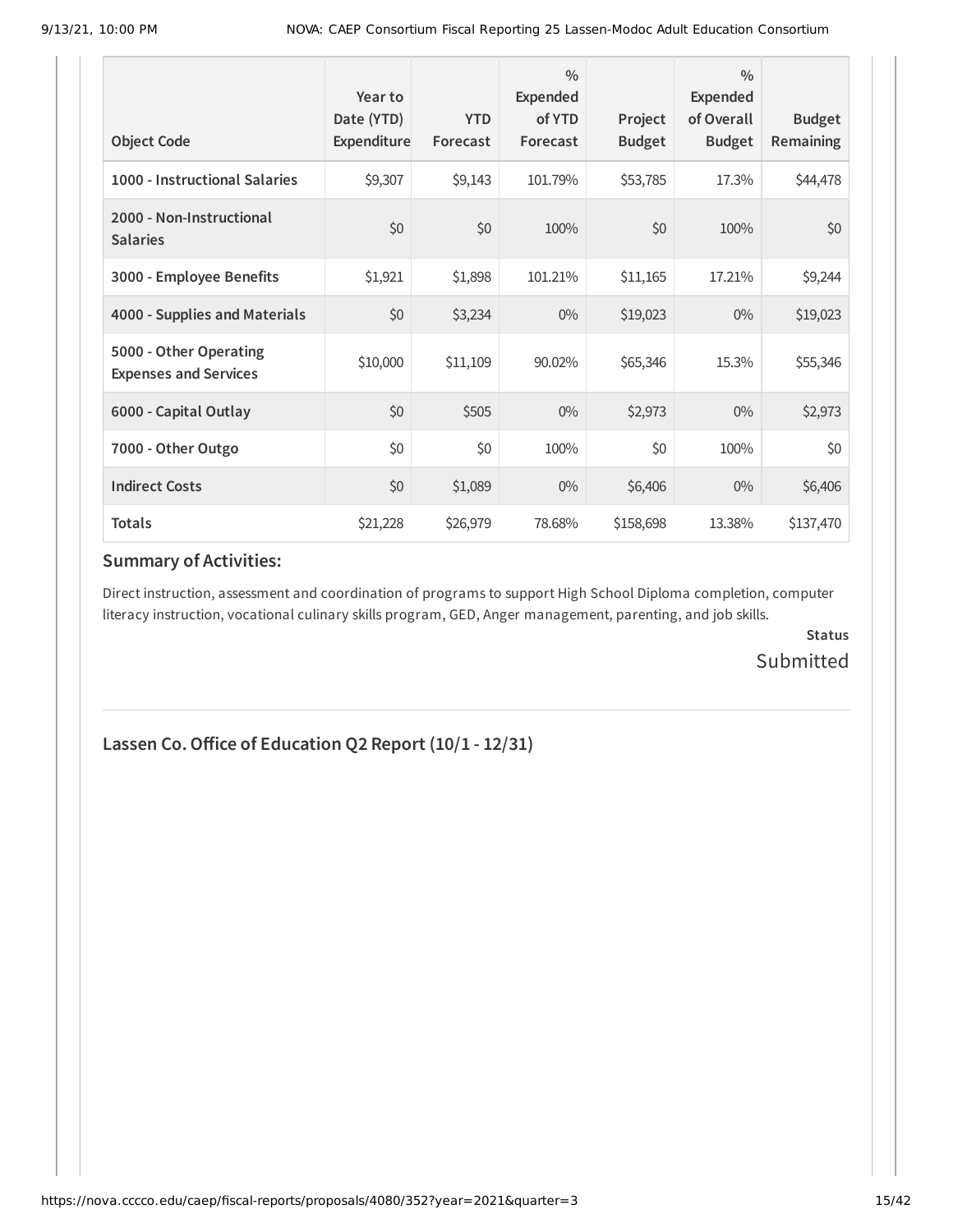| <b>Object Code</b>                                     | Year to<br>Date (YTD)<br>Expenditure | <b>YTD</b><br>Forecast | $\frac{0}{0}$<br><b>Expended</b><br>of YTD<br>Forecast | Project<br><b>Budget</b> | $\frac{0}{0}$<br>Expended<br>of Overall<br><b>Budget</b> | <b>Budget</b><br>Remaining |
|--------------------------------------------------------|--------------------------------------|------------------------|--------------------------------------------------------|--------------------------|----------------------------------------------------------|----------------------------|
| 1000 - Instructional Salaries                          | \$23,267                             | \$23,665               | 98.32%                                                 | \$53,785                 | 43.26%                                                   | \$30,518                   |
| 2000 - Non-Instructional<br><b>Salaries</b>            | \$0                                  | \$0                    | 100%                                                   | \$0                      | 100%                                                     | \$0                        |
| 3000 - Employee Benefits                               | \$4,802                              | \$4,913                | 97.75%                                                 | \$11,165                 | 43.01%                                                   | \$6,363                    |
| 4000 - Supplies and Materials                          | \$15,124                             | \$8,370                | 180.69%                                                | \$19,023                 | 79.5%                                                    | \$3,899                    |
| 5000 - Other Operating<br><b>Expenses and Services</b> | \$10,000                             | \$28,752               | 34.78%                                                 | \$65,346                 | 15.3%                                                    | \$55,346                   |
| 6000 - Capital Outlay                                  | \$1,107                              | \$1,308                | 84.63%                                                 | \$2,973                  | 37.24%                                                   | \$1,866                    |
| 7000 - Other Outgo                                     | \$0                                  | \$0                    | 100%                                                   | \$0                      | 100%                                                     | \$0                        |
| <b>Indirect Costs</b>                                  | \$0                                  | \$2,819                | $0\%$                                                  | \$6,406                  | $0\%$                                                    | \$6,406                    |
| <b>Totals</b>                                          | \$54,300                             | \$69,827               | 77.76%                                                 | \$158,698                | 34.22%                                                   | \$104,398                  |

Direct instruction, assessment and coordination of programs to support High School Diploma completion, computer literacy instruction, vocational culinary skills program, GED, Anger management, parenting, and job skills.

### **Status** Submitted

## **Allocation Year Closeout: 2018-19**

I have reviewed the financial reports for my agency and confirm that all funds for this allocation year have been spent.

**2018-19 Reverted Funds:**

\$0

**2018-19 Status** Closed

**Submitting Authority** Patricia Gunderson

**Lassen Co.Office of Education Q3 Report (1/1 - 3/31)**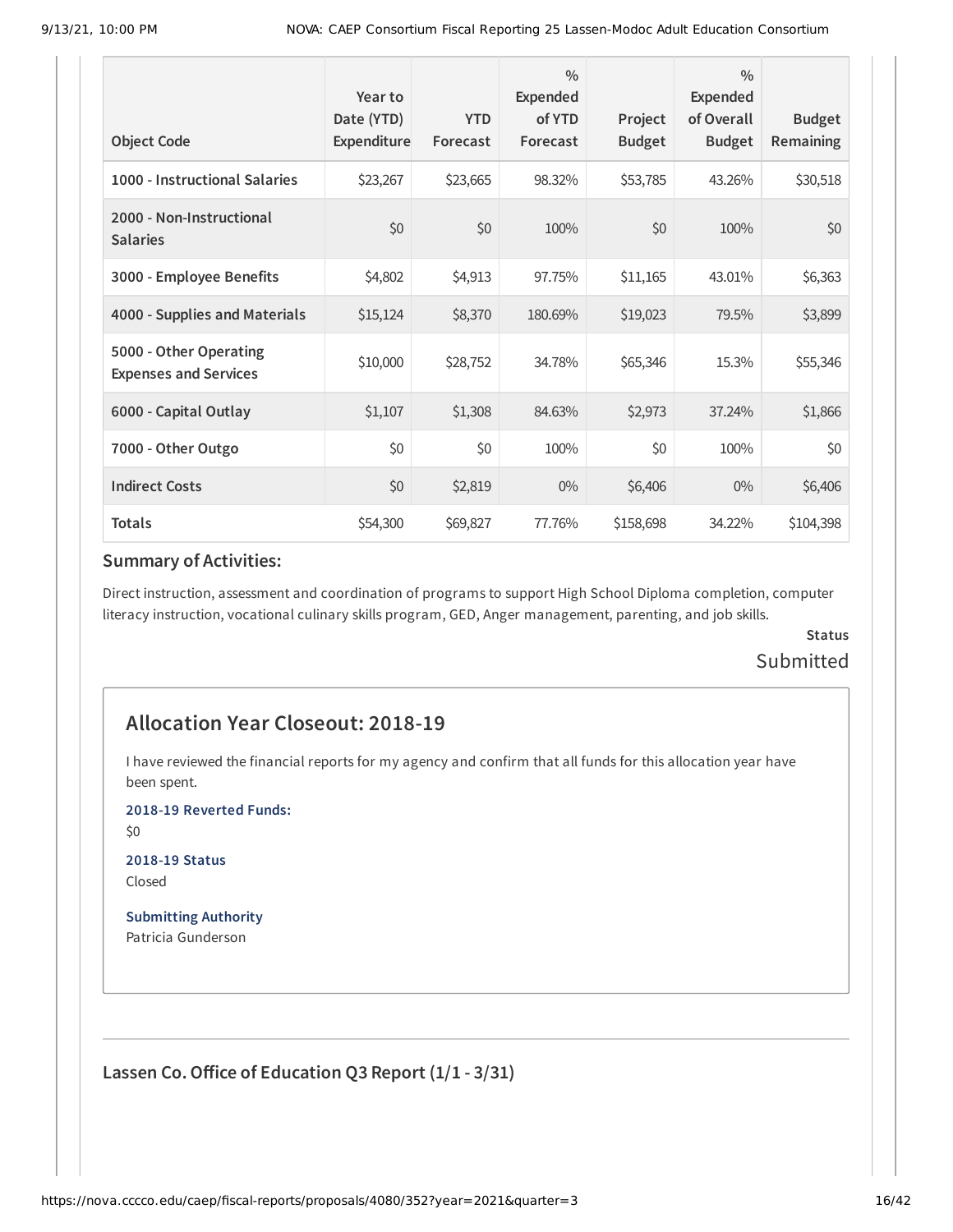| <b>Object Code</b>                                     | Year to<br>Date (YTD)<br>Expenditure | <b>YTD</b><br>Forecast | $\frac{0}{0}$<br>Expended<br>of YTD<br>Forecast | Project<br><b>Budget</b> | $\frac{0}{0}$<br><b>Expended</b><br>of Overall<br><b>Budget</b> | <b>Budget</b><br>Remaining |
|--------------------------------------------------------|--------------------------------------|------------------------|-------------------------------------------------|--------------------------|-----------------------------------------------------------------|----------------------------|
| 1000 - Instructional Salaries                          | \$37,227                             | \$37,650               | 98.88%                                          | \$53,785                 | 69.21%                                                          | \$16,558                   |
| 2000 - Non-Instructional<br><b>Salaries</b>            | \$0                                  | \$0                    | 100%                                            | \$0                      | 100%                                                            | \$0                        |
| 3000 - Employee Benefits                               | \$7,684                              | \$7,816                | 98.32%                                          | \$11,165                 | 68.82%                                                          | \$3,481                    |
| 4000 - Supplies and Materials                          | \$17,019                             | \$13,316               | 127.81%                                         | \$19,023                 | 89.47%                                                          | \$2,004                    |
| 5000 - Other Operating<br><b>Expenses and Services</b> | \$20,000                             | \$45,742               | 43.72%                                          | \$65,346                 | 30.61%                                                          | \$45,346                   |
| 6000 - Capital Outlay                                  | \$1,107                              | \$2,081                | 53.19%                                          | \$2,973                  | 37.24%                                                          | \$1,866                    |
| 7000 - Other Outgo                                     | \$0                                  | \$0                    | 100%                                            | \$0                      | 100%                                                            | \$0                        |
| <b>Indirect Costs</b>                                  | \$0                                  | \$4,484                | $0\%$                                           | \$6,406                  | $0\%$                                                           | \$6,406                    |
| <b>Totals</b>                                          | \$83,037                             | \$111,089              | 74.75%                                          | \$158,698                | 52.32%                                                          | \$75,661                   |

Direct instruction, assessment and coordination of programs to support High School Diploma completion, computer literacy instruction, vocational culinary skills program, GED, Anger management, parenting, and job skills.

> **Status** Submitted

## **Lassen Co.Office of Education Q4 Report (4/1 - 6/30)**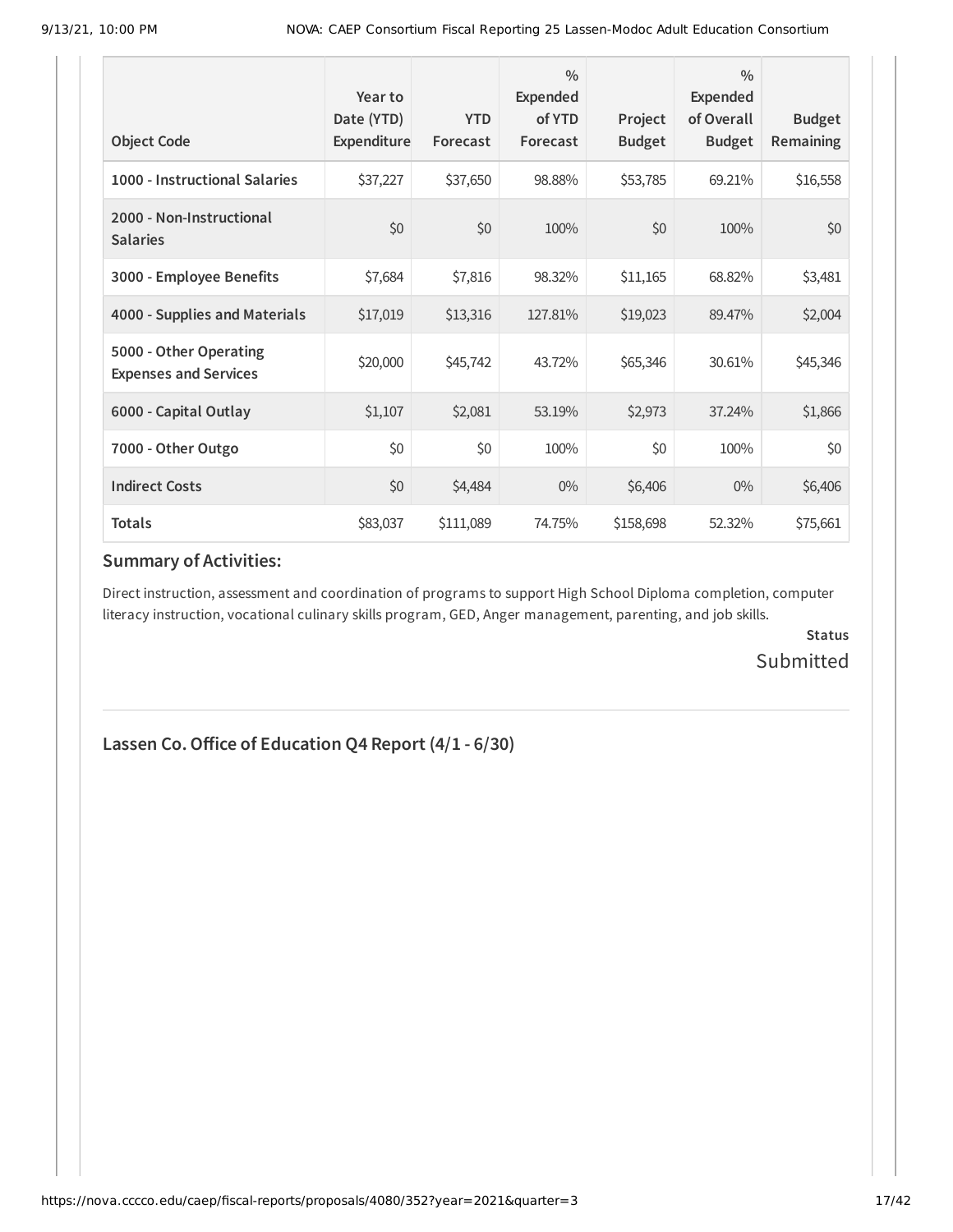| <b>Object Code</b>                                     | Year to<br>Date (YTD)<br>Expenditure | <b>YTD</b><br>Forecast | $\frac{0}{0}$<br>Expended<br>of YTD<br>Forecast | Project<br><b>Budget</b> | $\frac{0}{0}$<br><b>Expended</b><br>of Overall<br><b>Budget</b> | <b>Budget</b><br><b>Remaining</b> |
|--------------------------------------------------------|--------------------------------------|------------------------|-------------------------------------------------|--------------------------|-----------------------------------------------------------------|-----------------------------------|
| 1000 - Instructional Salaries                          | \$53,687                             | \$53,785               | 99.82%                                          | \$53,785                 | 99.82%                                                          | \$98                              |
| 2000 - Non-Instructional<br><b>Salaries</b>            | \$0                                  | \$0                    | 100%                                            | \$0                      | 100%                                                            | \$0                               |
| 3000 - Employee Benefits                               | \$11,081                             | \$11,165               | 99.25%                                          | \$11,165                 | 99.25%                                                          | \$84                              |
| 4000 - Supplies and Materials                          | \$17,687                             | \$19,023               | 92.98%                                          | \$19,023                 | 92.98%                                                          | \$1,336                           |
| 5000 - Other Operating<br><b>Expenses and Services</b> | \$45,675                             | \$65,346               | 69.9%                                           | \$65,346                 | 69.9%                                                           | \$19,671                          |
| 6000 - Capital Outlay                                  | \$1,107                              | \$2,973                | 37.24%                                          | \$2,973                  | 37.24%                                                          | \$1,866                           |
| 7000 - Other Outgo                                     | \$0                                  | \$0                    | 100%                                            | \$0                      | 100%                                                            | \$0                               |
| <b>Indirect Costs</b>                                  | \$6,406                              | \$6,406                | 100%                                            | \$6,406                  | 100%                                                            | \$0                               |
| <b>Totals</b>                                          | \$135,643                            | \$158,698              | 85.47%                                          | \$158,698                | 85.47%                                                          | \$23,055                          |

Direct instruction, assessment and coordination of programs to support High School Diploma completion, computer literacy instruction, vocational culinary skills program, GED, Anger management, parenting, and job skills.

> **Status** Unsubmitted

## **Lassen Union High**

**Lassen Union High Q1 Report (7/1 - 9/30)**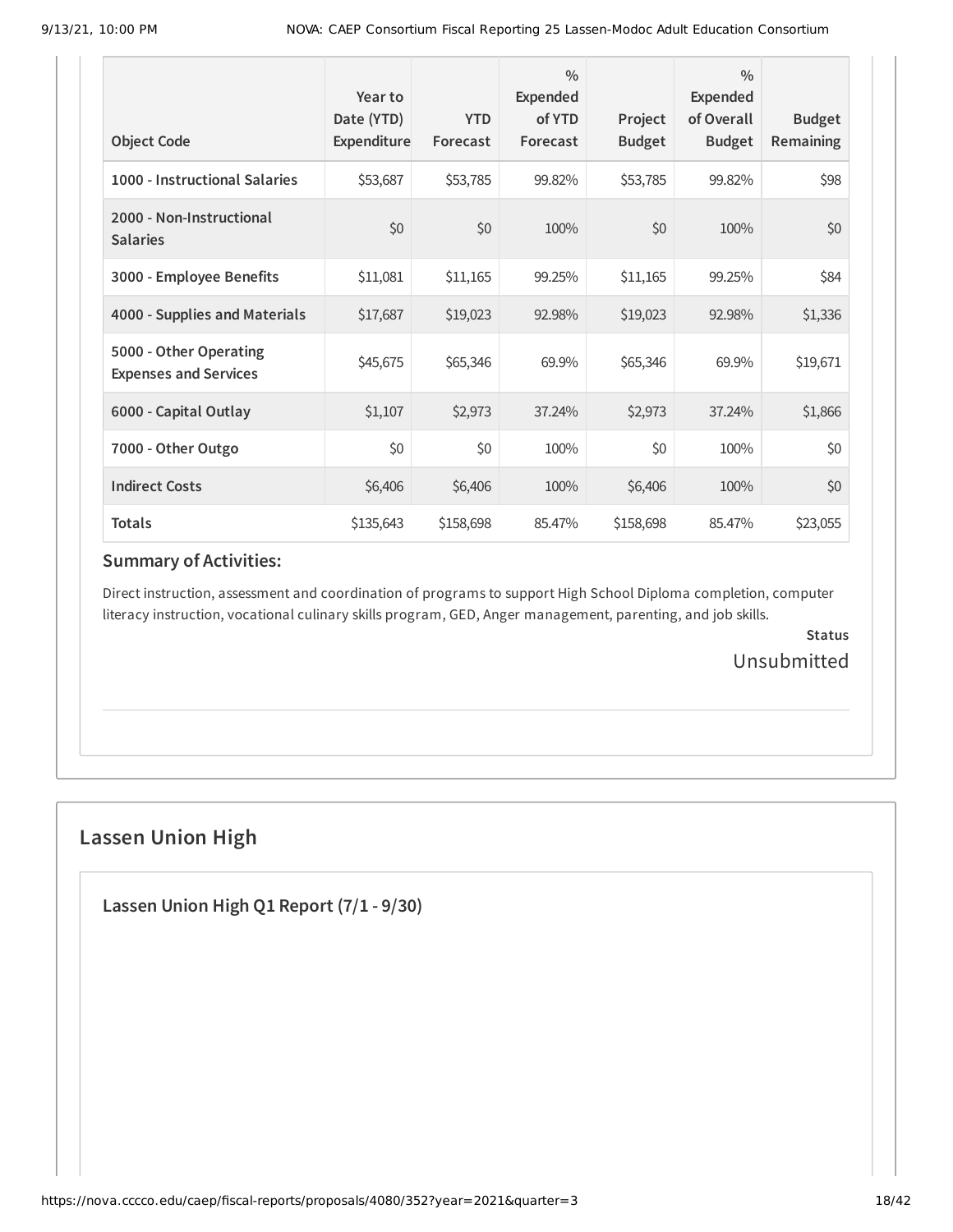| <b>Object Code</b>                                     | Year to<br>Date (YTD)<br>Expenditure | <b>YTD</b><br>Forecast | $\frac{0}{0}$<br>Expended<br>of YTD<br>Forecast | Project<br><b>Budget</b> | $\frac{0}{0}$<br><b>Expended</b><br>of Overall<br><b>Budget</b> | <b>Budget</b><br><b>Remaining</b> |
|--------------------------------------------------------|--------------------------------------|------------------------|-------------------------------------------------|--------------------------|-----------------------------------------------------------------|-----------------------------------|
| 1000 - Instructional Salaries                          | \$3,027                              | \$3,531                | 85.73%                                          | \$35,309                 | 8.57%                                                           | \$32,282                          |
| 2000 - Non-Instructional<br><b>Salaries</b>            | \$0                                  | \$25                   | $0\%$                                           | \$500                    | $0\%$                                                           | \$500                             |
| 3000 - Employee Benefits                               | \$156                                | \$453                  | 34.48%                                          | \$4,525                  | 3.45%                                                           | \$4,369                           |
| 4000 - Supplies and Materials                          | \$73                                 | \$2,450                | 2.98%                                           | \$24,500                 | 0.3%                                                            | \$24,427                          |
| 5000 - Other Operating<br><b>Expenses and Services</b> | \$4,082                              | \$3,444                | 118.52%                                         | \$13,777                 | 29.63%                                                          | \$9,695                           |
| 6000 - Capital Outlay                                  | \$0                                  | \$0                    | 100%                                            | \$12,000                 | $0\%$                                                           | \$12,000                          |
| 7000 - Other Outgo                                     | \$0                                  | \$0                    | 100%                                            | \$0                      | 100%                                                            | \$0                               |
| <b>Indirect Costs</b>                                  | \$0                                  | \$0                    | 100%                                            | \$3,711                  | $0\%$                                                           | \$3,711                           |
| <b>Totals</b>                                          | \$7,338                              | \$9,903                | 74.1%                                           | \$94,322                 | 7.78%                                                           | \$86,984                          |

COVID-19 delayed the start date of some programs.

#### **Summary of Activities:**

Diploma Gold- 21 enrolled, classes currently offered 2 nights a week. Classes on the Rancheria will begin Friday October 16th. Several students are very close to earning their diploma. Wood/Construction- 12 enrolled, classes offered Tuesday and Thursday. Welding- Fires have affected the start of Welding. Currently 3 enrolled, with hopes of more starting October 8th. Many students are also firefighters and unable to attend during the season. Business/Computers- 4 enrolled, 2 returning. Job skills, interviewing, using Microsoft Office for communication platform and resume building. Efficiency and updates to Microsoft Office 2019, online safety. Students have expressed that their supervisors are happy with the increased knowledge.

> **Status Submitted**

**Lassen Union High Q2 Report (10/1 - 12/31)**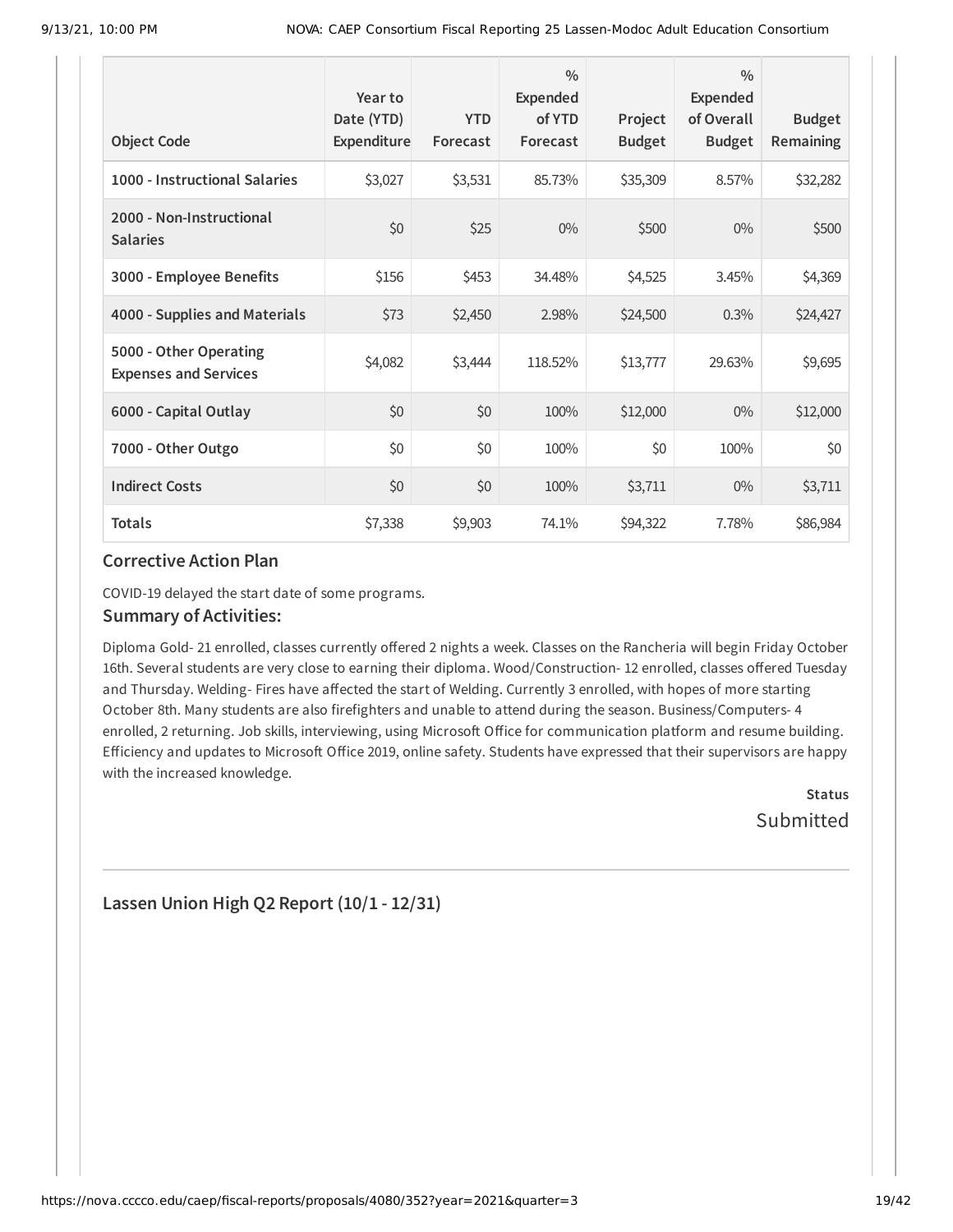| <b>Object Code</b>                                     | Year to<br>Date (YTD)<br>Expenditure | <b>YTD</b><br>Forecast | $\frac{0}{0}$<br><b>Expended</b><br>of YTD<br>Forecast | Project<br><b>Budget</b> | $\frac{0}{0}$<br>Expended<br>of Overall<br><b>Budget</b> | <b>Budget</b><br>Remaining |
|--------------------------------------------------------|--------------------------------------|------------------------|--------------------------------------------------------|--------------------------|----------------------------------------------------------|----------------------------|
| 1000 - Instructional Salaries                          | \$15,370                             | \$17,655               | 87.06%                                                 | \$35,309                 | 43.53%                                                   | \$19,939                   |
| 2000 - Non-Instructional<br><b>Salaries</b>            | \$0                                  | \$175                  | $0\%$                                                  | \$500                    | $0\%$                                                    | \$500                      |
| 3000 - Employee Benefits                               | \$1,923                              | \$2,263                | 84.99%                                                 | \$4,525                  | 42.5%                                                    | \$2,602                    |
| 4000 - Supplies and Materials                          | \$1,731                              | \$9,800                | 17.66%                                                 | \$24,500                 | 7.07%                                                    | \$22,769                   |
| 5000 - Other Operating<br><b>Expenses and Services</b> | \$4,082                              | \$6,889                | 59.26%                                                 | \$13,777                 | 29.63%                                                   | \$9,695                    |
| 6000 - Capital Outlay                                  | \$0                                  | \$6,000                | $0\%$                                                  | \$12,000                 | $0\%$                                                    | \$12,000                   |
| 7000 - Other Outgo                                     | \$0                                  | \$0                    | 100%                                                   | \$0                      | 100%                                                     | \$0                        |
| <b>Indirect Costs</b>                                  | \$0                                  | \$0                    | 100%                                                   | \$3,711                  | $0\%$                                                    | \$3,711                    |
| <b>Totals</b>                                          | \$23,106                             | \$42,781               | 54.01%                                                 | \$94,322                 | 24.5%                                                    | \$71,216                   |

COVID closures from mid-November through December reduced planned spending. Normal, in-person learning is expected to resume January 4th, 2020. Note: Expenditures in 5000 category were lower in Quarter 2 than in Quarter 1 due to a correction, NOVA would not accept a lower amount, once additional expenses are paid, this issue will be corrected at Quarter 3.

#### **Summary of Activities:**

CTE classes were negatively impacted by COVID closures mid-November through December. Prior to closures, the Computer/Business class was held 2x weekly, Construction Trades 2x weekly, and Welding 1x weekly. Diploma Gold continued to operate during the closures, either virtually or in small groups. Diploma Gold meets at least 3x weekly depending on student and course load.

> **Status Submitted**

## **Allocation Year Closeout: 2018-19**

I have reviewed the financial reports for my agency and confirm that all funds for this allocation year have been spent.

**2018-19 Reverted Funds:**

\$0

**2018-19 Status** Closed

#### **Submitting Authority**

Mrs. Cori Shields, CBO Morgan Nugent, Superintendent/Principal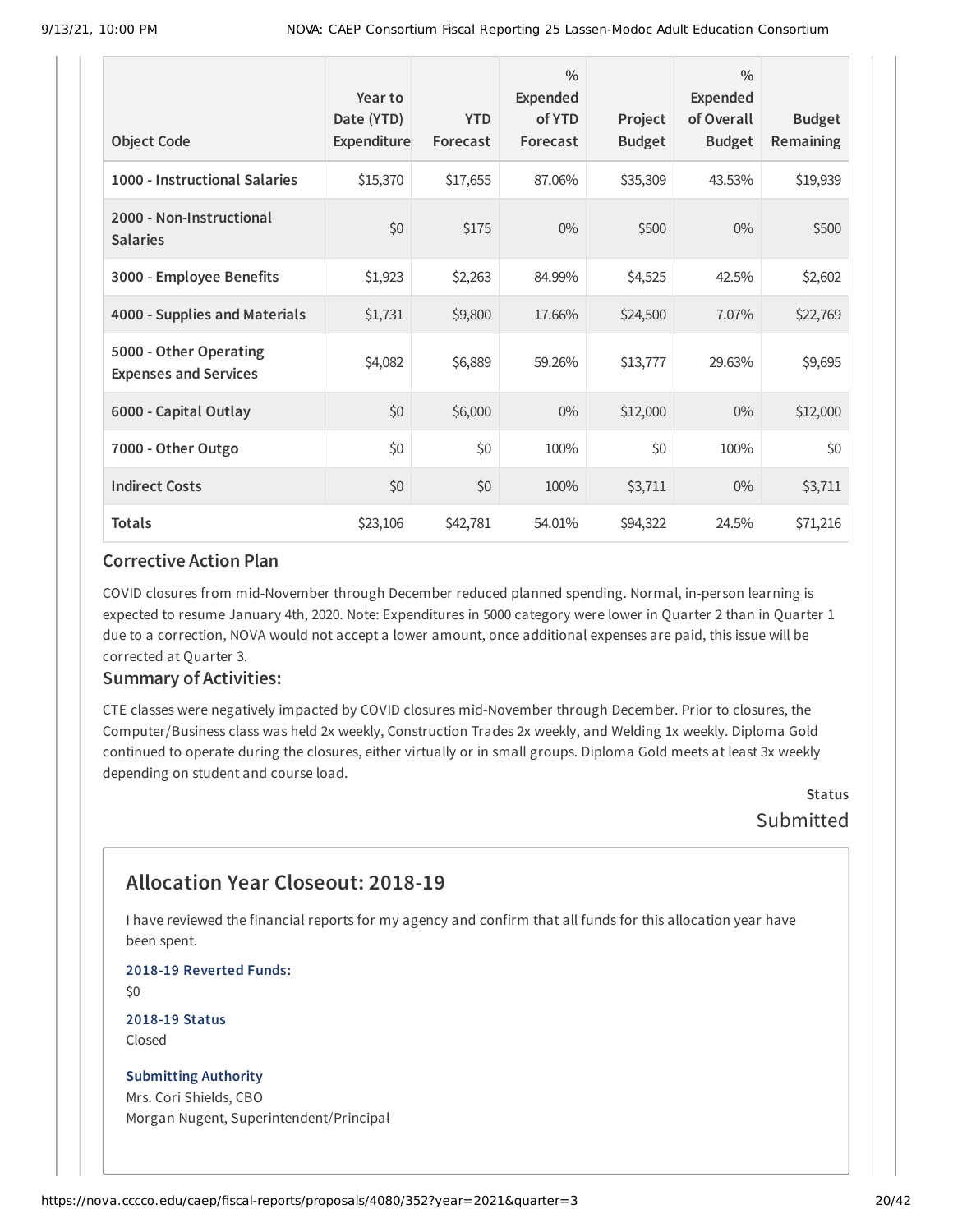### **Lassen Union High Q3 Report (1/1 - 3/31)**

| <b>Object Code</b>                                     | Year to<br>Date (YTD)<br>Expenditure | <b>YTD</b><br>Forecast | $\frac{0}{0}$<br>Expended<br>of YTD<br>Forecast | Project<br><b>Budget</b> | $\frac{0}{0}$<br><b>Expended</b><br>of Overall<br><b>Budget</b> | <b>Budget</b><br>Remaining |
|--------------------------------------------------------|--------------------------------------|------------------------|-------------------------------------------------|--------------------------|-----------------------------------------------------------------|----------------------------|
| 1000 - Instructional Salaries                          | \$24,700                             | \$28,247               | 87.44%                                          | \$35,309                 | 69.95%                                                          | \$10,609                   |
| 2000 - Non-Instructional<br><b>Salaries</b>            | \$99                                 | \$325                  | 30.46%                                          | \$500                    | 19.8%                                                           | \$401                      |
| 3000 - Employee Benefits                               | \$3,108                              | \$3,620                | 85.86%                                          | \$4,525                  | 68.69%                                                          | \$1,417                    |
| 4000 - Supplies and Materials                          | \$8,435                              | \$17,150               | 49.18%                                          | \$24,500                 | 34.43%                                                          | \$16,065                   |
| 5000 - Other Operating<br><b>Expenses and Services</b> | \$8,524                              | \$10,333               | 82.49%                                          | \$13,777                 | 61.87%                                                          | \$5,253                    |
| 6000 - Capital Outlay                                  | \$0                                  | \$9,000                | $0\%$                                           | \$12,000                 | $0\%$                                                           | \$12,000                   |
| 7000 - Other Outgo                                     | \$0                                  | \$0                    | 100%                                            | \$0                      | 100%                                                            | \$0                        |
| <b>Indirect Costs</b>                                  | \$0                                  | \$0                    | 100%                                            | \$3,711                  | $0\%$                                                           | \$3,711                    |
| <b>Totals</b>                                          | \$44,866                             | \$68,675               | 65.33%                                          | \$94,322                 | 47.57%                                                          | \$49,456                   |

### **Summary of Activities:**

Diploma Gold - We have graduated 5 students and 6 more that are close and should finish this school year. The Rancheria is going well with 5 regular students. We will run through the summer on Wednesday nights only 5:30 - 8:30. Covid shields have been added to the classroom to give students confidence in the safety of coming to class. Computer class will be adding an advanced class this summer starting in July. Numbers are small but attendance is steady and students are reporting that the knowledge they are acquiring is helping improve their job performance. Woodshop - Adam says students are continuing to work on and finish up projects.

> **Status** Submitted

**Lassen Union High Q4 Report (4/1 - 6/30)**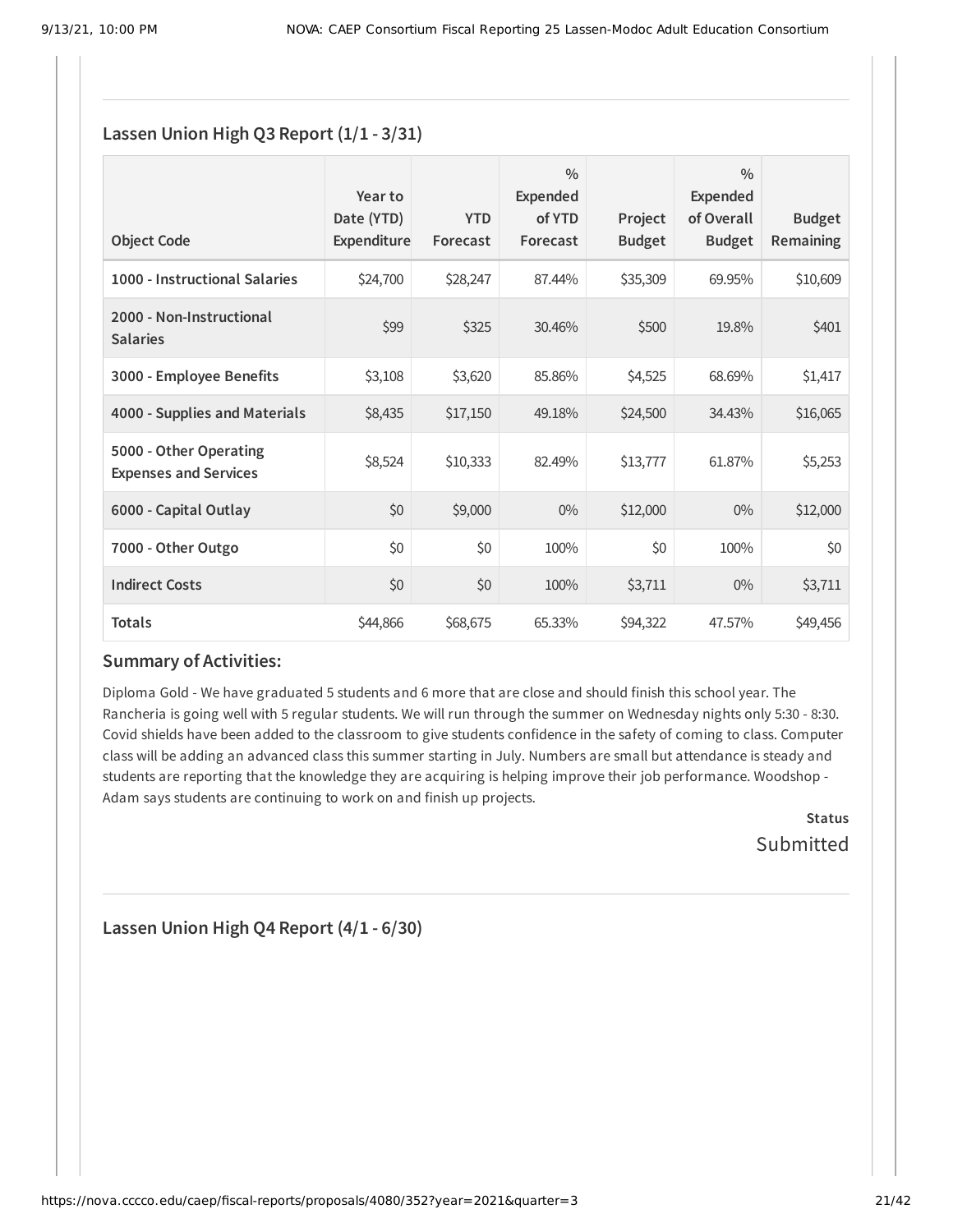| <b>Object Code</b>                                     | Year to<br>Date (YTD)<br>Expenditure | <b>YTD</b><br>Forecast | $\frac{0}{0}$<br><b>Expended</b><br>of YTD<br>Forecast | Project<br><b>Budget</b> | $\frac{0}{0}$<br><b>Expended</b><br>of Overall<br><b>Budget</b> | <b>Budget</b><br><b>Remaining</b> |
|--------------------------------------------------------|--------------------------------------|------------------------|--------------------------------------------------------|--------------------------|-----------------------------------------------------------------|-----------------------------------|
| 1000 - Instructional Salaries                          | \$34,832                             | \$35,309               | 98.65%                                                 | \$35,309                 | 98.65%                                                          | \$477                             |
| 2000 - Non-Instructional<br><b>Salaries</b>            | \$99                                 | \$500                  | 19.8%                                                  | \$500                    | 19.8%                                                           | \$401                             |
| 3000 - Employee Benefits                               | \$4,418                              | \$4,525                | 97.64%                                                 | \$4,525                  | 97.64%                                                          | \$107                             |
| 4000 - Supplies and Materials                          | \$24,492                             | \$24,500               | 99.97%                                                 | \$24,500                 | 99.97%                                                          | \$8                               |
| 5000 - Other Operating<br><b>Expenses and Services</b> | \$8,623                              | \$13,777               | 62.59%                                                 | \$13,777                 | 62.59%                                                          | \$5,154                           |
| 6000 - Capital Outlay                                  | \$0                                  | \$12,000               | $0\%$                                                  | \$12,000                 | $0\%$                                                           | \$12,000                          |
| 7000 - Other Outgo                                     | \$0                                  | \$0                    | 100%                                                   | \$0                      | 100%                                                            | \$0                               |
| <b>Indirect Costs</b>                                  | \$3,308                              | \$3,711                | 89.14%                                                 | \$3,711                  | 89.14%                                                          | \$403                             |
| <b>Totals</b>                                          | \$75,772                             | \$94,322               | 80.33%                                                 | \$94,322                 | 80.33%                                                          | \$18,550                          |

Careers/CTE Business/Computers and Woodshop ran year long programs. Diploma Gold successfully graduated a number of students. Enrollments are strong for a summer program in both Diploma Gold and Business/Computers.

**Status** Unsubmitted

## **Modoc Co. Office of Education**

**Modoc Co.Office of Education Q1 Report (7/1 - 9/30)**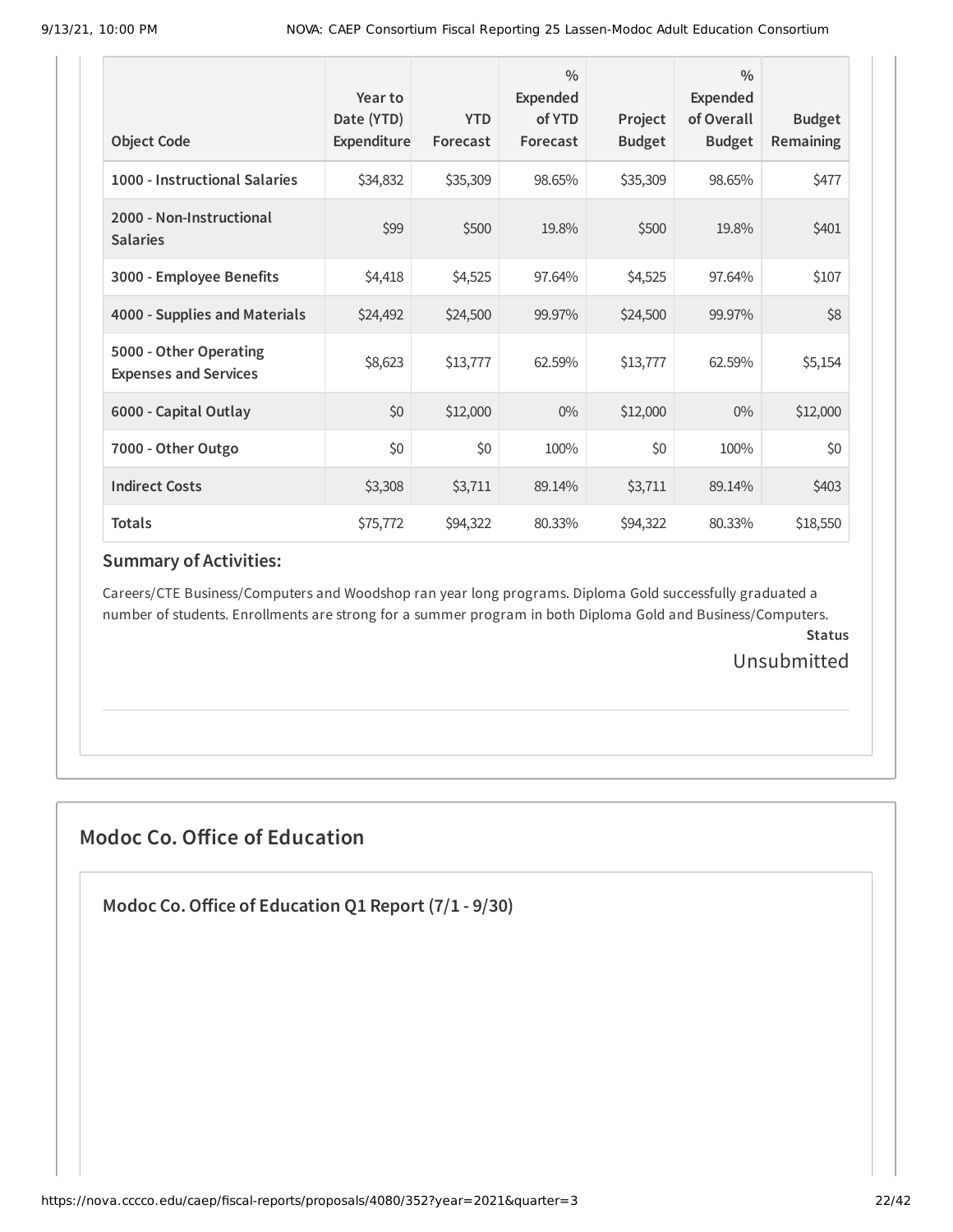| <b>Object Code</b>                                     | Year to<br>Date (YTD)<br>Expenditure | <b>YTD</b><br>Forecast | $\frac{0}{0}$<br>Expended<br>of YTD<br>Forecast | Project<br><b>Budget</b> | $\frac{0}{0}$<br>Expended<br>of Overall<br><b>Budget</b> | <b>Budget</b><br>Remaining |
|--------------------------------------------------------|--------------------------------------|------------------------|-------------------------------------------------|--------------------------|----------------------------------------------------------|----------------------------|
| 1000 - Instructional Salaries                          | \$0                                  | \$0                    | 100%                                            | \$0                      | 100%                                                     | \$0                        |
| 2000 - Non-Instructional<br><b>Salaries</b>            | \$0                                  | \$0                    | 100%                                            | \$0                      | 100%                                                     | \$0                        |
| 3000 - Employee Benefits                               | \$0                                  | \$0                    | 100%                                            | \$0                      | 100%                                                     | \$0                        |
| 4000 - Supplies and Materials                          | \$0                                  | \$0                    | 100%                                            | \$0                      | 100%                                                     | \$0                        |
| 5000 - Other Operating<br><b>Expenses and Services</b> | \$0                                  | \$0                    | 100%                                            | \$123,329                | $0\%$                                                    | \$123,329                  |
| 6000 - Capital Outlay                                  | \$0                                  | \$0                    | 100%                                            | \$0                      | 100%                                                     | \$0                        |
| 7000 - Other Outgo                                     | \$0                                  | \$0                    | 100%                                            | \$0                      | 100%                                                     | \$0                        |
| <b>Indirect Costs</b>                                  | \$0                                  | \$0                    | 100%                                            | \$0                      | 100%                                                     | \$0                        |
| <b>Totals</b>                                          | \$0                                  | \$0                    | 100%                                            | \$123,329                | $0\%$                                                    | \$123,329                  |

Due to COVID, services were not provided in the first quarter.

**Status** Submitted

## **Modoc Co.Office of Education Q2 Report (10/1 - 12/31)**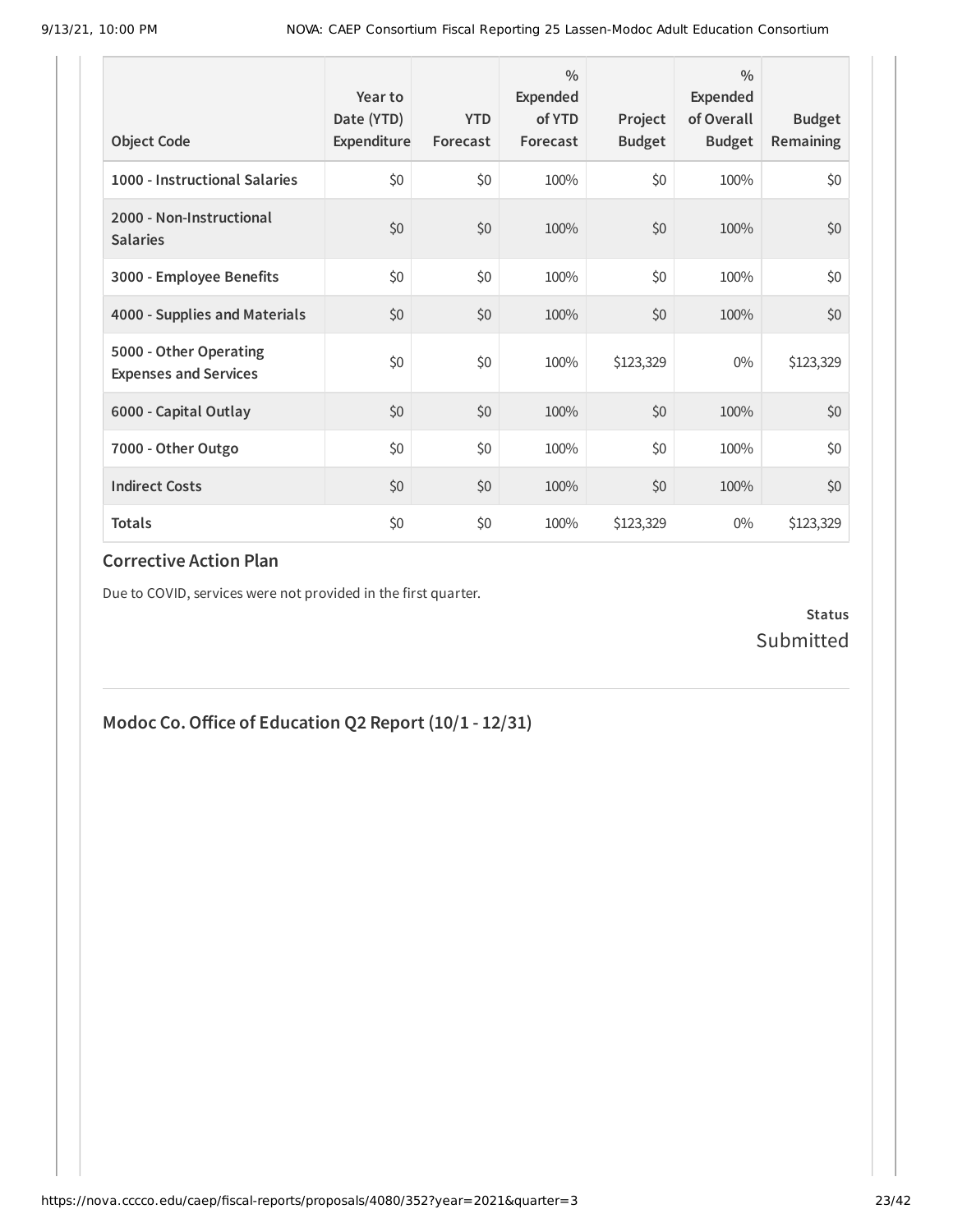| <b>Object Code</b>                                     | Year to<br>Date (YTD)<br>Expenditure | <b>YTD</b><br>Forecast | $\frac{0}{0}$<br>Expended<br>of YTD<br>Forecast | Project<br><b>Budget</b> | $\frac{0}{0}$<br>Expended<br>of Overall<br><b>Budget</b> | <b>Budget</b><br><b>Remaining</b> |
|--------------------------------------------------------|--------------------------------------|------------------------|-------------------------------------------------|--------------------------|----------------------------------------------------------|-----------------------------------|
| 1000 - Instructional Salaries                          | \$0                                  | \$0                    | 100%                                            | \$0                      | 100%                                                     | \$0                               |
| 2000 - Non-Instructional<br><b>Salaries</b>            | \$0                                  | \$0                    | 100%                                            | \$0                      | 100%                                                     | \$0                               |
| 3000 - Employee Benefits                               | \$0                                  | \$0                    | 100%                                            | \$0                      | 100%                                                     | \$0                               |
| 4000 - Supplies and Materials                          | \$0                                  | \$0                    | 100%                                            | \$0                      | 100%                                                     | \$0                               |
| 5000 - Other Operating<br><b>Expenses and Services</b> | \$0                                  | \$40,699               | $0\%$                                           | \$123,329                | $0\%$                                                    | \$123,329                         |
| 6000 - Capital Outlay                                  | \$0                                  | \$0                    | 100%                                            | \$0                      | 100%                                                     | \$0                               |
| 7000 - Other Outgo                                     | \$0                                  | \$0                    | 100%                                            | \$0                      | 100%                                                     | \$0                               |
| <b>Indirect Costs</b>                                  | \$0                                  | \$0                    | 100%                                            | \$0                      | 100%                                                     | \$0                               |
| <b>Totals</b>                                          | \$0                                  | \$40,699               | $0\%$                                           | \$123,329                | $0\%$                                                    | \$123,329                         |

The contracting agency did not submit a bill by December 31. They submitted one in January so expenses will be shown on the 3rd quarter report.

## **Status** Submitted

## **Allocation Year Closeout: 2018-19**

I have reviewed the financial reports for my agency and confirm that all funds for this allocation year have been spent.

**2018-19 Reverted Funds:**

\$0

#### **2018-19 Status**

Closed

#### **Submitting Authority**

Mike Martin Leslie Corder, Director of Fiscal Services

## **Modoc Co.Office of Education Q3 Report (1/1 - 3/31)**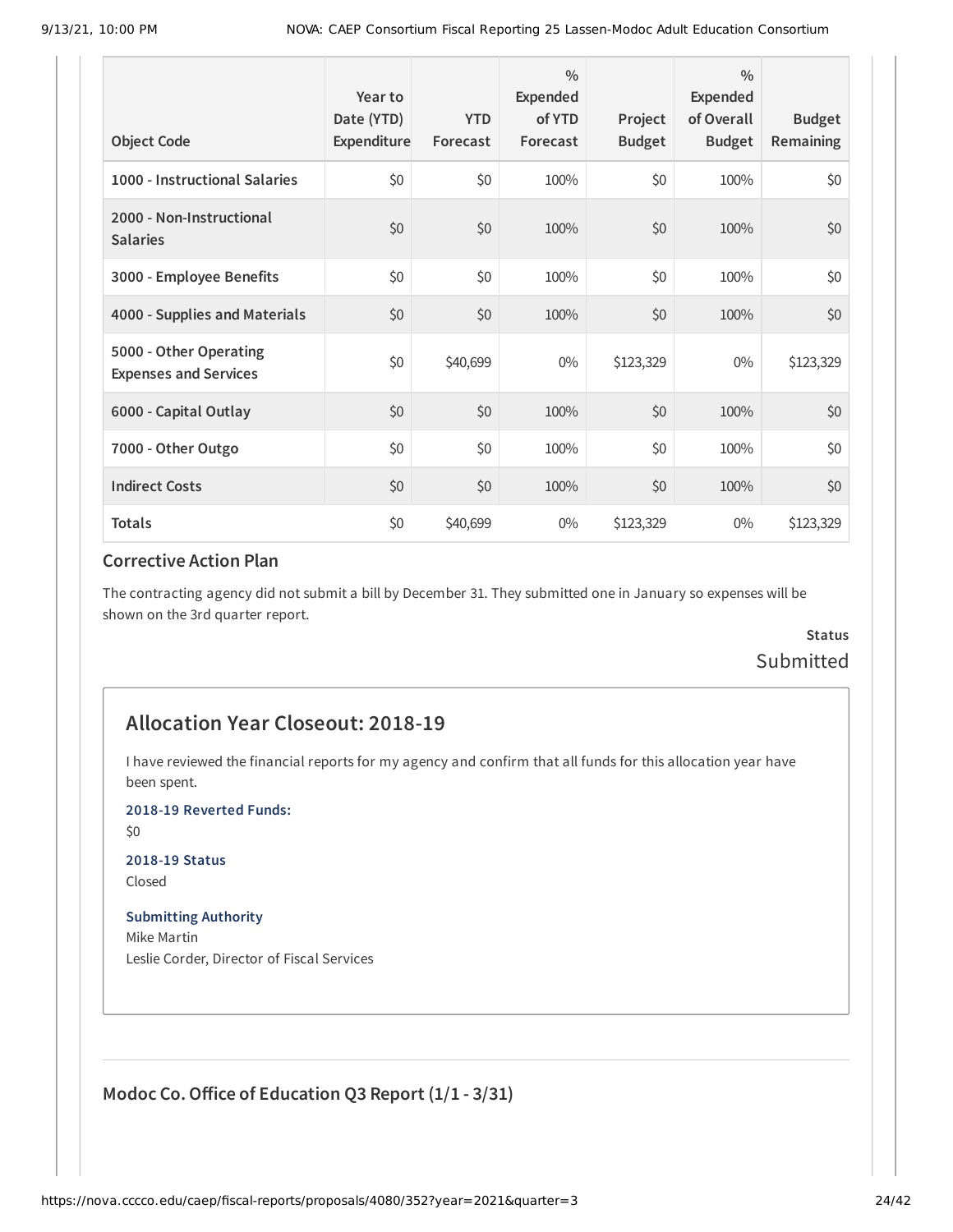| <b>Object Code</b>                                     | Year to<br>Date (YTD)<br>Expenditure | <b>YTD</b><br>Forecast | $\frac{0}{0}$<br>Expended<br>of YTD<br>Forecast | Project<br><b>Budget</b> | $\frac{0}{0}$<br>Expended<br>of Overall<br><b>Budget</b> | <b>Budget</b><br><b>Remaining</b> |
|--------------------------------------------------------|--------------------------------------|------------------------|-------------------------------------------------|--------------------------|----------------------------------------------------------|-----------------------------------|
| 1000 - Instructional Salaries                          | \$0                                  | \$0                    | 100%                                            | \$0                      | 100%                                                     | \$0                               |
| 2000 - Non-Instructional<br><b>Salaries</b>            | \$0                                  | \$0                    | 100%                                            | \$0                      | 100%                                                     | \$0                               |
| 3000 - Employee Benefits                               | \$0                                  | \$0                    | 100%                                            | \$0                      | 100%                                                     | \$0                               |
| 4000 - Supplies and Materials                          | \$0                                  | \$0                    | 100%                                            | \$0                      | 100%                                                     | \$0                               |
| 5000 - Other Operating<br><b>Expenses and Services</b> | \$27,686                             | \$40,699               | 68.03%                                          | \$123,329                | 22.45%                                                   | \$95,643                          |
| 6000 - Capital Outlay                                  | \$0                                  | \$0                    | 100%                                            | \$0                      | 100%                                                     | \$0                               |
| 7000 - Other Outgo                                     | \$0                                  | \$0                    | 100%                                            | \$0                      | 100%                                                     | \$0                               |
| <b>Indirect Costs</b>                                  | \$0                                  | \$0                    | 100%                                            | \$0                      | 100%                                                     | \$0                               |
| <b>Totals</b>                                          | \$27,686                             | \$40,699               | 68.03%                                          | \$123,329                | 22.45%                                                   | \$95,643                          |

We contract with an outside agency to provide services and they did not submit a bill in the 3rd qtr. The bill that was paid was for services provided in the 2nd quarter.

#### **Summary of Activities:**

The Adult Education programs provided High School Equivalency preparation, Adult Basic Education and High School Diploma classes. Additionally, CTE classes in Microsoft, Floral Design and Graphic Design were offered. Approximately 25 students were served during this period.

> **Status** Submitted

## **Modoc Co.Office of Education Q4 Report (4/1 - 6/30)**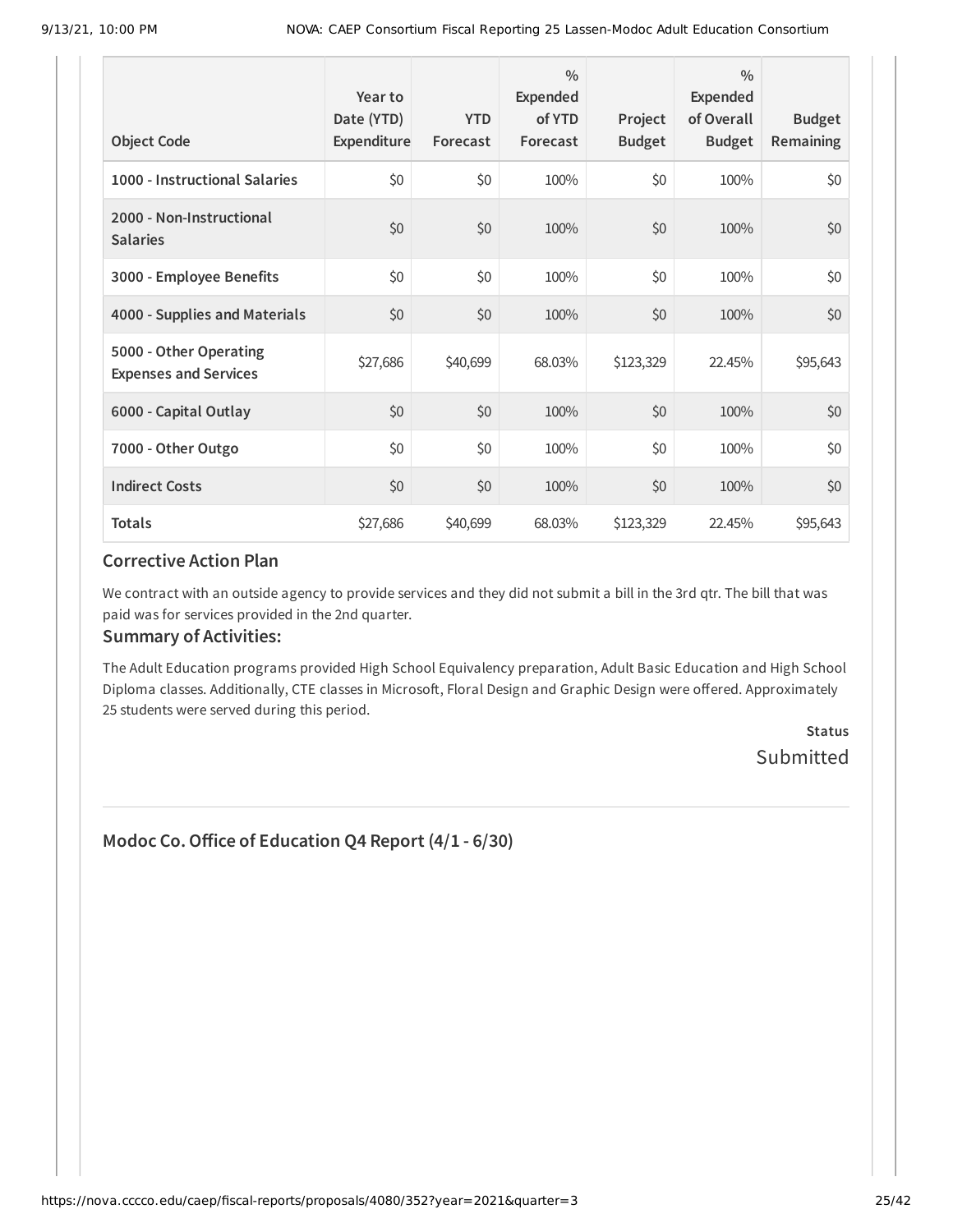| <b>Object Code</b>                                     | Year to<br>Date (YTD)<br>Expenditure | <b>YTD</b><br>Forecast | $\frac{0}{0}$<br>Expended<br>of YTD<br>Forecast | Project<br><b>Budget</b> | $\frac{0}{0}$<br>Expended<br>of Overall<br><b>Budget</b> | <b>Budget</b><br>Remaining |
|--------------------------------------------------------|--------------------------------------|------------------------|-------------------------------------------------|--------------------------|----------------------------------------------------------|----------------------------|
| 1000 - Instructional Salaries                          | \$0                                  | \$0                    | 100%                                            | \$0                      | 100%                                                     | \$0                        |
| 2000 - Non-Instructional<br><b>Salaries</b>            | \$0                                  | \$0                    | 100%                                            | \$0                      | 100%                                                     | \$0                        |
| 3000 - Employee Benefits                               | \$0                                  | \$0                    | 100%                                            | \$0                      | 100%                                                     | \$0                        |
| 4000 - Supplies and Materials                          | \$0                                  | \$0                    | 100%                                            | \$0                      | 100%                                                     | \$0                        |
| 5000 - Other Operating<br><b>Expenses and Services</b> | \$56,392                             | \$41,932               | 134.48%                                         | \$123,329                | 45.72%                                                   | \$66,937                   |
| 6000 - Capital Outlay                                  | \$0                                  | \$0                    | 100%                                            | \$0                      | 100%                                                     | \$0                        |
| 7000 - Other Outgo                                     | \$0                                  | \$0                    | 100%                                            | \$0                      | 100%                                                     | \$0                        |
| <b>Indirect Costs</b>                                  | \$0                                  | \$0                    | 100%                                            | \$0                      | 100%                                                     | \$0                        |
| <b>Totals</b>                                          | \$56,392                             | \$41,932               | 134.48%                                         | \$123,329                | 45.72%                                                   | \$66,937                   |

I certify that our agency did not exceed the allowed indirect rate as directed in the Adult Education Program **Guidance:** Yes

### **Corrective Action Plan**

The agency we contract with provided a lower level of services than what was originally planned.

**Status** Submitted

## **Modoc Joint Unified**

**Modoc Joint Unified Q1 Report (7/1 - 9/30)**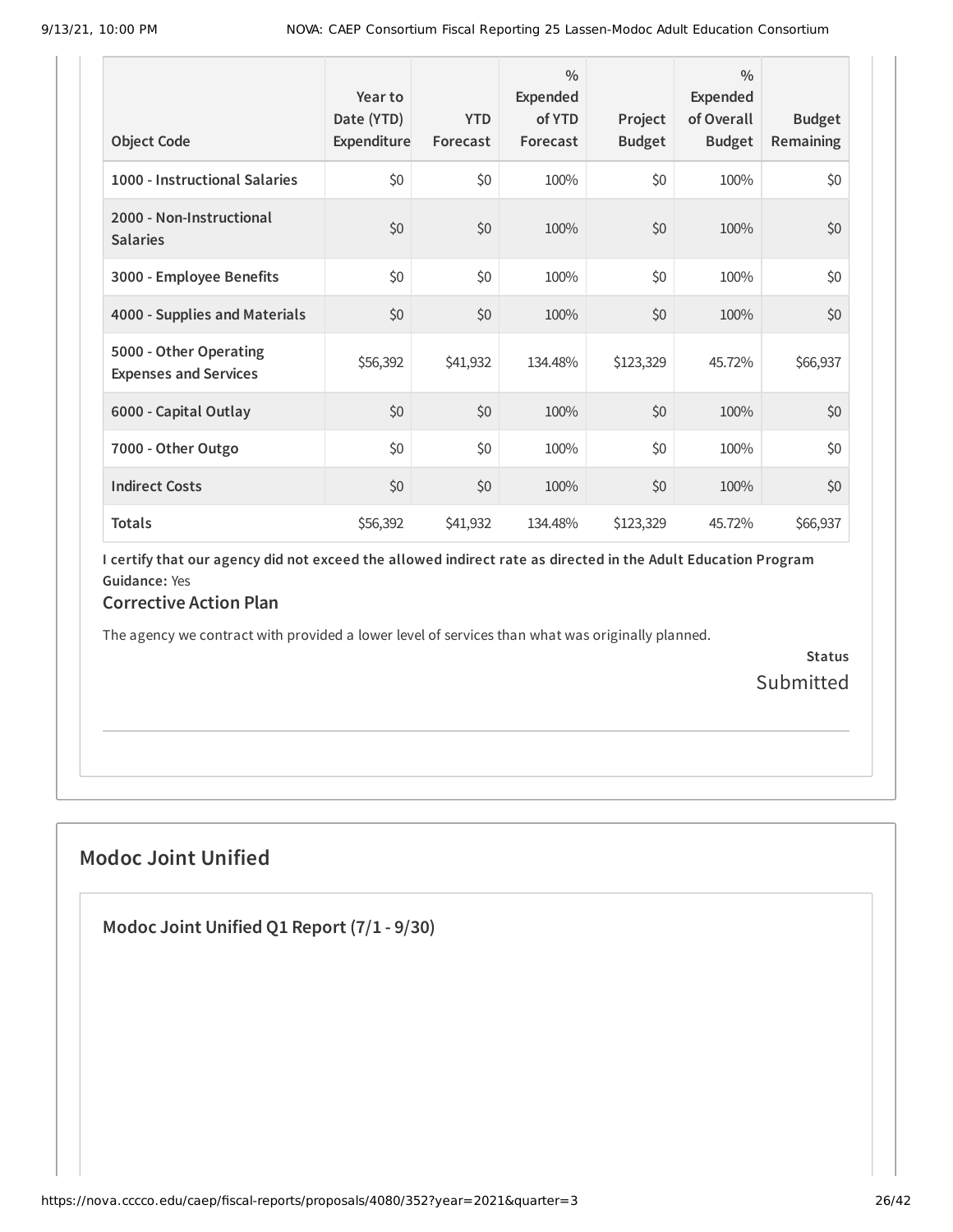| <b>Object Code</b>                                     | Year to<br>Date (YTD)<br>Expenditure | <b>YTD</b><br>Forecast | $\frac{0}{0}$<br>Expended<br>of YTD<br>Forecast | Project<br><b>Budget</b> | $\frac{0}{0}$<br><b>Expended</b><br>of Overall<br><b>Budget</b> | <b>Budget</b><br><b>Remaining</b> |
|--------------------------------------------------------|--------------------------------------|------------------------|-------------------------------------------------|--------------------------|-----------------------------------------------------------------|-----------------------------------|
| 1000 - Instructional Salaries                          | \$0                                  | \$0                    | 100%                                            | \$13,200                 | $0\%$                                                           | \$13,200                          |
| 2000 - Non-Instructional<br><b>Salaries</b>            | \$0                                  | \$0                    | 100%                                            | \$0                      | 100%                                                            | \$0                               |
| 3000 - Employee Benefits                               | \$0                                  | \$0                    | 100%                                            | \$407                    | $0\%$                                                           | \$407                             |
| 4000 - Supplies and Materials                          | \$0                                  | \$0                    | 100%                                            | \$25,375                 | $0\%$                                                           | \$25,375                          |
| 5000 - Other Operating<br><b>Expenses and Services</b> | \$0                                  | \$0                    | 100%                                            | \$0                      | 100%                                                            | \$0                               |
| 6000 - Capital Outlay                                  | \$0                                  | \$0                    | 100%                                            | \$0                      | 100%                                                            | \$0                               |
| 7000 - Other Outgo                                     | \$0                                  | \$0                    | 100%                                            | \$0                      | 100%                                                            | \$0                               |
| <b>Indirect Costs</b>                                  | \$0                                  | \$0                    | 100%                                            | \$1,676                  | $0\%$                                                           | \$1,676                           |
| <b>Totals</b>                                          | \$0                                  | \$0                    | 100%                                            | \$40,658                 | $0\%$                                                           | \$40,658                          |

No expenditures occurred during the first quarter, but there was \$2,363.87 of supplies encumbered as of 9/30/20.

**Status** Submitted

## **Modoc Joint Unified Q2 Report (10/1 - 12/31)**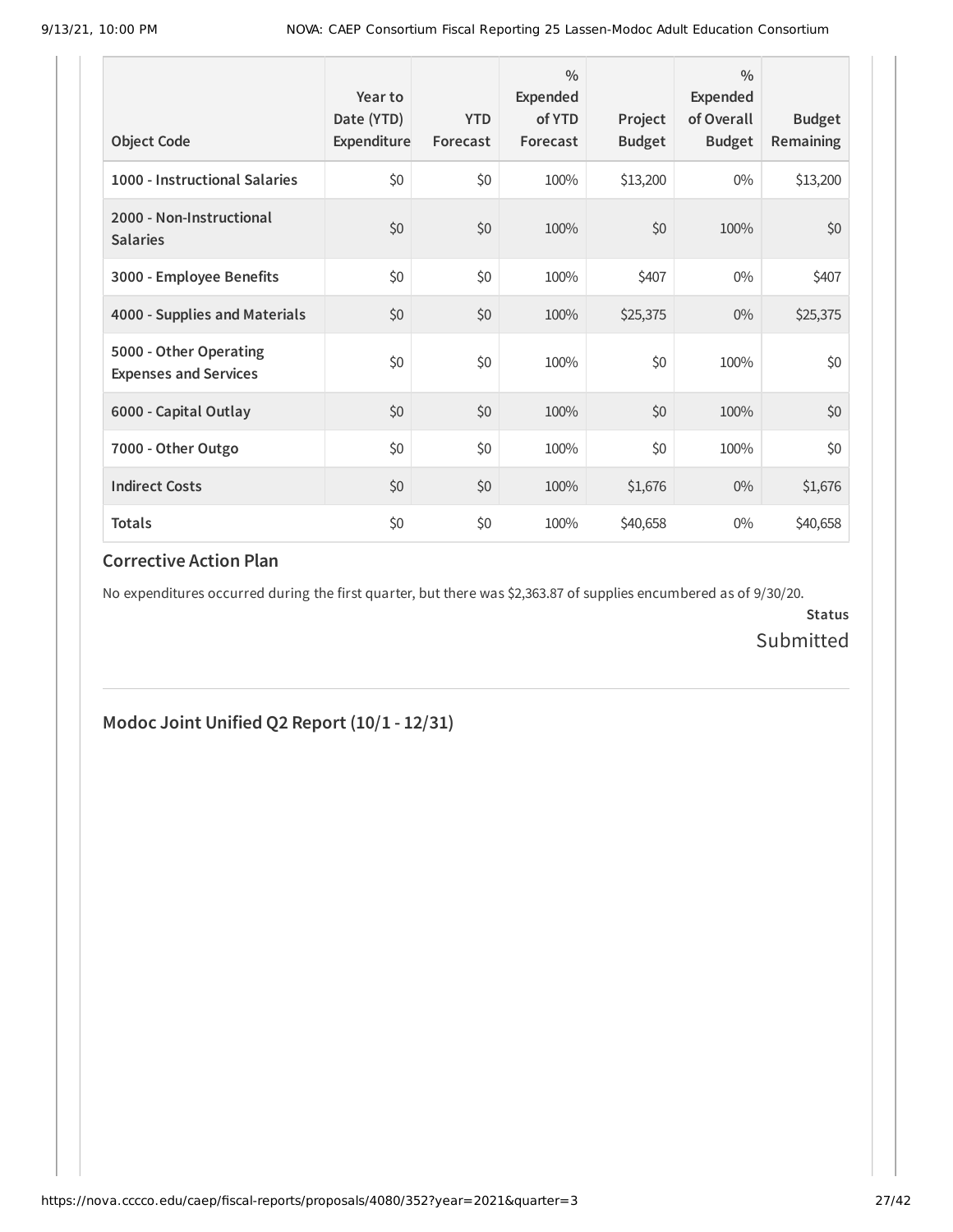| <b>Object Code</b>                                     | Year to<br>Date (YTD)<br>Expenditure | <b>YTD</b><br>Forecast | $\frac{0}{0}$<br>Expended<br>of YTD<br>Forecast | Project<br><b>Budget</b> | $\frac{0}{0}$<br><b>Expended</b><br>of Overall<br><b>Budget</b> | <b>Budget</b><br><b>Remaining</b> |
|--------------------------------------------------------|--------------------------------------|------------------------|-------------------------------------------------|--------------------------|-----------------------------------------------------------------|-----------------------------------|
| 1000 - Instructional Salaries                          | \$4,500                              | \$4,620                | 97.4%                                           | \$13,200                 | 34.09%                                                          | \$8,700                           |
| 2000 - Non-Instructional<br><b>Salaries</b>            | \$0                                  | \$0                    | 100%                                            | \$0                      | 100%                                                            | \$0                               |
| 3000 - Employee Benefits                               | \$139                                | \$142                  | 97.58%                                          | \$407                    | 34.15%                                                          | \$268                             |
| 4000 - Supplies and Materials                          | \$4,993                              | \$7,613                | 65.59%                                          | \$25,375                 | 19.68%                                                          | \$20,382                          |
| 5000 - Other Operating<br><b>Expenses and Services</b> | \$0                                  | \$0                    | 100%                                            | \$0                      | 100%                                                            | \$0                               |
| 6000 - Capital Outlay                                  | \$0                                  | \$0                    | 100%                                            | \$0                      | 100%                                                            | \$0                               |
| 7000 - Other Outgo                                     | \$0                                  | \$0                    | 100%                                            | \$0                      | 100%                                                            | \$0                               |
| <b>Indirect Costs</b>                                  | \$0                                  | \$0                    | 100%                                            | \$1,676                  | $0\%$                                                           | \$1,676                           |
| <b>Totals</b>                                          | \$9,632                              | \$12,375               | 77.83%                                          | \$40,658                 | 23.69%                                                          | \$31,026                          |

\$2,670 of supplies were encumbered but not received and paid for by the end of this reporting period.

#### **Summary of Activities:**

Teacher salaries, mandated benefits, and supplies were purchased for Adult Education Welding, Fabrication, and Woodworking courses.

## **Status** Submitted

## **Allocation Year Closeout: 2018-19**

I have reviewed the financial reports for my agency and confirm that all funds for this allocation year have been spent.

**2018-19 Reverted Funds:**

\$0

## **2018-19 Status**

Closed

**Submitting Authority** Tom O'Malley, Superintendent Elizabeth Guzman, Business Manager

**Modoc Joint Unified Q3 Report (1/1 - 3/31)**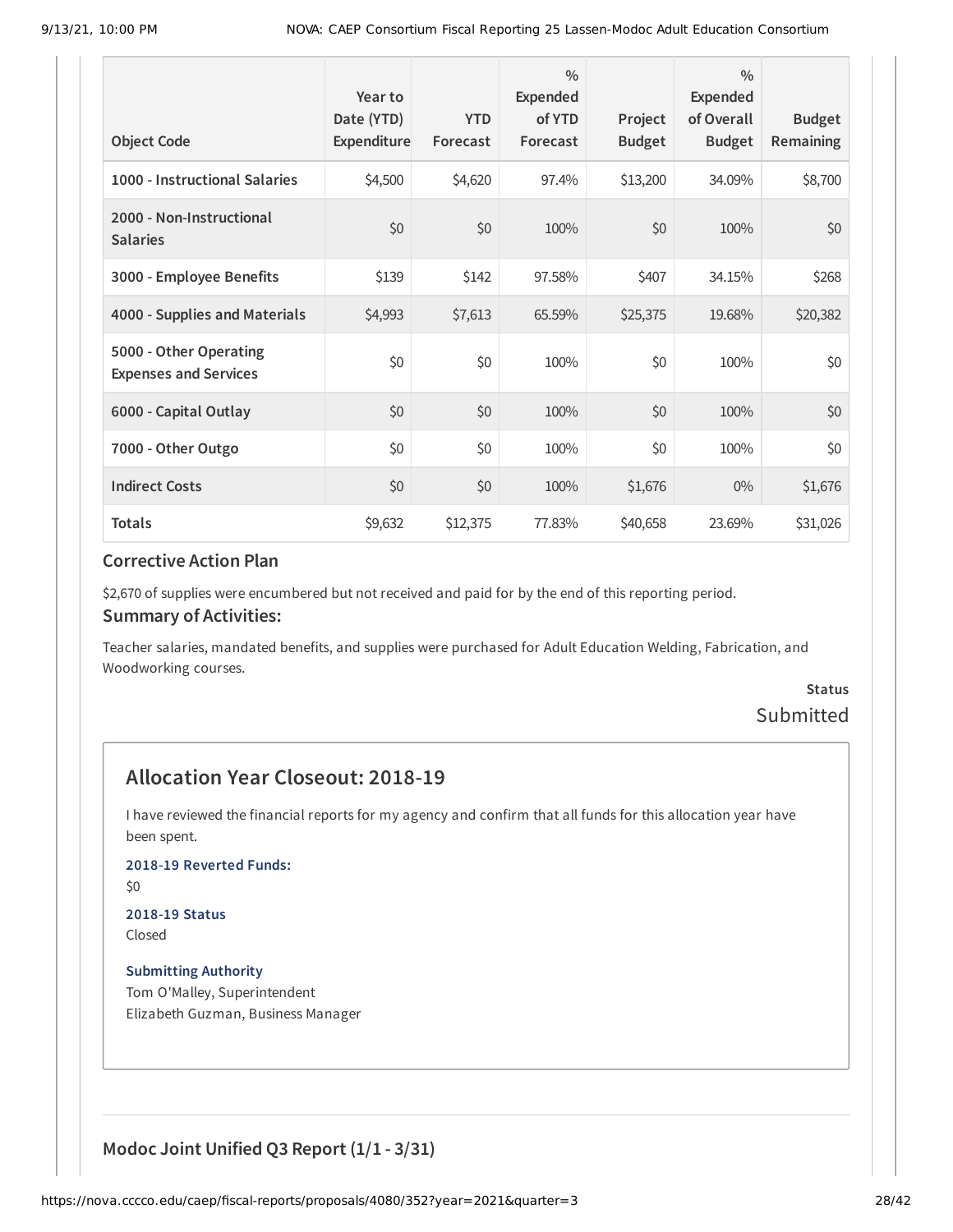| <b>Object Code</b>                                     | Year to<br>Date (YTD)<br>Expenditure | <b>YTD</b><br>Forecast | $\frac{0}{0}$<br>Expended<br>of YTD<br>Forecast | Project<br><b>Budget</b> | $\frac{0}{0}$<br>Expended<br>of Overall<br><b>Budget</b> | <b>Budget</b><br><b>Remaining</b> |
|--------------------------------------------------------|--------------------------------------|------------------------|-------------------------------------------------|--------------------------|----------------------------------------------------------|-----------------------------------|
| 1000 - Instructional Salaries                          | \$8,625                              | \$8,844                | 97.52%                                          | \$13,200                 | 65.34%                                                   | \$4,575                           |
| 2000 - Non-Instructional<br><b>Salaries</b>            | \$0                                  | \$0                    | 100%                                            | \$0                      | 100%                                                     | \$0                               |
| 3000 - Employee Benefits                               | \$266                                | \$273                  | 97.55%                                          | \$407                    | 65.36%                                                   | \$141                             |
| 4000 - Supplies and Materials                          | \$10,620                             | \$11,419               | 93%                                             | \$25,375                 | 41.85%                                                   | \$14,755                          |
| 5000 - Other Operating<br><b>Expenses and Services</b> | \$0                                  | \$0                    | 100%                                            | \$0                      | 100%                                                     | \$0                               |
| 6000 - Capital Outlay                                  | \$0                                  | \$0                    | 100%                                            | \$0                      | 100%                                                     | \$0                               |
| 7000 - Other Outgo                                     | \$0                                  | \$0                    | 100%                                            | \$0                      | 100%                                                     | \$0                               |
| <b>Indirect Costs</b>                                  | \$0                                  | \$0                    | 100%                                            | \$1,676                  | $0\%$                                                    | \$1,676                           |
| <b>Totals</b>                                          | \$19,511                             | \$20,535               | 95.01%                                          | \$40,658                 | 47.99%                                                   | \$21,147                          |

Teacher salaries, mandated benefits, and supplies purchased for Adult Education Welding, Fabrication, and Woodworking courses. \$2,125 of supplies are encumbered but not received and paid for by the end of this reporting period.

> **Status** Submitted

**Modoc Joint Unified Q4 Report (4/1 - 6/30)**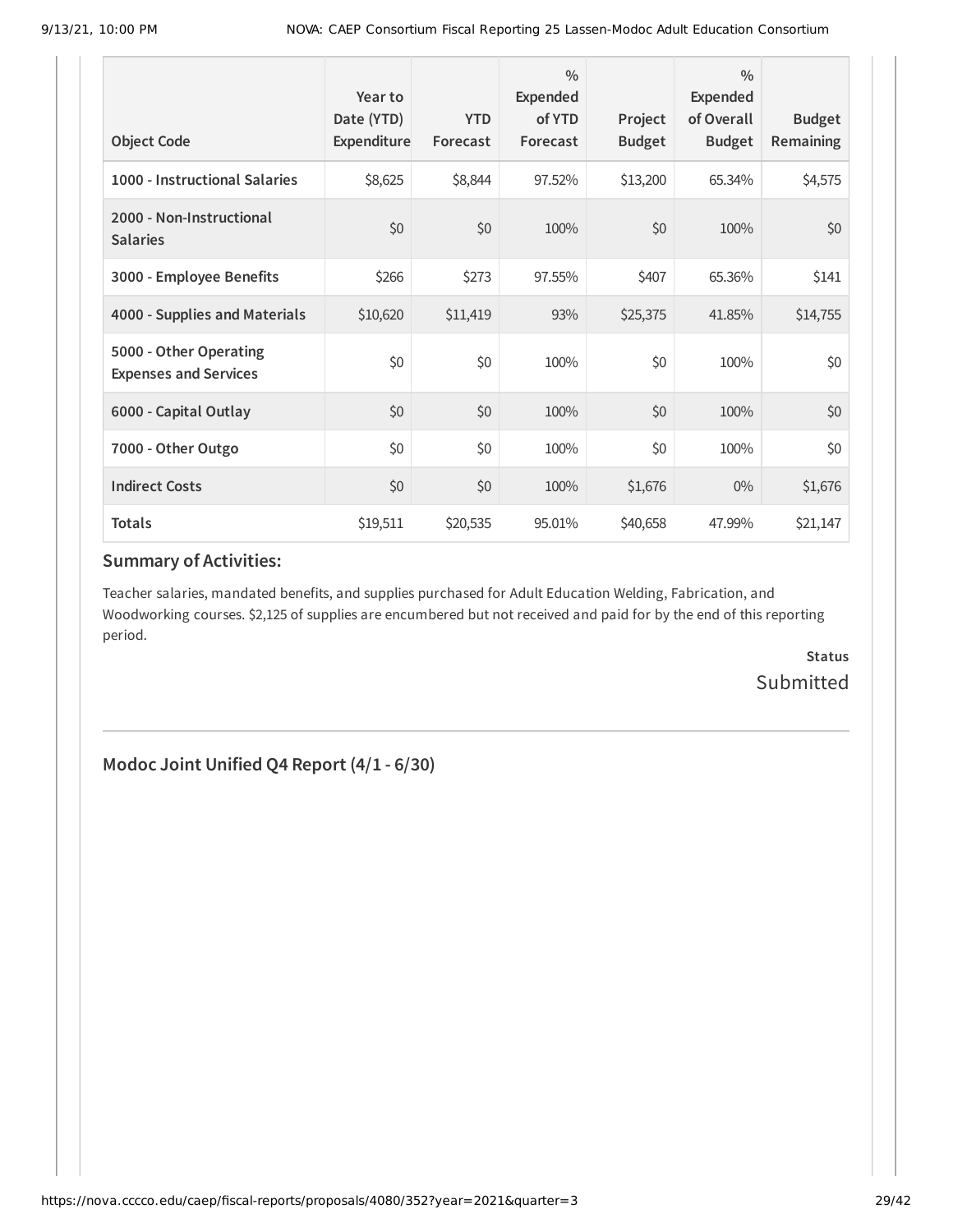| <b>Object Code</b>                                     | Year to<br>Date (YTD)<br>Expenditure | <b>YTD</b><br>Forecast | $\frac{0}{0}$<br>Expended<br>of YTD<br>Forecast | Project<br><b>Budget</b> | $\frac{0}{0}$<br>Expended<br>of Overall<br><b>Budget</b> | <b>Budget</b><br>Remaining |
|--------------------------------------------------------|--------------------------------------|------------------------|-------------------------------------------------|--------------------------|----------------------------------------------------------|----------------------------|
| 1000 - Instructional Salaries                          | \$13,125                             | \$13,200               | 99.43%                                          | \$13,200                 | 99.43%                                                   | \$75                       |
| 2000 - Non-Instructional<br><b>Salaries</b>            | \$0                                  | \$0                    | 100%                                            | \$0                      | 100%                                                     | \$0                        |
| 3000 - Employee Benefits                               | \$404                                | \$407                  | 99.26%                                          | \$407                    | 99.26%                                                   | \$3                        |
| 4000 - Supplies and Materials                          | \$16,658                             | \$25,375               | 65.65%                                          | \$25,375                 | 65.65%                                                   | \$8,717                    |
| 5000 - Other Operating<br><b>Expenses and Services</b> | \$0                                  | \$0                    | 100%                                            | \$0                      | 100%                                                     | \$0                        |
| 6000 - Capital Outlay                                  | \$0                                  | \$0                    | 100%                                            | \$0                      | 100%                                                     | \$0                        |
| 7000 - Other Outgo                                     | \$0                                  | \$0                    | 100%                                            | \$0                      | 100%                                                     | \$0                        |
| <b>Indirect Costs</b>                                  | \$1,298                              | \$1,676                | 77.45%                                          | \$1,676                  | 77.45%                                                   | \$378                      |
| <b>Totals</b>                                          | \$31,485                             | \$40,658               | 77.44%                                          | \$40,658                 | 77.44%                                                   | \$9,173                    |

I certify that our agency did not exceed the allowed indirect rate as directed in the Adult Education Program **Guidance:** Yes

## **Summary of Activities:**

Teacher salaries, benefits, and supplies has been spent on Adult Education Welding and Woodworking courses.

**Status** Submitted

## **Shaffer Union Elementary**

**Shaffer Union Elementary Q1 Report (7/1 - 9/30)**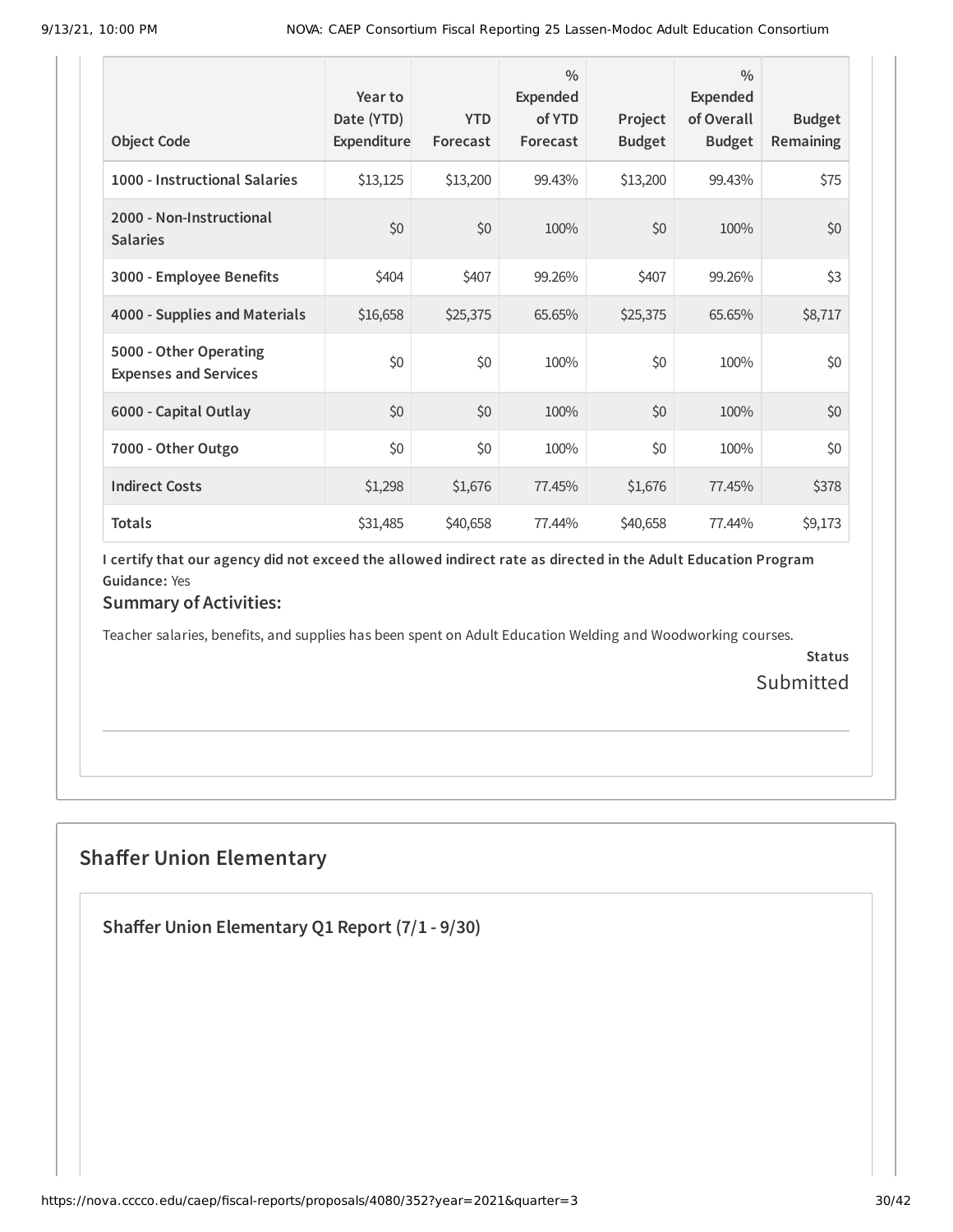|                                                        | Year to<br>Date (YTD) | <b>YTD</b> | $\frac{0}{0}$<br>Expended<br>of YTD | Project       | $\frac{0}{0}$<br><b>Expended</b><br>of Overall | <b>Budget</b> |
|--------------------------------------------------------|-----------------------|------------|-------------------------------------|---------------|------------------------------------------------|---------------|
| <b>Object Code</b>                                     | Expenditure           | Forecast   | Forecast                            | <b>Budget</b> | <b>Budget</b>                                  | Remaining     |
| 1000 - Instructional Salaries                          | \$4,000               | \$5,000    | 80%                                 | \$20,000      | 20%                                            | \$16,000      |
| 2000 - Non-Instructional<br><b>Salaries</b>            | \$2,200               | \$3,650    | 60.27%                              | \$14,600      | 15.07%                                         | \$12,400      |
| 3000 - Employee Benefits                               | \$937                 | \$1,255    | 74.66%                              | \$5,020       | 18.67%                                         | \$4,083       |
| 4000 - Supplies and Materials                          | \$0                   | \$0        | 100%                                | \$9,030       | $0\%$                                          | \$9,030       |
| 5000 - Other Operating<br><b>Expenses and Services</b> | \$250                 | \$475      | 52.63%                              | \$4,750       | 5.26%                                          | \$4,500       |
| 6000 - Capital Outlay                                  | \$0                   | \$0        | 100%                                | \$0           | 100%                                           | \$0           |
| 7000 - Other Outgo                                     | \$0                   | \$0        | 100%                                | \$0           | 100%                                           | \$0           |
| <b>Indirect Costs</b>                                  | \$0                   | \$0        | 100%                                | \$1,600       | $0\%$                                          | \$1,600       |
| <b>Totals</b>                                          | \$7,387               | \$10,380   | 71.17%                              | \$55,000      | 13.43%                                         | \$47,613      |

Due to Distance Learning for a portion of the quarter, expenditures are lower.

#### **Summary of Activities:**

Salaries and Benefits for Adult Ed Teacher, Instructional Support Staff, Data Collection Staff, Technology Support Staff and Babysitter for the Adult ESL and Citizenship Programs. Supporting supplies for Adult Ed Program and operating costs for the program.

> **Status** Submitted

**Shaffer Union Elementary Q2 Report (10/1 - 12/31)**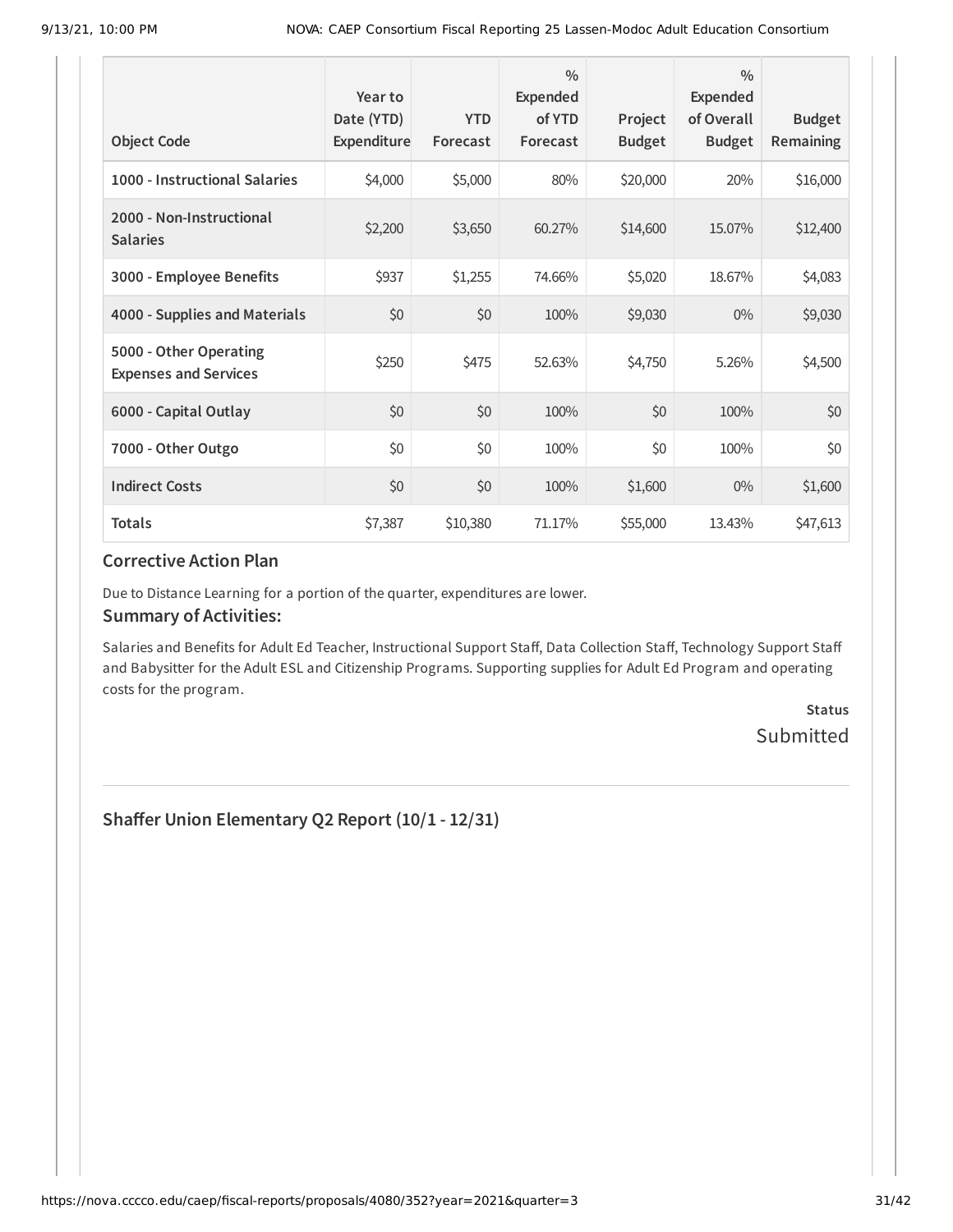| <b>Object Code</b>                                     | Year to<br>Date (YTD)<br>Expenditure | <b>YTD</b><br>Forecast | $\frac{0}{0}$<br>Expended<br>of YTD<br>Forecast | Project<br><b>Budget</b> | $\frac{0}{0}$<br><b>Expended</b><br>of Overall<br><b>Budget</b> | <b>Budget</b><br>Remaining |
|--------------------------------------------------------|--------------------------------------|------------------------|-------------------------------------------------|--------------------------|-----------------------------------------------------------------|----------------------------|
| 1000 - Instructional Salaries                          | \$10,000                             | \$10,000               | 100%                                            | \$20,000                 | 50%                                                             | \$10,000                   |
| 2000 - Non-Instructional<br><b>Salaries</b>            | \$5,905                              | \$7,300                | 80.89%                                          | \$14,600                 | 40.45%                                                          | \$8,695                    |
| 3000 - Employee Benefits                               | \$937                                | \$2,510                | 37.33%                                          | \$5,020                  | 18.67%                                                          | \$4,083                    |
| 4000 - Supplies and Materials                          | \$0                                  | \$2,258                | $0\%$                                           | \$9,030                  | $0\%$                                                           | \$9,030                    |
| 5000 - Other Operating<br><b>Expenses and Services</b> | \$1,000                              | \$1,663                | 60.15%                                          | \$4,750                  | 21.05%                                                          | \$3,750                    |
| 6000 - Capital Outlay                                  | \$0                                  | \$0                    | 100%                                            | \$0                      | 100%                                                            | \$0                        |
| 7000 - Other Outgo                                     | \$0                                  | \$0                    | 100%                                            | \$0                      | 100%                                                            | \$0                        |
| <b>Indirect Costs</b>                                  | \$0                                  | \$0                    | 100%                                            | \$1,600                  | $0\%$                                                           | \$1,600                    |
| <b>Totals</b>                                          | \$17,842                             | \$23,730               | 75.19%                                          | \$55,000                 | 32.44%                                                          | \$37,158                   |

Due to being in session and distance learning, expenditures are lower than anticipated.

#### **Summary of Activities:**

Salaries and Benefits for Adult Ed Teacher, Instructional Support Staff, Data Collection Staff, Technology Support Staff and Babysitter for the Adult ESL and Citizenship Programs. Supporting supplies for Adult Ed Program and operating costs for the program. Q2 3000's doesn't match due to STRS credit that was applied, should be caught up in Q3.

## **Status**

## Submitted

## **Allocation Year Closeout: 2018-19**

I have reviewed the financial reports for my agency and confirm that all funds for this allocation year have been spent.

#### **2018-19 Reverted Funds:**

\$0

#### **2018-19 Status** Closed

## **Submitting Authority**

Dianne Parady, Chief Business Official Joshua Blackburn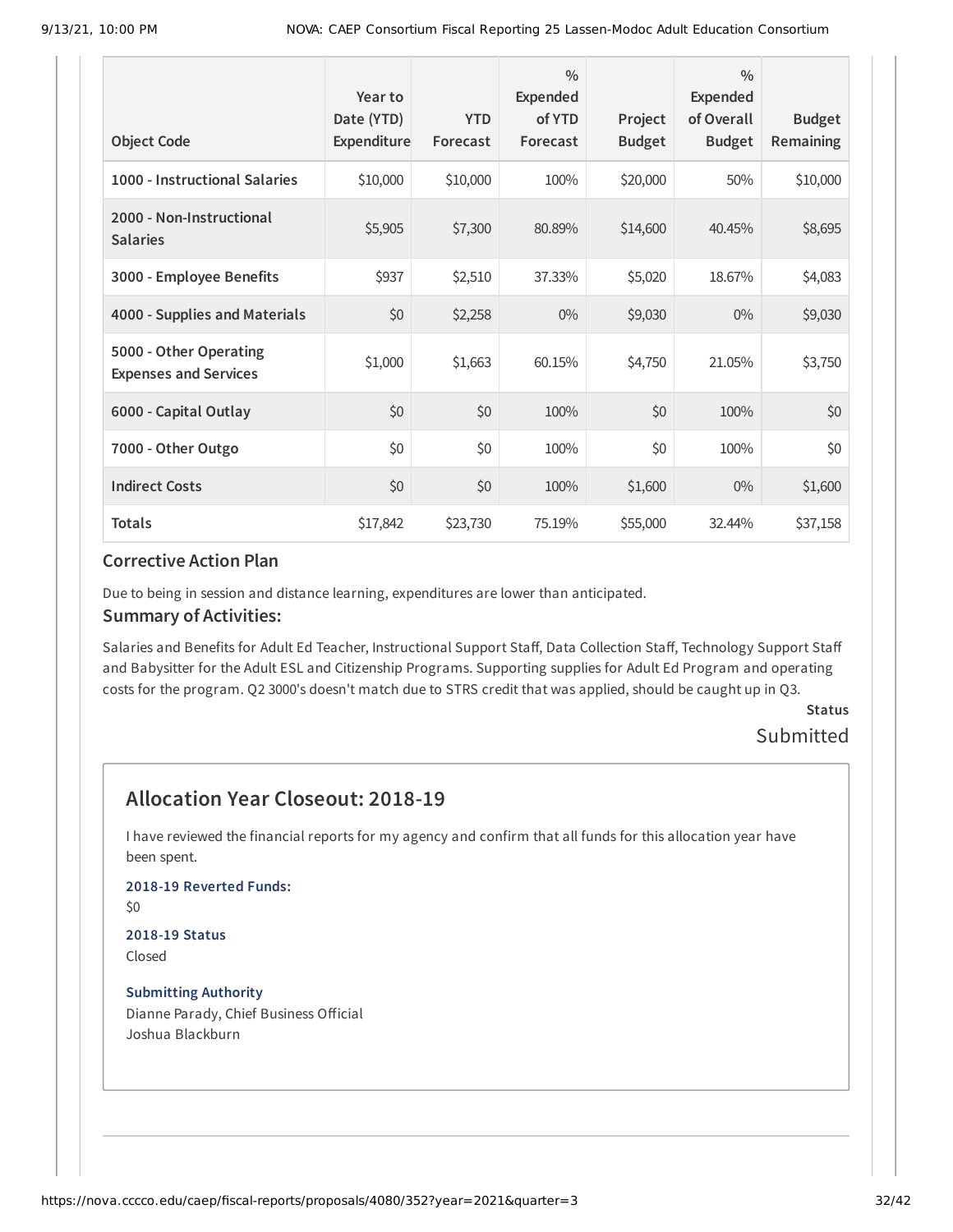### **Shaffer Union Elementary Q3 Report (1/1 - 3/31)**

| <b>Object Code</b>                                     | Year to<br>Date (YTD)<br>Expenditure | <b>YTD</b><br>Forecast | $\frac{0}{0}$<br><b>Expended</b><br>of YTD<br>Forecast | Project<br><b>Budget</b> | $\frac{0}{0}$<br>Expended<br>of Overall<br><b>Budget</b> | <b>Budget</b><br><b>Remaining</b> |
|--------------------------------------------------------|--------------------------------------|------------------------|--------------------------------------------------------|--------------------------|----------------------------------------------------------|-----------------------------------|
| 1000 - Instructional Salaries                          | \$16,000                             | \$15,000               | 106.67%                                                | \$20,000                 | 80%                                                      | \$4,000                           |
| 2000 - Non-Instructional<br><b>Salaries</b>            | \$9,355                              | \$10,950               | 85.43%                                                 | \$14,600                 | 64.08%                                                   | \$5,245                           |
| 3000 - Employee Benefits                               | \$2,276                              | \$3,765                | 60.45%                                                 | \$5,020                  | 45.34%                                                   | \$2,744                           |
| 4000 - Supplies and Materials                          | \$572                                | \$6,773                | 8.45%                                                  | \$9,030                  | 6.33%                                                    | \$8,458                           |
| 5000 - Other Operating<br><b>Expenses and Services</b> | \$1,750                              | \$2,850                | 61.4%                                                  | \$4,750                  | 36.84%                                                   | \$3,000                           |
| 6000 - Capital Outlay                                  | \$0                                  | \$0                    | 100%                                                   | \$0                      | 100%                                                     | \$0                               |
| 7000 - Other Outgo                                     | \$0                                  | \$0                    | 100%                                                   | \$0                      | 100%                                                     | \$0                               |
| <b>Indirect Costs</b>                                  | \$0                                  | \$0                    | 100%                                                   | \$1,600                  | $0\%$                                                    | \$1,600                           |
| <b>Totals</b>                                          | \$29,953                             | \$39,338               | 76.14%                                                 | \$55,000                 | 54.46%                                                   | \$25,047                          |

### **Corrective Action Plan**

The District is returning 19/20 Carryover funds of \$23,709.00 to the Adult Ed Consortia.

#### **Summary of Activities:**

Salaries and Benefits for Adult Ed Teacher, Instructional Support Staff, Data Collection Staff, Technology Support Staff and Babysitter for the Adult ESL and Citizenship Programs. Supporting supplies for Adult Ed Program and operating costs for the program.

## **Status** Submitted

**Shaffer Union Elementary Q4 Report (4/1 - 6/30)**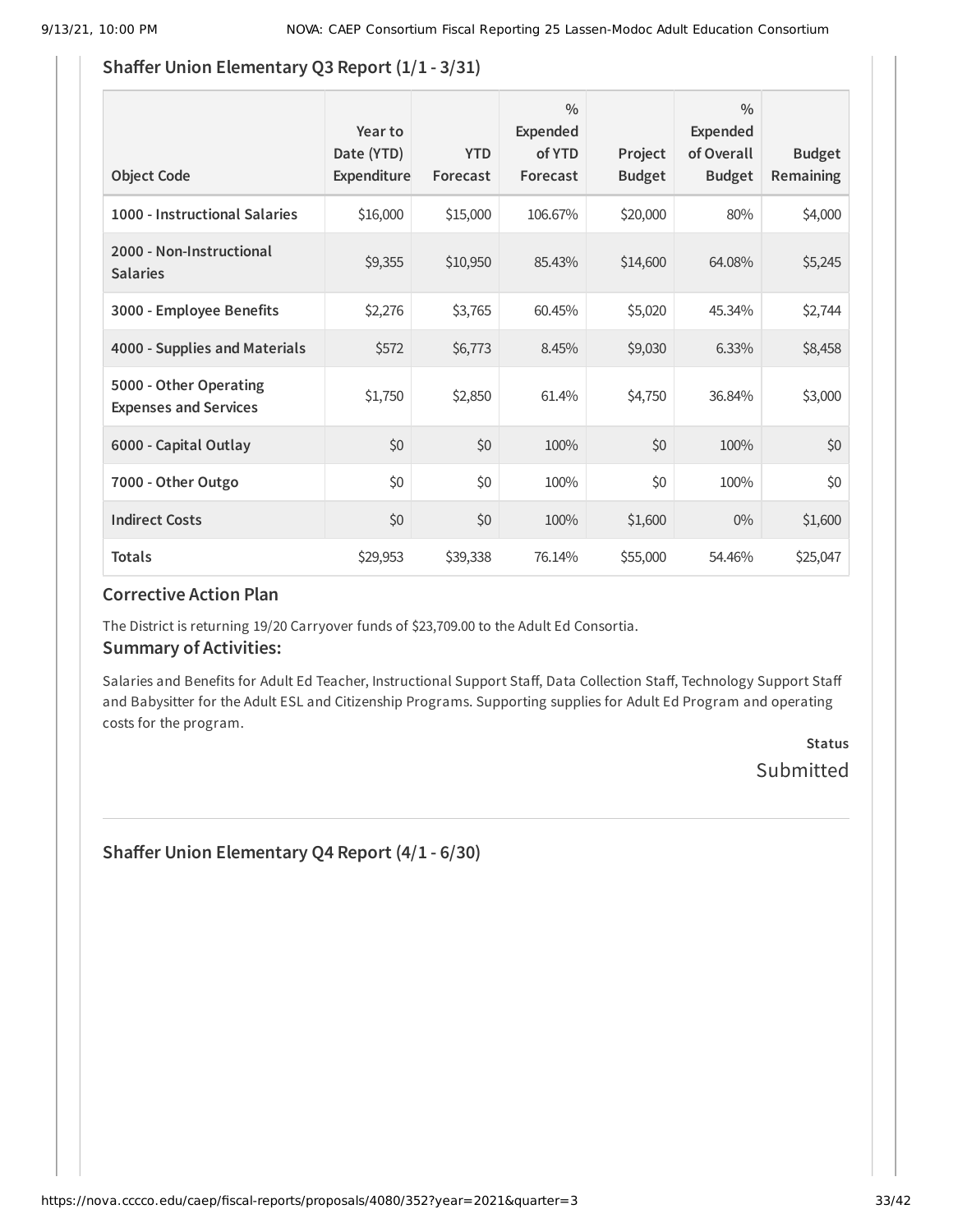| <b>Object Code</b>                                     | Year to<br>Date (YTD)<br>Expenditure | <b>YTD</b><br>Forecast | $\frac{0}{0}$<br><b>Expended</b><br>of YTD<br>Forecast | Project<br><b>Budget</b> | $\frac{0}{0}$<br><b>Expended</b><br>of Overall<br><b>Budget</b> | <b>Budget</b><br>Remaining |
|--------------------------------------------------------|--------------------------------------|------------------------|--------------------------------------------------------|--------------------------|-----------------------------------------------------------------|----------------------------|
| 1000 - Instructional Salaries                          | \$20,000                             | \$20,000               | 100%                                                   | \$20,000                 | 100%                                                            | \$0                        |
| 2000 - Non-Instructional<br><b>Salaries</b>            | \$11,885                             | \$14,600               | 81.4%                                                  | \$14,600                 | 81.4%                                                           | \$2,715                    |
| 3000 - Employee Benefits                               | \$3,299                              | \$5,020                | 65.72%                                                 | \$5,020                  | 65.72%                                                          | \$1,721                    |
| 4000 - Supplies and Materials                          | \$572                                | \$9,030                | 6.33%                                                  | \$9,030                  | 6.33%                                                           | \$8,458                    |
| 5000 - Other Operating<br><b>Expenses and Services</b> | \$2,250                              | \$4,750                | 47.37%                                                 | \$4,750                  | 47.37%                                                          | \$2,500                    |
| 6000 - Capital Outlay                                  | \$0                                  | \$0                    | 100%                                                   | \$0                      | 100%                                                            | \$0                        |
| 7000 - Other Outgo                                     | \$0                                  | \$0                    | 100%                                                   | \$0                      | 100%                                                            | \$0                        |
| <b>Indirect Costs</b>                                  | \$1,600                              | \$1,600                | 100%                                                   | \$1,600                  | 100%                                                            | \$0                        |
| <b>Totals</b>                                          | \$39,606                             | \$55,000               | 72.01%                                                 | \$55,000                 | 72.01%                                                          | \$15,394                   |

I certify that our agency did not exceed the allowed indirect rate as directed in the Adult Education Program **Guidance:** Yes

### **Summary of Activities:**

Salaries and Benefits for Adult Ed Teacher, Instructional Support Staff, Data Collection Staff, Technology Support Staff and Babysitter for the Adult ESL and Citizenship Programs. Supporting supplies for Adult Ed Program and operating costs for the program. Q2 3000's doesn't match due to STRS credit that was applied, should be caught up in Q4.

> **Status** Submitted

## **Surprise Valley Joint Unified**

**Surprise Valley Joint Unified Q1 Report (7/1 - 9/30)**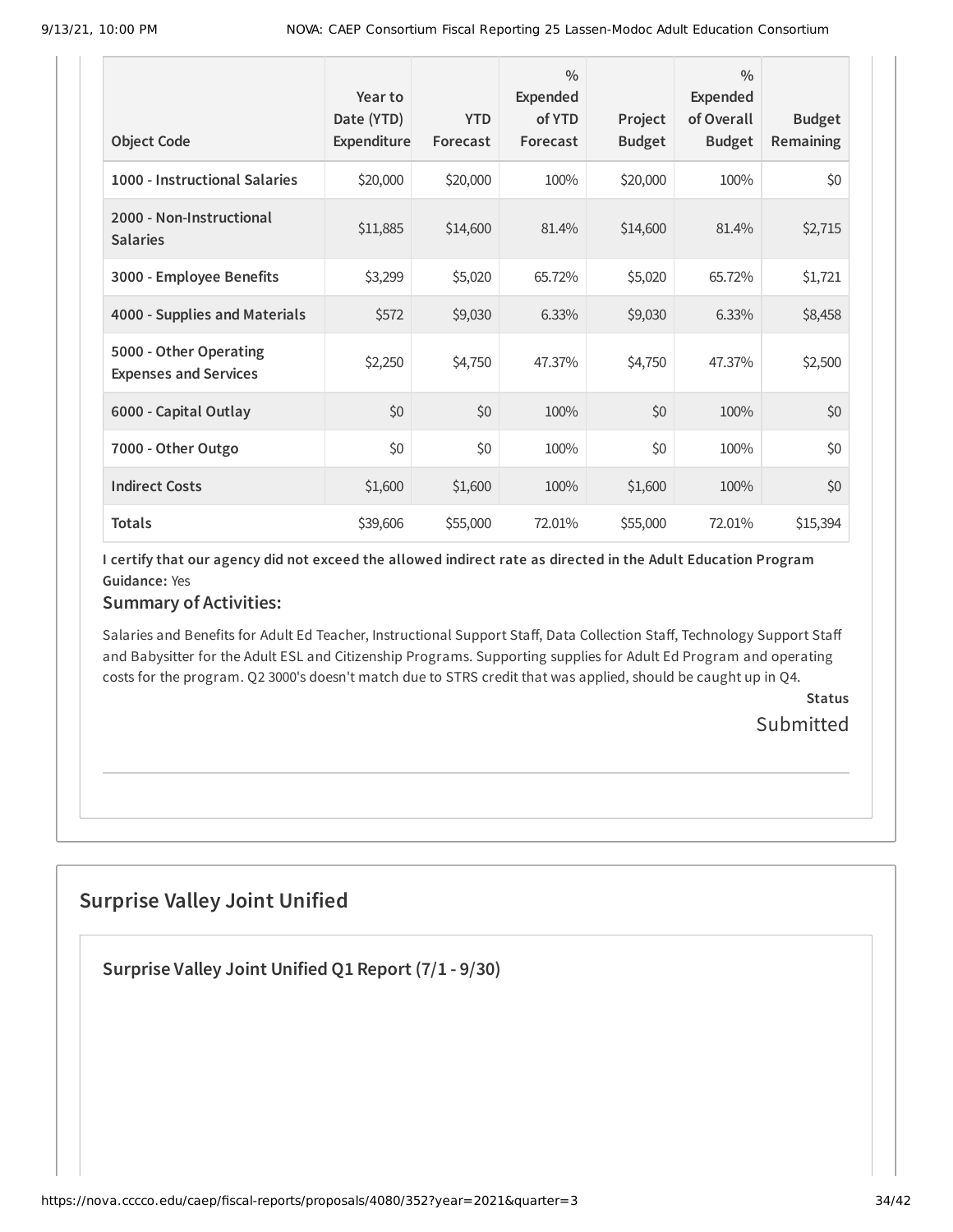| <b>Object Code</b>                                     | Year to<br>Date (YTD)<br>Expenditure | <b>YTD</b><br>Forecast | $\frac{0}{0}$<br>Expended<br>of YTD<br>Forecast | Project<br><b>Budget</b> | $\frac{0}{0}$<br>Expended<br>of Overall<br><b>Budget</b> | <b>Budget</b><br><b>Remaining</b> |
|--------------------------------------------------------|--------------------------------------|------------------------|-------------------------------------------------|--------------------------|----------------------------------------------------------|-----------------------------------|
| 1000 - Instructional Salaries                          | \$0                                  | \$0                    | 100%                                            | \$5,800                  | $0\%$                                                    | \$5,800                           |
| 2000 - Non-Instructional<br><b>Salaries</b>            | \$0                                  | \$0                    | 100%                                            | \$0                      | 100%                                                     | \$0                               |
| 3000 - Employee Benefits                               | \$0                                  | \$0                    | 100%                                            | \$0                      | 100%                                                     | \$0                               |
| 4000 - Supplies and Materials                          | \$70                                 | \$0                    | 100%                                            | \$7,850                  | 0.89%                                                    | \$7,780                           |
| 5000 - Other Operating<br><b>Expenses and Services</b> | \$11                                 | \$0                    | 100%                                            | \$19,566                 | 0.06%                                                    | \$19,555                          |
| 6000 - Capital Outlay                                  | \$0                                  | \$0                    | 100%                                            | \$0                      | 100%                                                     | \$0                               |
| 7000 - Other Outgo                                     | \$0                                  | \$0                    | 100%                                            | \$0                      | 100%                                                     | \$0                               |
| <b>Indirect Costs</b>                                  | \$0                                  | \$0                    | 100%                                            | \$0                      | 100%                                                     | \$0                               |
| <b>Totals</b>                                          | \$81                                 | \$0                    | 100%                                            | \$33,216                 | 0.24%                                                    | \$33,135                          |

COVID has impacted the district. It is anticipated that when classes begin the needs will increase.

**Status** Submitted

**Surprise Valley Joint Unified Q2 Report (10/1 - 12/31)**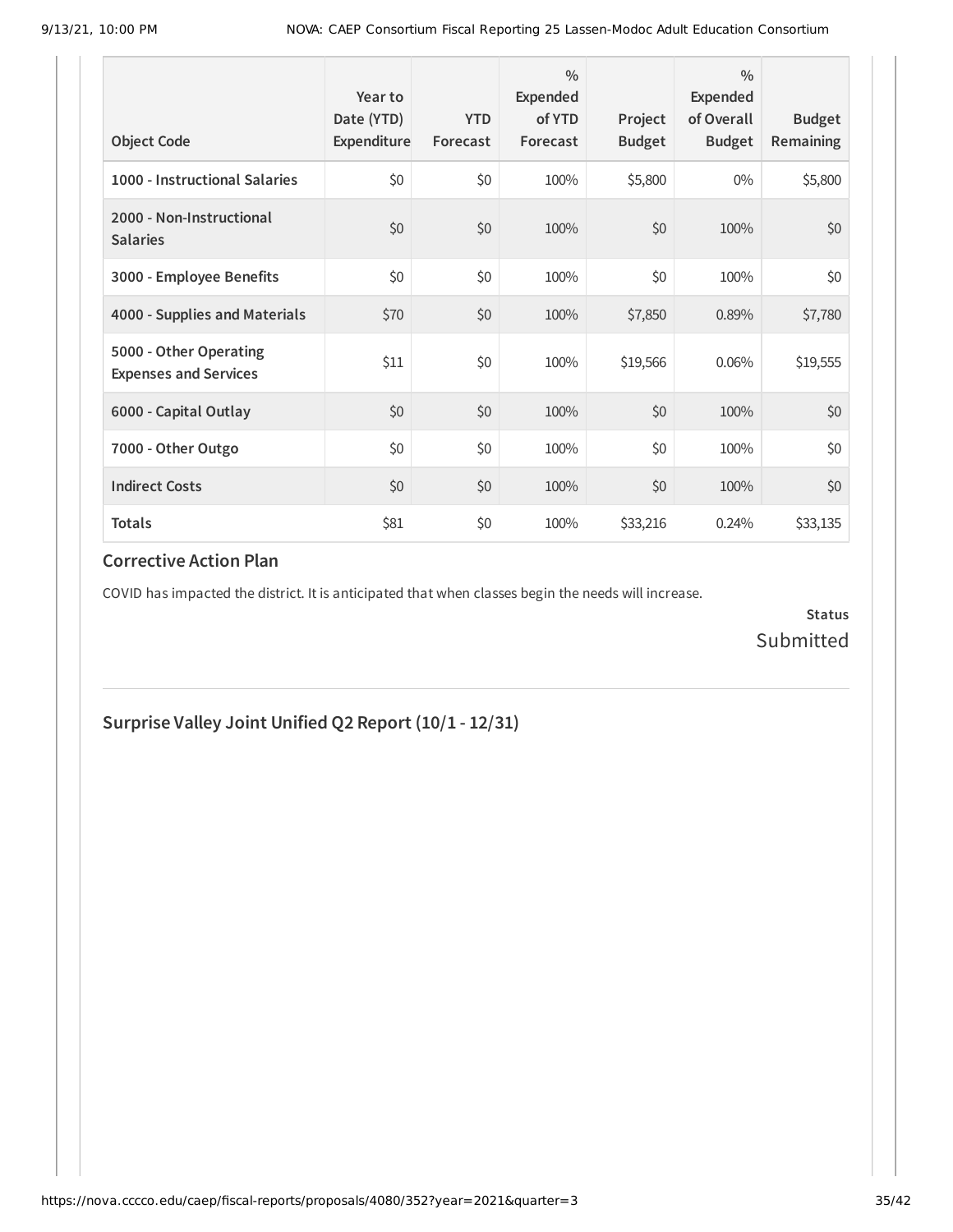| <b>Object Code</b>                                     | Year to<br>Date (YTD)<br>Expenditure | <b>YTD</b><br>Forecast | $\frac{0}{0}$<br>Expended<br>of YTD<br>Forecast | Project<br><b>Budget</b> | $\frac{0}{0}$<br>Expended<br>of Overall<br><b>Budget</b> | <b>Budget</b><br><b>Remaining</b> |
|--------------------------------------------------------|--------------------------------------|------------------------|-------------------------------------------------|--------------------------|----------------------------------------------------------|-----------------------------------|
| 1000 - Instructional Salaries                          | \$0                                  | \$0                    | 100%                                            | \$5,800                  | $0\%$                                                    | \$5,800                           |
| 2000 - Non-Instructional<br><b>Salaries</b>            | \$0                                  | \$0                    | 100%                                            | \$0                      | 100%                                                     | \$0                               |
| 3000 - Employee Benefits                               | \$0                                  | \$0                    | 100%                                            | \$0                      | 100%                                                     | \$0                               |
| 4000 - Supplies and Materials                          | \$1,507                              | \$0                    | 100%                                            | \$7,850                  | 19.2%                                                    | \$6,343                           |
| 5000 - Other Operating<br><b>Expenses and Services</b> | \$11                                 | \$0                    | 100%                                            | \$19,566                 | 0.06%                                                    | \$19,555                          |
| 6000 - Capital Outlay                                  | \$0                                  | \$0                    | 100%                                            | \$0                      | 100%                                                     | \$0                               |
| 7000 - Other Outgo                                     | \$0                                  | \$0                    | 100%                                            | \$0                      | 100%                                                     | \$0                               |
| <b>Indirect Costs</b>                                  | \$0                                  | \$0                    | 100%                                            | \$0                      | 100%                                                     | \$0                               |
| <b>Totals</b>                                          | \$1,518                              | \$0                    | 100%                                            | \$33,216                 | 4.57%                                                    | \$31,698                          |

Due to COVID-19 pandemic, the District has postponed their classes.

**Status** Submitted

## **Allocation Year Closeout: 2018-19**

I have reviewed the financial reports for my agency and confirm that all funds for this allocation year have been spent.

**2018-19 Reverted Funds:**

\$0

**2018-19 Status** Closed

**Submitting Authority** BillieJo Young, Business Audra Evans

**Surprise Valley Joint Unified Q3 Report (1/1 - 3/31)**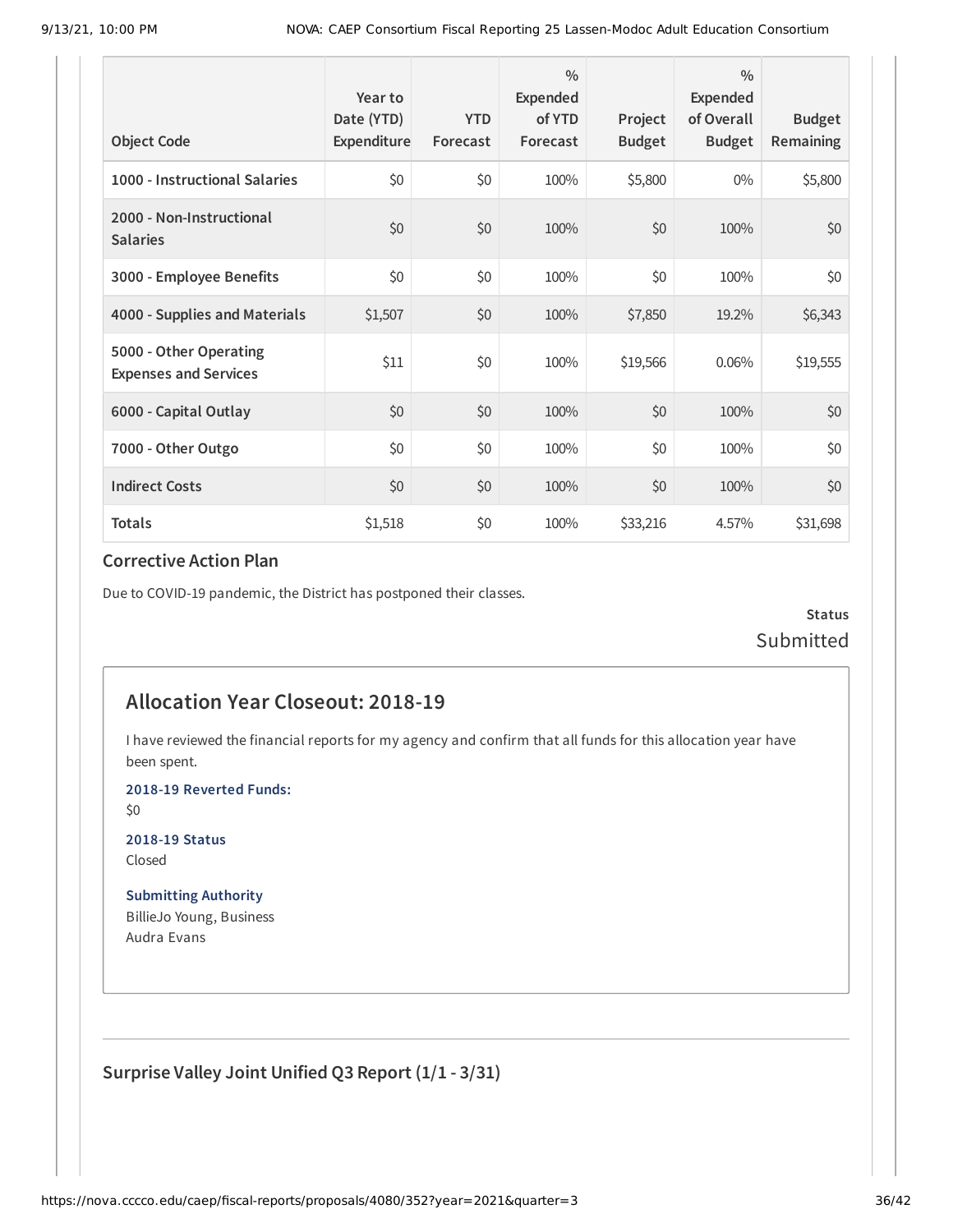| <b>Object Code</b>                                     | Year to<br>Date (YTD)<br>Expenditure | <b>YTD</b><br>Forecast | $\frac{0}{0}$<br>Expended<br>of YTD<br>Forecast | Project<br><b>Budget</b> | $\frac{0}{0}$<br>Expended<br>of Overall<br><b>Budget</b> | <b>Budget</b><br><b>Remaining</b> |
|--------------------------------------------------------|--------------------------------------|------------------------|-------------------------------------------------|--------------------------|----------------------------------------------------------|-----------------------------------|
| 1000 - Instructional Salaries                          | \$0                                  | \$2,900                | $0\%$                                           | \$5,800                  | $0\%$                                                    | \$5,800                           |
| 2000 - Non-Instructional<br><b>Salaries</b>            | \$0                                  | \$0                    | 100%                                            | \$0                      | 100%                                                     | \$0                               |
| 3000 - Employee Benefits                               | \$0                                  | \$0                    | 100%                                            | \$0                      | 100%                                                     | \$0                               |
| 4000 - Supplies and Materials                          | \$1,876                              | \$0                    | 100%                                            | \$7,850                  | 23.9%                                                    | \$5,974                           |
| 5000 - Other Operating<br><b>Expenses and Services</b> | \$11                                 | \$0                    | 100%                                            | \$19,566                 | 0.06%                                                    | \$19,555                          |
| 6000 - Capital Outlay                                  | \$0                                  | \$0                    | 100%                                            | \$0                      | 100%                                                     | \$0                               |
| 7000 - Other Outgo                                     | \$0                                  | \$0                    | 100%                                            | \$0                      | 100%                                                     | \$0                               |
| <b>Indirect Costs</b>                                  | \$0                                  | \$0                    | 100%                                            | \$0                      | 100%                                                     | \$0                               |
| <b>Totals</b>                                          | \$1,887                              | \$2,900                | 65.07%                                          | \$33,216                 | 5.68%                                                    | \$31,329                          |

Most expenditures will occur fourth quarter due to COVID.

## **Status** Submitted

## **Surprise Valley Joint Unified Q4 Report (4/1 - 6/30)**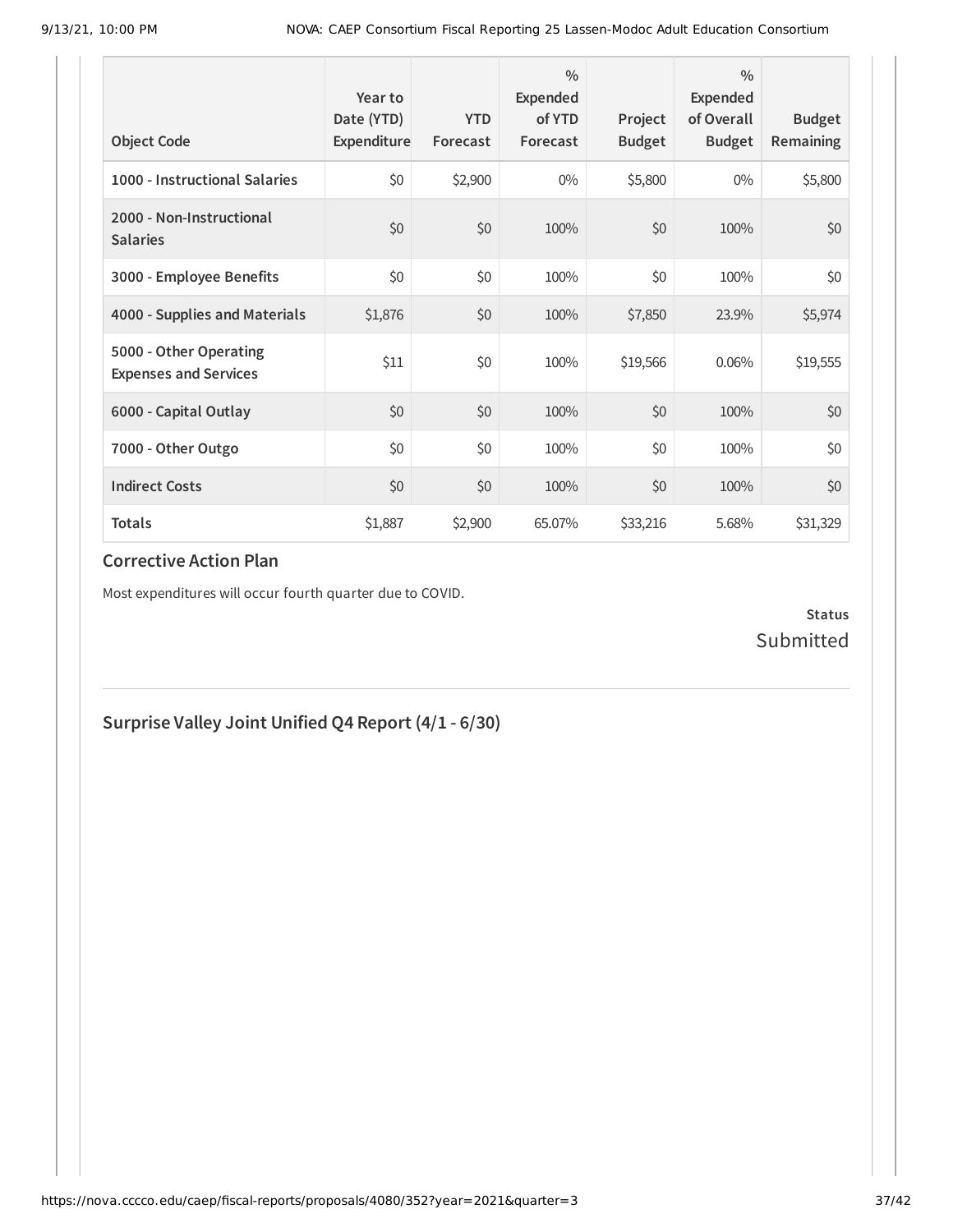| <b>Object Code</b>                                     | Year to<br>Date (YTD)<br>Expenditure | <b>YTD</b><br>Forecast | $\frac{0}{0}$<br>Expended<br>of YTD<br>Forecast | Project<br><b>Budget</b> | $\frac{0}{0}$<br>Expended<br>of Overall<br><b>Budget</b> | <b>Budget</b><br>Remaining |
|--------------------------------------------------------|--------------------------------------|------------------------|-------------------------------------------------|--------------------------|----------------------------------------------------------|----------------------------|
| 1000 - Instructional Salaries                          | \$3,152                              | \$2,900                | 108.69%                                         | \$5,800                  | 54.34%                                                   | \$2,648                    |
| 2000 - Non-Instructional<br><b>Salaries</b>            | \$0                                  | \$0                    | 100%                                            | \$0                      | 100%                                                     | \$0                        |
| 3000 - Employee Benefits                               | \$0                                  | \$0                    | 100%                                            | \$0                      | 100%                                                     | \$0                        |
| 4000 - Supplies and Materials                          | \$4,489                              | \$0                    | 100%                                            | \$7,850                  | 57.18%                                                   | \$3,361                    |
| 5000 - Other Operating<br><b>Expenses and Services</b> | \$11                                 | \$0                    | 100%                                            | \$19,566                 | 0.06%                                                    | \$19,555                   |
| 6000 - Capital Outlay                                  | \$0                                  | \$0                    | 100%                                            | \$0                      | 100%                                                     | \$0                        |
| 7000 - Other Outgo                                     | \$0                                  | \$0                    | 100%                                            | \$0                      | 100%                                                     | \$0                        |
| <b>Indirect Costs</b>                                  | \$0                                  | \$0                    | 100%                                            | \$0                      | 100%                                                     | \$0                        |
| <b>Totals</b>                                          | \$7,652                              | \$2,900                | 263.86%                                         | \$33,216                 | 23.04%                                                   | \$25,564                   |

I certify that our agency did not exceed the allowed indirect rate as directed in the Adult Education Program **Guidance:** Yes

## **Corrective Action Plan**

COVID has slowed the class participants. One welding class was held and supplies were ordered. However, due to COVID, the supplies will not arrive until late August.

> **Status** Submitted

## **Westwood Unified**

**Westwood Unified Q1 Report (7/1 - 9/30)**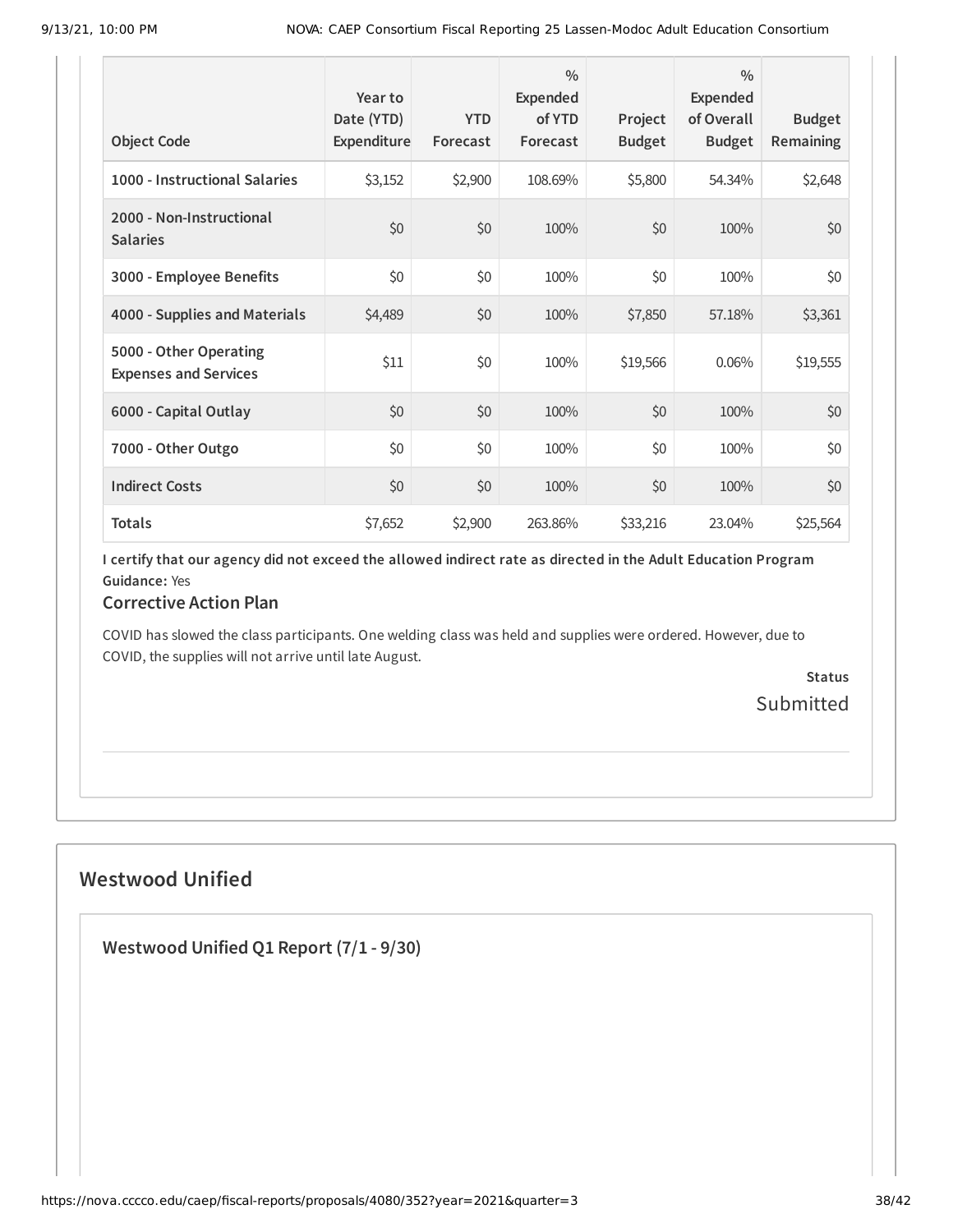| <b>Object Code</b>                                     | Year to<br>Date (YTD)<br>Expenditure | <b>YTD</b><br>Forecast | $\frac{0}{0}$<br><b>Expended</b><br>of YTD<br>Forecast | Project<br><b>Budget</b> | $\frac{0}{0}$<br>Expended<br>of Overall<br><b>Budget</b> | <b>Budget</b><br><b>Remaining</b> |
|--------------------------------------------------------|--------------------------------------|------------------------|--------------------------------------------------------|--------------------------|----------------------------------------------------------|-----------------------------------|
| 1000 - Instructional Salaries                          | \$0                                  | \$0                    | 100%                                                   | \$500                    | $0\%$                                                    | \$500                             |
| 2000 - Non-Instructional<br><b>Salaries</b>            | \$2,610                              | \$2,900                | 90%                                                    | \$14,500                 | 18%                                                      | \$11,890                          |
| 3000 - Employee Benefits                               | \$2,042                              | \$2,250                | 90.76%                                                 | \$9,000                  | 22.69%                                                   | \$6,958                           |
| 4000 - Supplies and Materials                          | \$650                                | \$941                  | 69.11%                                                 | \$9,405                  | 6.91%                                                    | \$8,755                           |
| 5000 - Other Operating<br><b>Expenses and Services</b> | \$0                                  | \$1,800                | $0\%$                                                  | \$12,000                 | $0\%$                                                    | \$12,000                          |
| 6000 - Capital Outlay                                  | \$0                                  | \$0                    | 100%                                                   | \$7,000                  | $0\%$                                                    | \$7,000                           |
| 7000 - Other Outgo                                     | \$0                                  | \$0                    | 100%                                                   | \$0                      | 100%                                                     | \$0                               |
| <b>Indirect Costs</b>                                  | \$0                                  | \$0                    | 100%                                                   | \$2,175                  | $0\%$                                                    | \$2,175                           |
| <b>Totals</b>                                          | \$5,302                              | \$7,891                | 67.19%                                                 | \$54,580                 | 9.71%                                                    | \$49,278                          |

COVID has greatly affected our ability to provide Adult Education classes. We are hoping to begin offering classes in the 3rd quarter both in person and online.

### **Summary of Activities:**

To date we have paid for our Adobe subscription and our administrative assistant wages.

**Status** Submitted

**Westwood Unified Q2 Report (10/1 - 12/31)**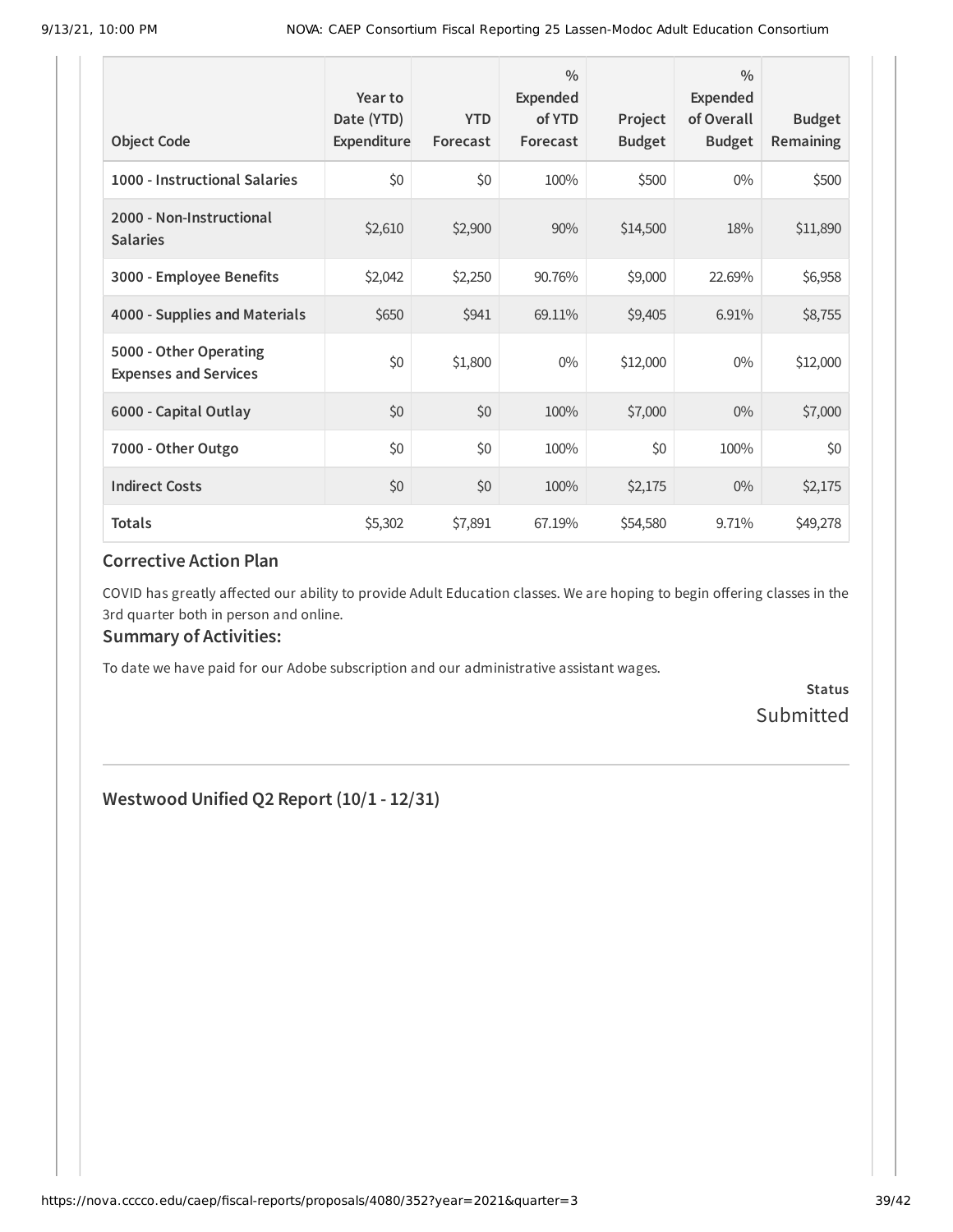| <b>Object Code</b>                                     | Year to<br>Date (YTD)<br>Expenditure | <b>YTD</b><br>Forecast | $\frac{0}{0}$<br>Expended<br>of YTD<br>Forecast | Project<br><b>Budget</b> | $\frac{0}{0}$<br><b>Expended</b><br>of Overall<br><b>Budget</b> | <b>Budget</b><br>Remaining |
|--------------------------------------------------------|--------------------------------------|------------------------|-------------------------------------------------|--------------------------|-----------------------------------------------------------------|----------------------------|
| 1000 - Instructional Salaries                          | \$0                                  | \$0                    | 100%                                            | \$500                    | $0\%$                                                           | \$500                      |
| 2000 - Non-Instructional<br><b>Salaries</b>            | \$6,720                              | \$7,250                | 92.69%                                          | \$14,500                 | 46.34%                                                          | \$7,780                    |
| 3000 - Employee Benefits                               | \$4,252                              | \$4,500                | 94.49%                                          | \$9,000                  | 47.24%                                                          | \$4,748                    |
| 4000 - Supplies and Materials                          | \$650                                | \$3,762                | 17.28%                                          | \$9,405                  | 6.91%                                                           | \$8,755                    |
| 5000 - Other Operating<br><b>Expenses and Services</b> | \$0                                  | \$5,400                | $0\%$                                           | \$12,000                 | $0\%$                                                           | \$12,000                   |
| 6000 - Capital Outlay                                  | \$0                                  | \$4,200                | $0\%$                                           | \$7,000                  | $0\%$                                                           | \$7,000                    |
| 7000 - Other Outgo                                     | \$0                                  | \$0                    | 100%                                            | \$0                      | 100%                                                            | \$0                        |
| <b>Indirect Costs</b>                                  | \$0                                  | \$0                    | 100%                                            | \$2,175                  | $0\%$                                                           | \$2,175                    |
| <b>Totals</b>                                          | \$11,622                             | \$25,112               | 46.28%                                          | \$54,580                 | 21.29%                                                          | \$42,958                   |

Because of COVID restrictions (Closed Campus) we have been unable to offer Adult Education classes. We are hoping to be able to offer classes during the final quarter.

#### **Summary of Activities:**

To date, we have paid for our Adobe subscription and our administrative and financial staff salaries.

## **Status** Submitted

## **Allocation Year Closeout: 2018-19**

I have reviewed the financial reports for my agency and confirm that all funds for this allocation year have been spent.

**2018-19 Reverted Funds:**

\$0

## **2018-19 Status**

Closed

**Submitting Authority** Michael Altenburg Krissy House, Chief Business Official

## **Westwood Unified Q3 Report (1/1 - 3/31)**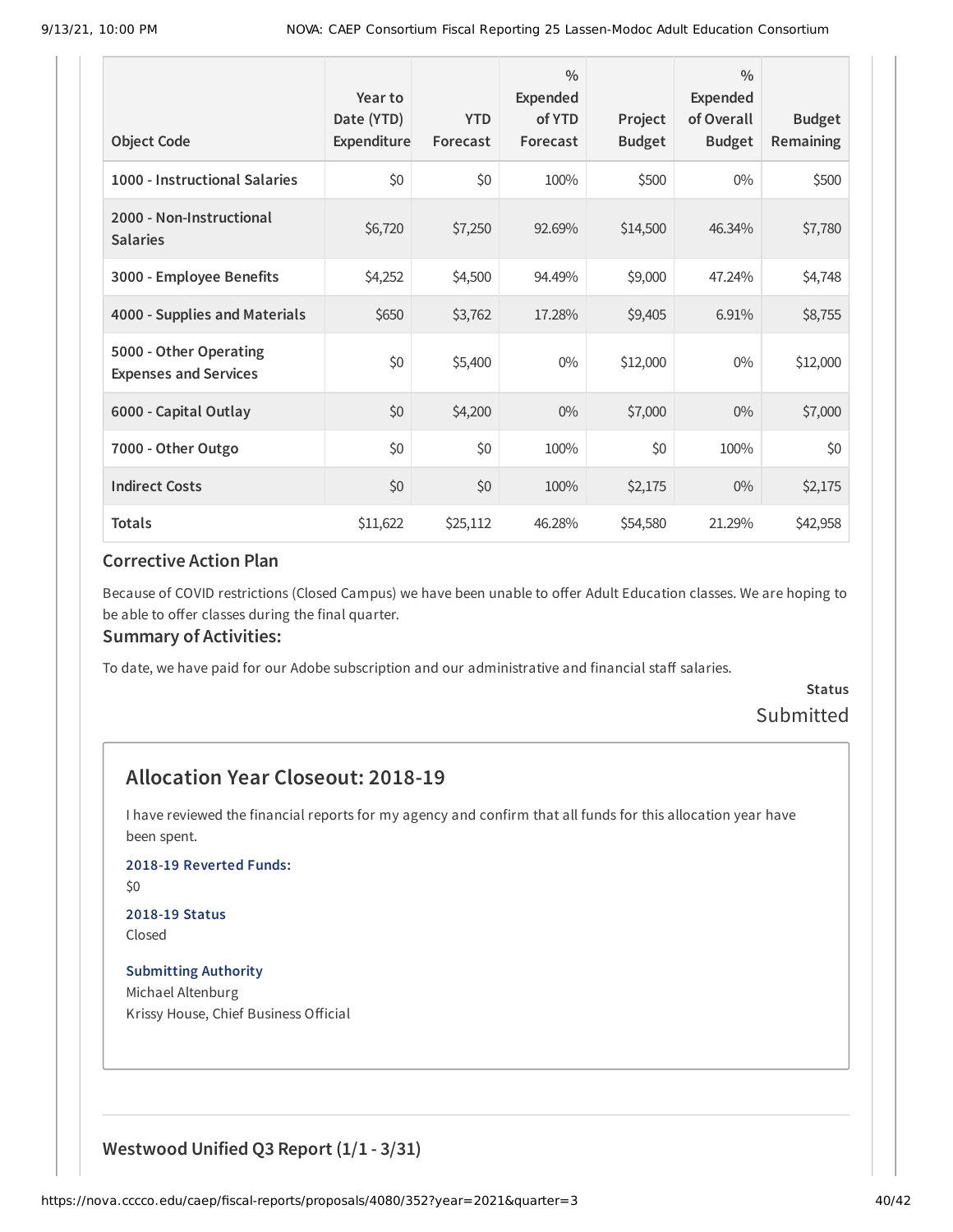| <b>Object Code</b>                                     | Year to<br>Date (YTD)<br>Expenditure | <b>YTD</b><br>Forecast | $\frac{0}{0}$<br><b>Expended</b><br>of YTD<br>Forecast | Project<br><b>Budget</b> | $\frac{0}{0}$<br>Expended<br>of Overall<br><b>Budget</b> | <b>Budget</b><br><b>Remaining</b> |
|--------------------------------------------------------|--------------------------------------|------------------------|--------------------------------------------------------|--------------------------|----------------------------------------------------------|-----------------------------------|
| 1000 - Instructional Salaries                          | \$0                                  | \$0                    | 100%                                                   | \$500                    | $0\%$                                                    | \$500                             |
| 2000 - Non-Instructional<br><b>Salaries</b>            | \$9,330                              | \$10,150               | 91.92%                                                 | \$14,500                 | 64.34%                                                   | \$5,170                           |
| 3000 - Employee Benefits                               | \$6,297                              | \$6,750                | 93.29%                                                 | \$9,000                  | 69.97%                                                   | \$2,703                           |
| 4000 - Supplies and Materials                          | \$650                                | \$6,584                | 9.87%                                                  | \$9,405                  | 6.91%                                                    | \$8,755                           |
| 5000 - Other Operating<br><b>Expenses and Services</b> | \$0                                  | \$8,400                | $0\%$                                                  | \$12,000                 | $0\%$                                                    | \$12,000                          |
| 6000 - Capital Outlay                                  | \$0                                  | \$5,600                | $0\%$                                                  | \$7,000                  | $0\%$                                                    | \$7,000                           |
| 7000 - Other Outgo                                     | \$0                                  | \$0                    | 100%                                                   | \$0                      | 100%                                                     | \$0                               |
| <b>Indirect Costs</b>                                  | \$0                                  | \$0                    | 100%                                                   | \$2,175                  | $0\%$                                                    | \$2,175                           |
| <b>Totals</b>                                          | \$16,277                             | \$37,484               | 43.42%                                                 | \$54,580                 | 29.82%                                                   | \$38,303                          |

With the lifting of COVID 19 restrictions and the return to in-person learning on our campus we are now able to once again offer Adult Education courses. We will be offering CPR and to classes for the ServeSafe Management certification.

#### **Summary of Activities:**

To date we have paid for our Adobe subscription and costs associated with the administrative and financial aspects of the program.

> **Status Submitted**

**Westwood Unified Q4 Report (4/1 - 6/30)**